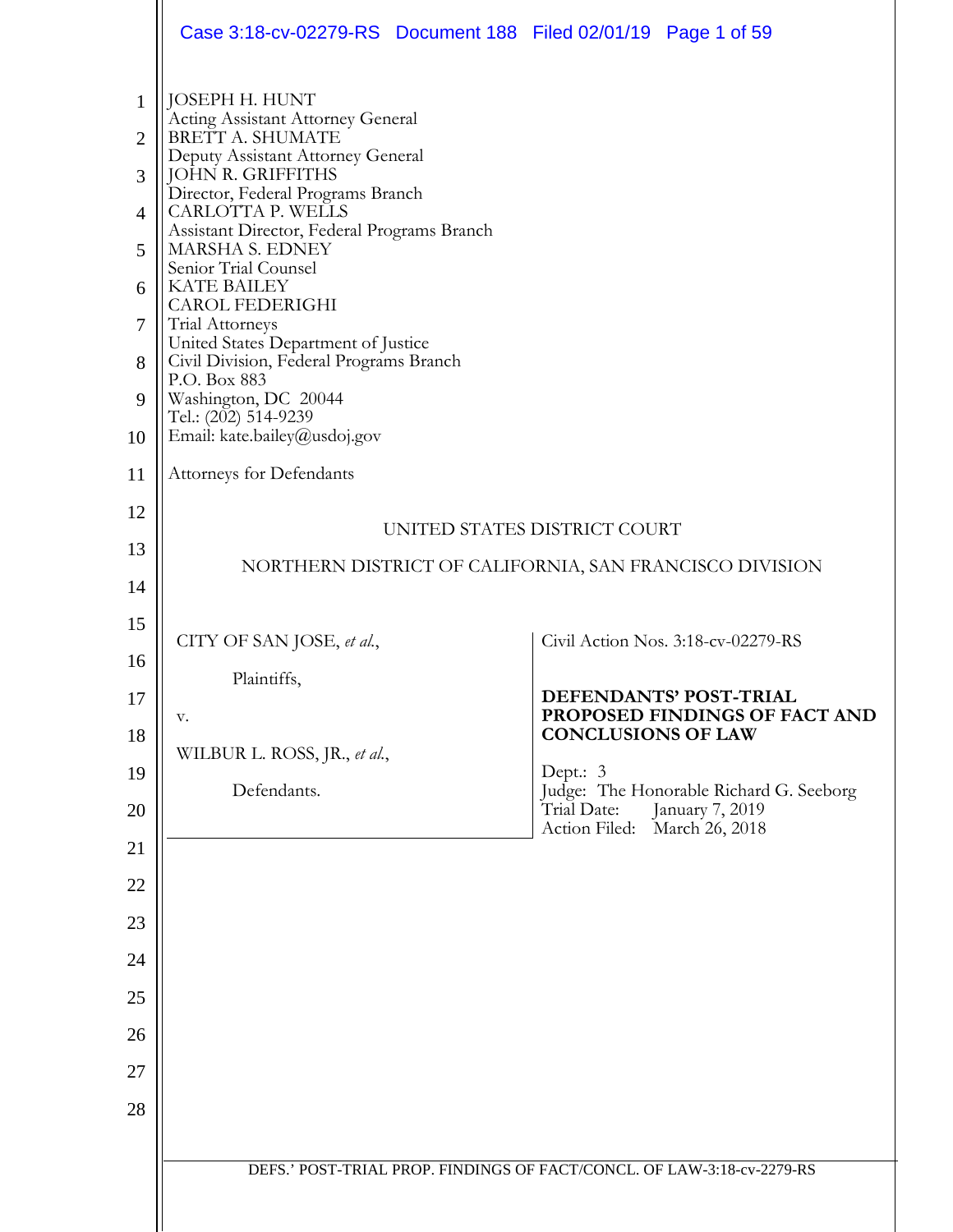| 1                                                              |                                                                                                                                                                                                                                                                                                                                                                                                                                                                                          |  |
|----------------------------------------------------------------|------------------------------------------------------------------------------------------------------------------------------------------------------------------------------------------------------------------------------------------------------------------------------------------------------------------------------------------------------------------------------------------------------------------------------------------------------------------------------------------|--|
| $\overline{2}$<br>3<br>$\overline{4}$<br>5<br>6<br>7<br>8<br>9 | Defendants United States Department of Commerce, Wilbur L. Ross, Jr., in his official<br>capacity as Secretary of Commerce, the U.S. Census Bureau, and Dr. Steven Dillingham, in his<br>official capacity as the Director of the U.S. Census Bureau, hereby submit the following revised<br>proposed findings of fact and conclusions of law.<br>PROPOSED FINDINGS OF FACT<br>I.<br>Background<br>1.<br>The Undisputed Facts, attached as Exhibit A to the Joint Pretrial Statement and |  |
| 10                                                             | Proposed Order, ECF No. 125 in No. 18-2279, are hereby incorporated by reference.                                                                                                                                                                                                                                                                                                                                                                                                        |  |
| 11                                                             | II.<br><b>Facts Relevant to Plaintiffs' Standing</b>                                                                                                                                                                                                                                                                                                                                                                                                                                     |  |
| 12                                                             | A. Injury in Fact.                                                                                                                                                                                                                                                                                                                                                                                                                                                                       |  |
| 13                                                             | NRFU Can Mitigate a Potential Decline in Self-Response<br>1.                                                                                                                                                                                                                                                                                                                                                                                                                             |  |
| 14                                                             | 2.<br>The Census Bureau's comprehensive non-response follow-up ("NRFU") operation,                                                                                                                                                                                                                                                                                                                                                                                                       |  |
| 15                                                             | which includes multiple mailings, in-person follow-up visits, the use of high-quality administrative                                                                                                                                                                                                                                                                                                                                                                                     |  |
| 16                                                             | records, and proxy responses from knowledgeable individuals, "can mitigate the consequences of                                                                                                                                                                                                                                                                                                                                                                                           |  |
| 17                                                             | the decline in self-response with respect to the accuracy of the actual count." Tr. 798:8-12.                                                                                                                                                                                                                                                                                                                                                                                            |  |
| 18                                                             | Any potential decline in self-response is unknown<br>а.                                                                                                                                                                                                                                                                                                                                                                                                                                  |  |
| 19                                                             | Although the Census Bureau's estimate of "5.8 percent is the best available evidence<br>3.                                                                                                                                                                                                                                                                                                                                                                                               |  |
| 20                                                             | of the decline in the self-response rate for households that may contain a noncitizen," Tr. 859:18-                                                                                                                                                                                                                                                                                                                                                                                      |  |
| 21                                                             | 20, the true extent of any decline is unknown.                                                                                                                                                                                                                                                                                                                                                                                                                                           |  |
| 22                                                             | Dr. Barreto's testimony that the Census Bureau's own analysis supports an 11.9<br>4.                                                                                                                                                                                                                                                                                                                                                                                                     |  |
| 23                                                             | percent drop-off in nonresponse, Tr. 487:1-488:8, is inaccurate and misleading. As Dr. Abowd                                                                                                                                                                                                                                                                                                                                                                                             |  |
| 24                                                             | explained, the 11.9 percent figure referenced by Dr. Barreto is not "a reliable predicter of the likely                                                                                                                                                                                                                                                                                                                                                                                  |  |
| 25                                                             | impact on self-response [b]ecause it hasn't been adjusted for the confounding factors." Id.                                                                                                                                                                                                                                                                                                                                                                                              |  |
| 26                                                             | 860:7-13. On the contrary, "the 5.8 percentage point decline among households that may contain a                                                                                                                                                                                                                                                                                                                                                                                         |  |
| 27                                                             | noncitizen is the best available quantitative evidence." Id. 861:4-6.                                                                                                                                                                                                                                                                                                                                                                                                                    |  |
| 28                                                             |                                                                                                                                                                                                                                                                                                                                                                                                                                                                                          |  |
|                                                                |                                                                                                                                                                                                                                                                                                                                                                                                                                                                                          |  |
|                                                                | DEFS.' POST-TRIAL PROP. FINDINGS OF FACT/CONCL. OF LAW-3:18-cv-2279-RS                                                                                                                                                                                                                                                                                                                                                                                                                   |  |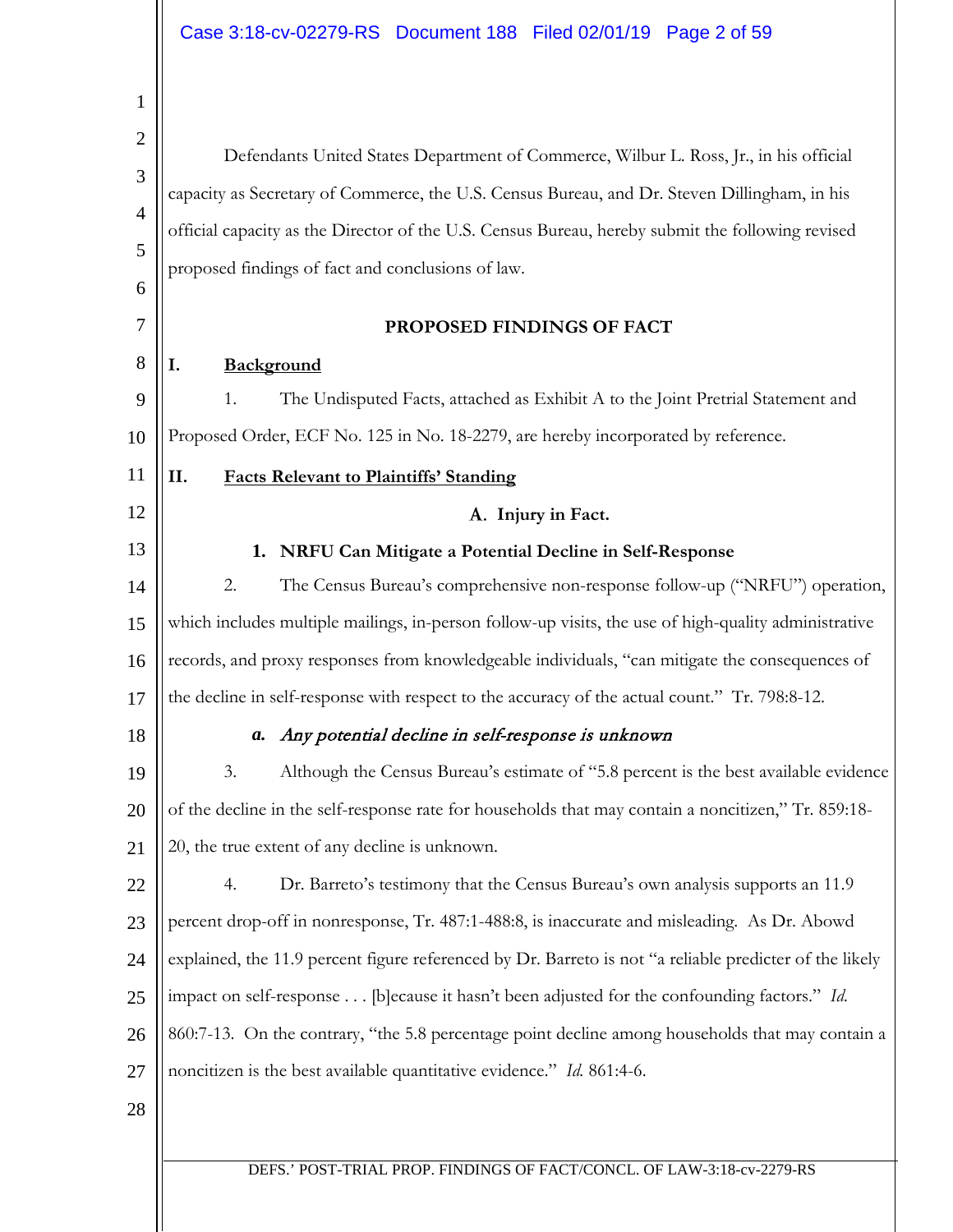# Case 3:18-cv-02279-RS Document 188 Filed 02/01/19 Page 3 of 59

| $\mathbf{1}$   | 5.<br>A decline in self-response for a subpopulation is not necessarily associated with an                  |
|----------------|-------------------------------------------------------------------------------------------------------------|
| $\overline{2}$ | increase in the net undercount of that population. Tr. 917:6-10 (Dr. Abowd testimony that "a                |
| 3              | substantial number of households avoid[ing] the census and refus[ing] to cooperate with                     |
| $\overline{4}$ | enumerators and NRFU" would not necessarily "lead to an increased undercount"). A decline in                |
| 5              | self-response means that the non-response follow-up workload may be increased, but the Census               |
| 6              | Bureau may capture all of the additional nonresponding households during NRFU and subsequent                |
| 7              | imputation procedures. Id. 918:11-16.                                                                       |
| 8              | 6.<br>Self-response rates have been steadily declining for decades. AR 162.                                 |
| 9              | 7.<br>The Census Bureau projects an overall self-response rate in the range of 55.5% to                     |
| 10             | 65.5%, and while it uses the midpoint (60.5%) for certain purposes, it uses the low point (55.5%)           |
| 11             | for budgeting and other planning purposes. Tr. 852:5-10; 877:13-18. These projections are                   |
| 12             | consistent with the decades-long decline in self-response rates. AR 172.                                    |
| 13             | 8.<br>For the 2020 decennial census, households will be given the option to complete the                    |
| 14             | questionnaire via the Internet or by telephone, in addition to printed questionnaires. AR 165.              |
| 15             | 9.<br>The presence of a citizenship question on the 2020 census will not affect whether                     |
| 16             | addresses are included in the Master Address File.                                                          |
| 17             | 10.<br>Regardless how a household responds to the 2020 census, if the household simply                      |
| 18             | skips the citizenship question, that household will nonetheless be enumerated in full. Tr. 851:10-          |
| 19             | 12. And if a household reaches the citizenship question and refuses to respond beyond that point,           |
| 20             | that household will nonetheless be enumerated in full. <i>Id.</i> 851:13-15. It is only if a household does |
| 21             | not substantially complete the questionnaire that the household is included in the NRFU workload.           |
| 22             | Id. 926:22-23.                                                                                              |
| 23             | 11.<br>Scientists at the U.S. Census Bureau issued a working paper in August 2018                           |
| 24             | evaluating the citizenship question's impact on the potential decline in self-response rates. See PTX       |
| 25             | 160, Brown, J. David, Misty L. Heggeness, Suzanne M. Dorinski, Lawrence Warren, and Moises Yi,              |
| 26             | U.S. Census Bureau, Center for Economic Studies, Understanding the Quality of Alternative                   |
| 27             | Citizenship Data Sources for the 2020 Census, Working Paper, CES 18-38, Aug., 2018 ("Brown"                 |
| 28             |                                                                                                             |
|                | $\overline{2}$                                                                                              |
|                | DEFS.' POST-TRIAL PROP. FINDINGS OF FACT/CONCL. OF LAW-3:18-cv-2279-RS                                      |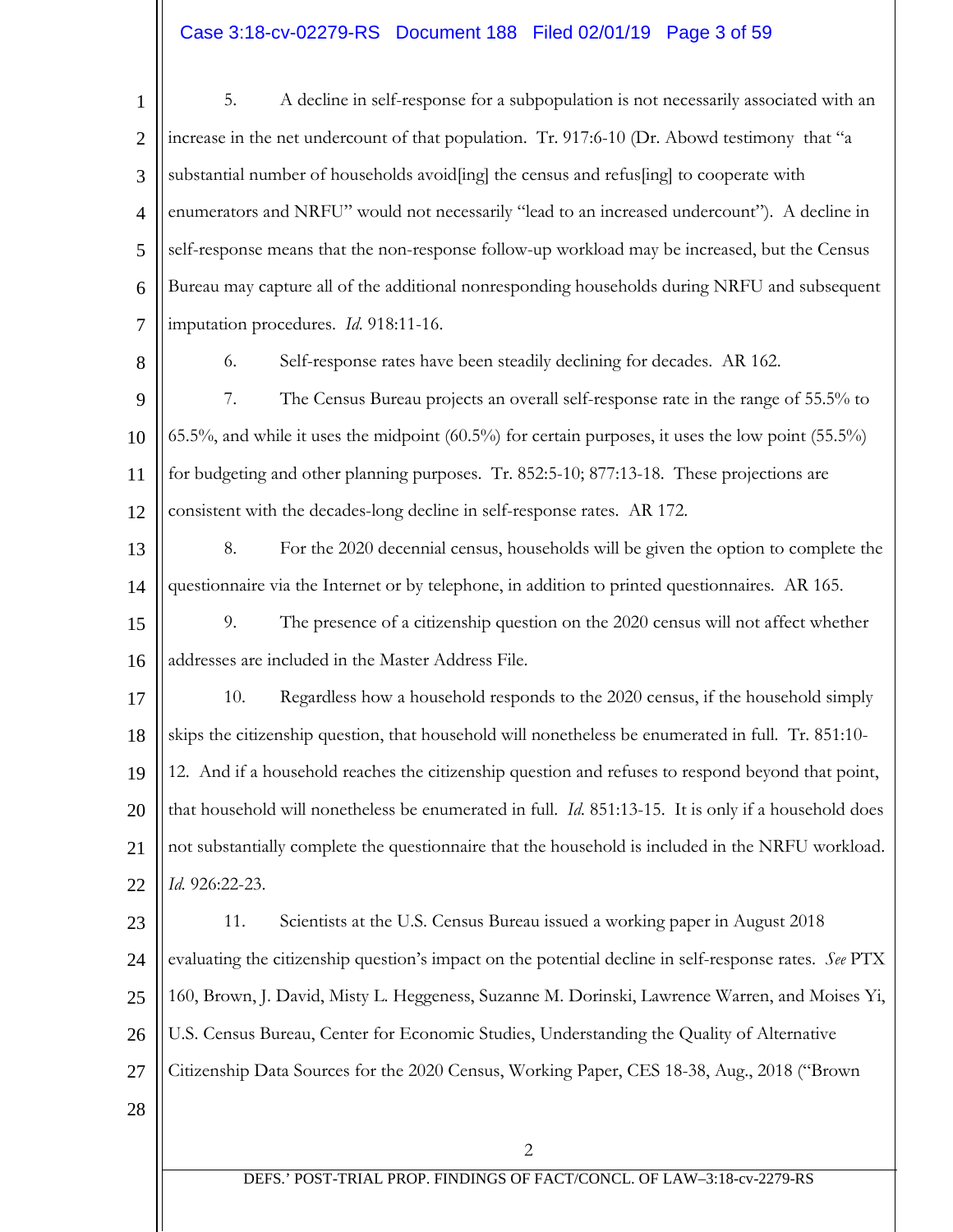## Case 3:18-cv-02279-RS Document 188 Filed 02/01/19 Page 4 of 59

1 2 3 4 5 paper"). Using available data from the 2010 census, the 2010 and 2016 American Community Surveys, and administrative records, the paper produced an estimate of 5.8 percentage points as "the best available evidence of the decline in the self-response rate for households that may contain a noncitizen." Tr. 859:18-20. Because this number is an estimate, however, it is unknowable to what extent such a decline will occur.

6 7 8 9 10 11 12 13 14 15 16 17 18 19 20 21 22 23 24 25 12. The analysis of Plaintiffs' expert, Dr. Matthew Barreto, does not provide reliable evidence of a different or greater decline in self-response rates to the 2020 census. Dr. Barreto conducted a public opinion survey designed to look at response rates to the 2020 census in the face of a citizenship question, Tr. 376:24-25, but his results are unreliable because asking someone about their intention to do something and measuring what they actually do in a field experiment are very different. *Id*. 869:22-870:24. As Dr. Abowd explained, Dr. Barreto's methodology merely asked people in the context of one interview to predict whether they likely would participate in the census, with no opportunity to validate those results with a comparison to real-world behavior. *Id.* 13. Nor does the analysis of Dr. Barreto provide reliable evidence of an undercount. Dr. Barreto conducted a public opinion survey "to evaluate participation in the 2020 census," Tr. 411:15-23, but the fundamental flaws in the design of that survey render its results unreliable. For instance, although Dr. Barreto "fielded a pilot test of the survey to test the efficacy of the questions," *id.* 566:4-6, he did not test either the wording or ordering of his first two questions, designed to measure nonresponse rates—meaning "no respondents were asked whether they would answer a census with a citizenship question, without having just been asked about a census that did not contain that question," *id.* 570:23-571:3. Dr. Barreto also failed to test any alternate wording of question two, which asked respondents whether they would respond to a census conducted by *the federal government*, rather than the *Census Bureau*, *id.* 576:4-13, and that choice of wording—associating the request for information with the government writ large, rather than the nonpartisan, statistical Census Bureau—likely influenced respondents' choices.

26 27 14. Although Dr. Barreto attempted to determine the decline in self-response rates due to a citizenship question by conducting his own opinion poll, the conclusions drawn therefrom are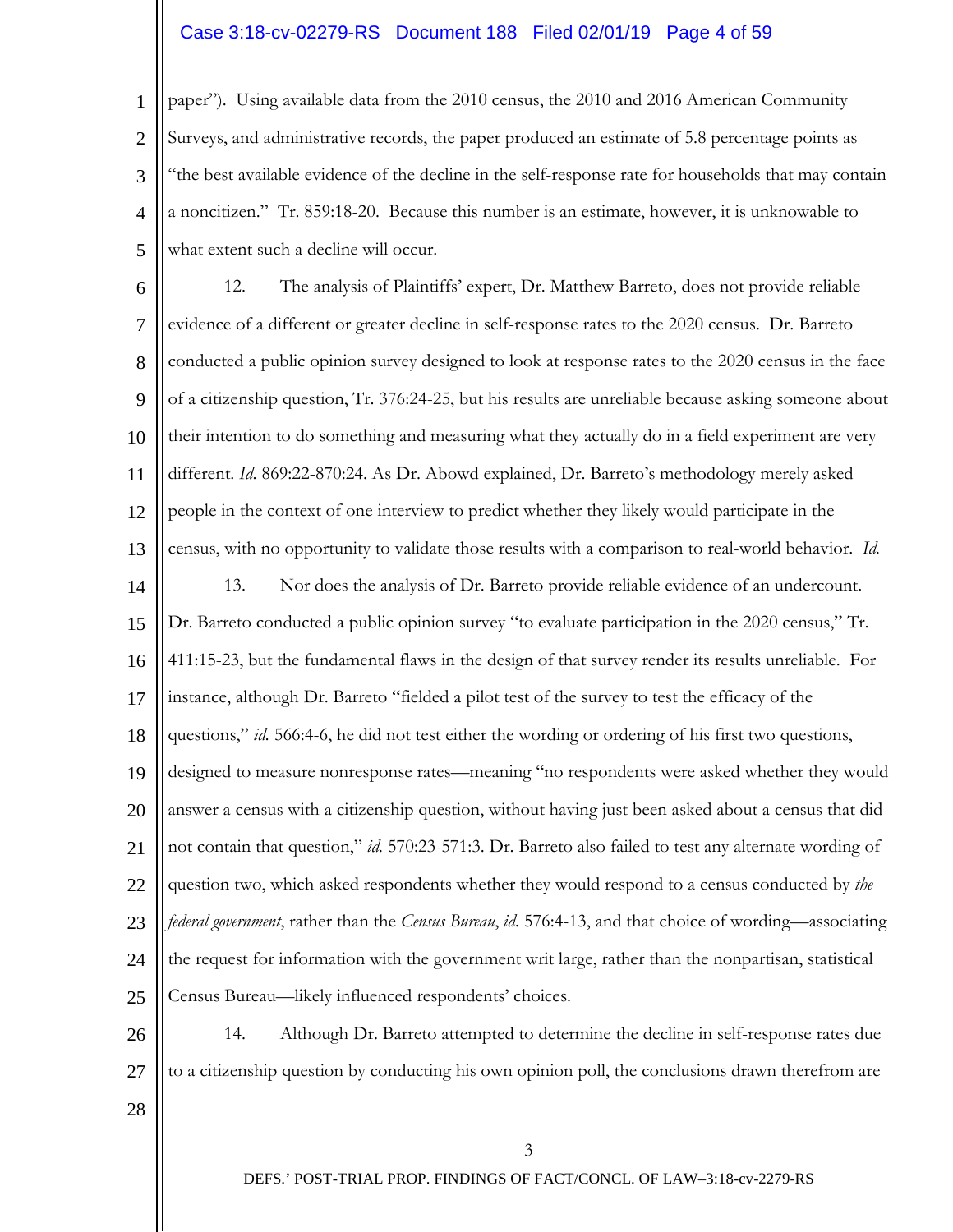### Case 3:18-cv-02279-RS Document 188 Filed 02/01/19 Page 5 of 59

1 2 3 4 5 6 7 8 fatally flawed and not credible. As Dr. Abowd explained in response to a question from the Court, Dr. Barreto's conclusion that "those who will not respond to the census come from statistically larger households than those who say they will respond" is not entitled to "the confidence he gave it" because Dr. Barreto's "very small sample of . . . [l]ess than 200 people . . . suggests that his measures of margins of error are way understated." Tr. 873:19-874:3. Dr. Barreto also failed to control the weighting of his household-size estimates by using objective population totals, with the result that "his estimated household sizes are much bigger than the actual household sizes in the United States, because he didn't control his weights." *Id*. 874:4-9.

9 10 11 12 13 14 15 16 17 18 19 20 21 22 23 24 25 26 15. Dr. Barreto classifies as "nonresponses" those individuals who indicated they would participate in the census during question one of his survey, but then changed their answer to "no" in question two, which asked about a census containing a citizenship question. Tr. 568:1-21. But his definition of nonresponse also included individuals whom, upon being told about a census containing a citizenship question in question two of his survey, did not immediately know whether they would respond or needed more time to decide whether they would participate. *Id*. 574:4-8. Dr. Gurrea, Defendants' expert who also has considerable experience with surveys, testified that this classification of responses made Dr. Barreto's, and Dr. Fraga's, interpretations of the results unreliable. *Id.* 695:16-22, 703:21-704:1. Dr. Barreto's survey misclassifies many responses as "nonresponsive" when instead they are neutral regarding a citizenship question, skewing the results in favor of his conclusion. *Id.* 703:21-705:12. Indeed, at trial Dr. Barreto did not know how many of the individuals he classified as "nonresponsive" simply expressed indecision or ambivalence as to whether they would participate in the census with a citizenship question. *Id.* 574:10-20. In fact, approximately a third of respondents classified as unwilling to participate in a census with a citizenship question actually merely refused to answer survey question two. *Id.* 706:2-23. As Dr. Gurrea explained, this misclassification of respondents has the effect of overstating the drop-off in self-response rate that Dr. Barreto allegedly measured by comparing the responses to questions one and two. *Id.* 706:24-707:8.

- 27
- 28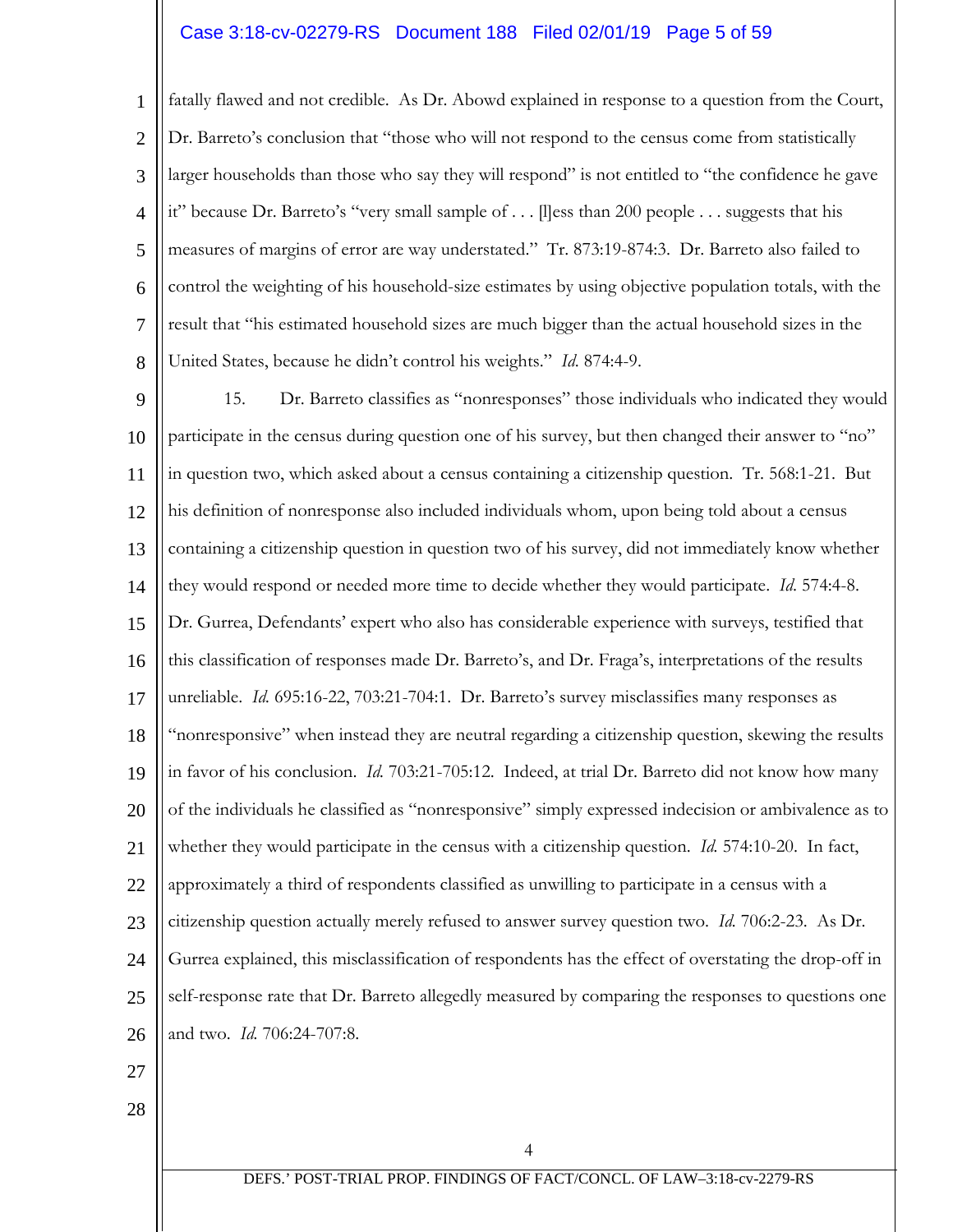## Case 3:18-cv-02279-RS Document 188 Filed 02/01/19 Page 6 of 59

1 2 3 4 5 6 7 16. Question two of Dr. Barreto's survey also required individuals to respond that they would either participate in the census *or not*—meaning it failed to offer the real-world option of responding to the census *without* providing citizenship information. *Id.* This false dichotomy likely captures as "nonresponsive" individuals who either would answer the census but omit their citizenship information, or falsely claim citizenship status—even though, as Dr. Barreto himself admitted, "[i]f somebody submits a partial form, the census will still count household counts for purposes of enumeration." *Id.* 569:16-17.

8 9 10 11 12 13 14 15 17. Survey question two was also flawed because it was compound, asking respondents whether they would "participate *and* submit [their] household information." PTX-824, at 2 (emphasis supplied). Therefore, as Dr. Gurrea observed, negative answers to the question did not distinguish between those who would be unwilling to participate entirely in the census and those who would be willing to participate but who would not submit all of the requested household information. Tr. 707:17-708:12. Dr. Gurrea identified this as a flaw in the survey because those latter individuals might still provide enough information to be fully enumerated but the survey does not provide any evidence to determine who will or will not do so. *Id.*: *see also id.* 737:7-14.

16 17 18 19 20 21 22 23 24 25 26 27 18. Dr. Barreto opined that the citizenship question is sensitive for Latino communities and immigrant-adjacent communities, Tr. 576:14-21, but his survey did not allow him to distinguish between the proportion of citizens versus noncitizens in his survey that indicated they would not participate in a census containing a citizenship question, *id.* 577:4-7. This incongruity undermines any connection between Dr. Barreto's results and his ultimate opinions, and it is borne out by the fact that Dr. Barreto's survey found that "63.9% of African-Americans think the Trump administration will share their information," when "the share of African Americans nationally who are immigrant or immigrant-adjacent isn't anywhere near 63.9 percent." *Id.* 580:12-20. Dr. Barreto insisted that his data reveal that "63.9 percent of blacks think that *Trump will share their citizenship status*" while simultaneously admitting that "a large share of those 63.9 percent would be U.S.-born non-immigrants," *id.* 582:6-20 (emphasis added). This demonstrates that Dr. Barreto's survey results were highly influenced by respondents' perceptions of the current political administration as

28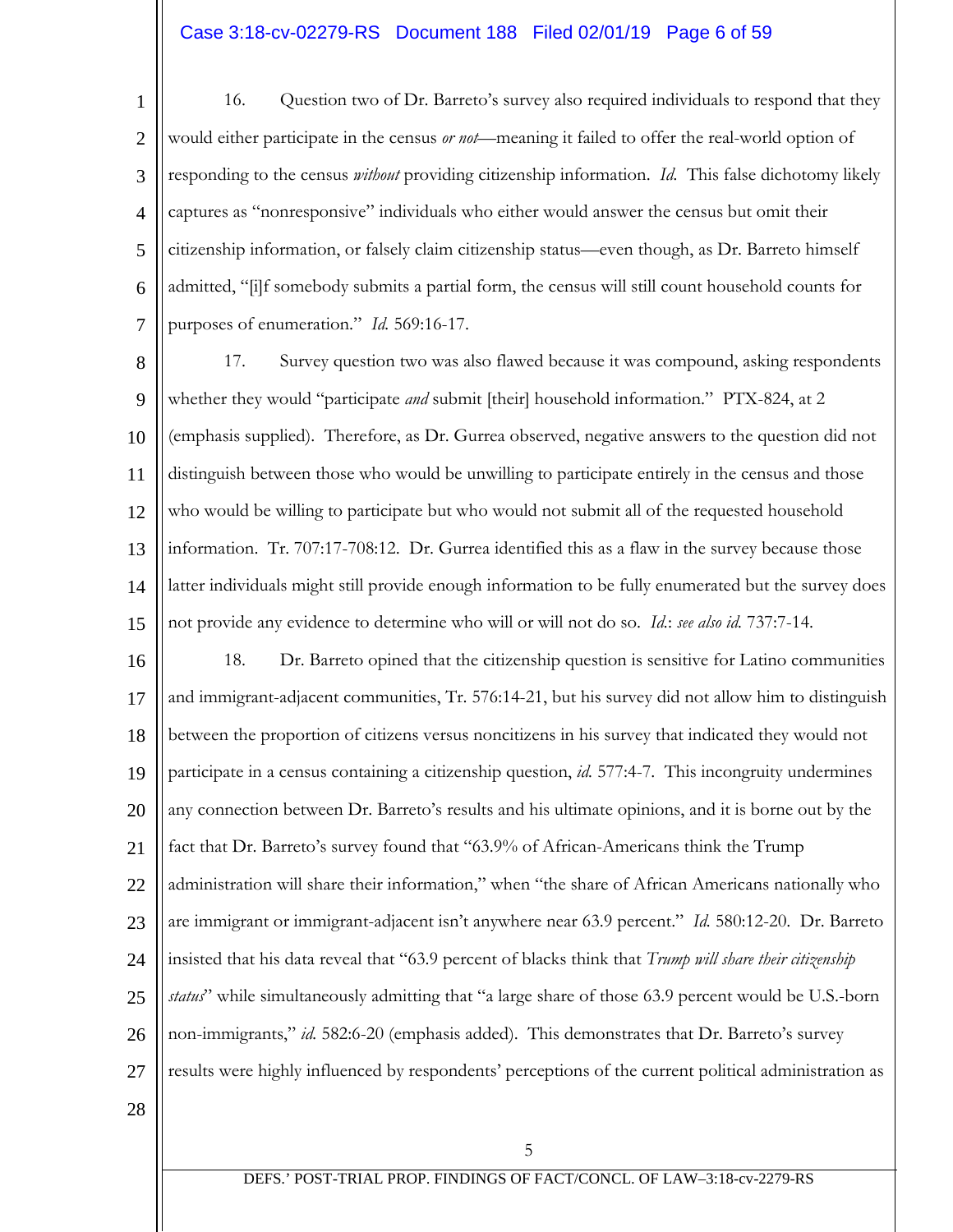## Case 3:18-cv-02279-RS Document 188 Filed 02/01/19 Page 7 of 59

1 2 3 4 opposed to concerns purely about citizenship as a census topic. In other words, a lack of trust in the current administration among populations for whom citizenship is not a sensitive topic, such as the 63.9% of African-Americans reporting distrust, has no implication for the inclusion of the citizenship question on the census.

5 6 7 8 9 10 11 12 19. Dr. Barreto's survey found that the drop-off, or nonresponse rate, *increased for every racial and ethnic group* from the beginning of his survey (question two, the first time respondents were asked about a census containing a citizenship question) to the end (question eight, when respondents were asked again about participation in a census containing that question). Tr. 584:5- 11; 585:23-586:3. Dr. Barreto used those responses "as a proxy for NRFU." *Id.* 583:10-17. But this is illogical, since, as Dr. Barreto agreed, "you would expect the nonresponse follow-up operations conducted by the Census Bureau to result at least in some . . . increased responses, not a decline overall," *id.* 586:4-10.

13 14 15 16 20. Dr. Barreto testified that, with respect to survey research, there is a process whereby survey research is submitted for academic peer review. Tr. 419:9-12. Despite the existence of this process, Dr. Barreto did not submit the survey underlying his testimony in this case for peer review before it was implemented. *Id.* 566:7-9.

17 18 19 20 21 22 23 21. Plaintiff's expert, Dr. O'Muircheartaigh, testified that the inclusion of a citizenship question on the 2020 census will exacerbate a differential net undercount for certain hard-to count populations, namely non-citizens and Latinos. Tr. 40:1-4. Dr. O'Muircheartaigh admitted that historically there has been a differential net undercount of these populations in the decennial census, including in the 2010 decennial census despite that it did not include a citizenship question. *Id.* 219:17-25. He further acknowledged that therefore the differential net undercount for the 2010 census could not be attributed to a citizenship question. *Id*. 220:1-4.

24 25 26 27 22. Dr. O'Muircheartaigh based his overall conclusion regarding the differential net undercount in part on his opinion that the Census Bureau's NRFU efforts will be deleteriously affected by the introduction of a citizenship question on the 2020 census. Tr. 40:20-41:3. As support. Dr. O'Muircheartaigh relied on the American Community Survey ("ACS") Computer-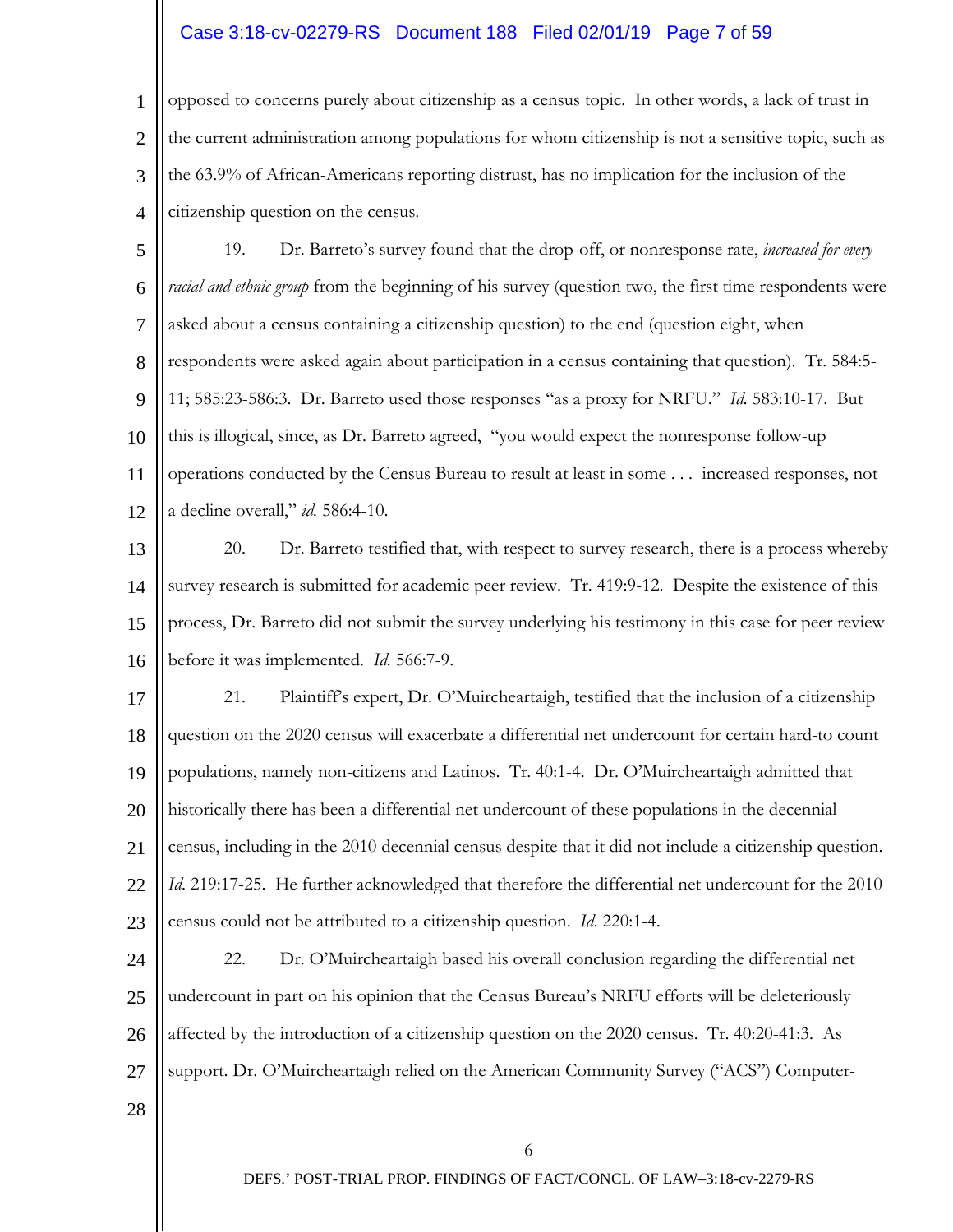# Case 3:18-cv-02279-RS Document 188 Filed 02/01/19 Page 8 of 59

| $\mathbf{1}$   | Assisted Personal Interviewing ("CAPI") follow-up data which shows declining follow-up response         |
|----------------|---------------------------------------------------------------------------------------------------------|
| $\overline{2}$ | rates for the ACS between 2010 and 2016. Id. 40:20-41:9; 179:19-181:3. Dr. O'Muircheartaigh             |
| 3              | admitted that this data does not explain why there is a decline in the response rate, and further, that |
| $\overline{4}$ | factors other than a citizenship question could be a reason for the decline. Id. 220:13-20.             |
| 5              | Additionally, he admitted that even without a citizenship question on the 2020 census, he would         |
| 6              | expect that NRFU would be less successful than it was in 2010. Id. 220:21-24.                           |
| $\overline{7}$ | Dr. O'Muircheartaigh's use of the ACS CAPI data to support his opinion that<br>23.                      |
| 8              | NRFU will be deleteriously affected by the introduction of a citizenship question on the 2020           |
| 9              | census is of limited evidentiary value given the differences in the follow-up processes between the     |
| 10             | ACS and census. As Dr. Abowd testified, the NRFU for the census is much more exhaustive than            |
| 11             | the ACS CAPI. Tr. 810:21-811:16.                                                                        |
| 12             | Dr. O'Muircheartaigh admitted that he had not performed any quantitative data<br>24.                    |
| 13             | analysis regarding NRFU success and a citizenship question on the 2020 census. Tr. 220:25-221:7.        |
| 14             | In fact, Dr. O'Muircheartaigh admitted that he had not produced any quantitative evidence that the      |
| 15             | citizenship question will increase the differential net undercount or any quantitative evidence for     |
| 16             | any of his expert opinions in this case. Id. 221:4-25.                                                  |
| 17<br>18       | b. Partnership and communication/outreach efforts will increase the self-<br>response rate              |
| 19             | Outreach and communications efforts by the Census Bureau during the 2020<br>25.                         |
| 20             | census will have the effect not only of increasing the overall self-response rate, but also of reducing |
| 21             | the net differential self-response rate. See generally 2020 Census Operational Plan (DTX-020); see      |
| 22             | also Tr. 799:23-800:14.                                                                                 |
| 23             | The Census Bureau will utilize an integrated communications and partnership<br>26.                      |
| 24             | campaign to recruit national, regional, and local partners and develop effective messages stressing     |
| 25             | the confidentiality of census data, the statistical purposes for census data, and the statutory         |
| 26             | prohibition against sharing those data with any agency. See generally 2020 Census Operational Plan      |
| 27             | (DTX-020); see also Tr. 799:23-800:14.                                                                  |
| 28             | Partners will include both state and local governments and private organizations.<br>27.                |
|                | 7                                                                                                       |
|                | DEFS.' POST-TRIAL PROP. FINDINGS OF FACT/CONCL. OF LAW-3:18-cv-2279-RS                                  |
|                |                                                                                                         |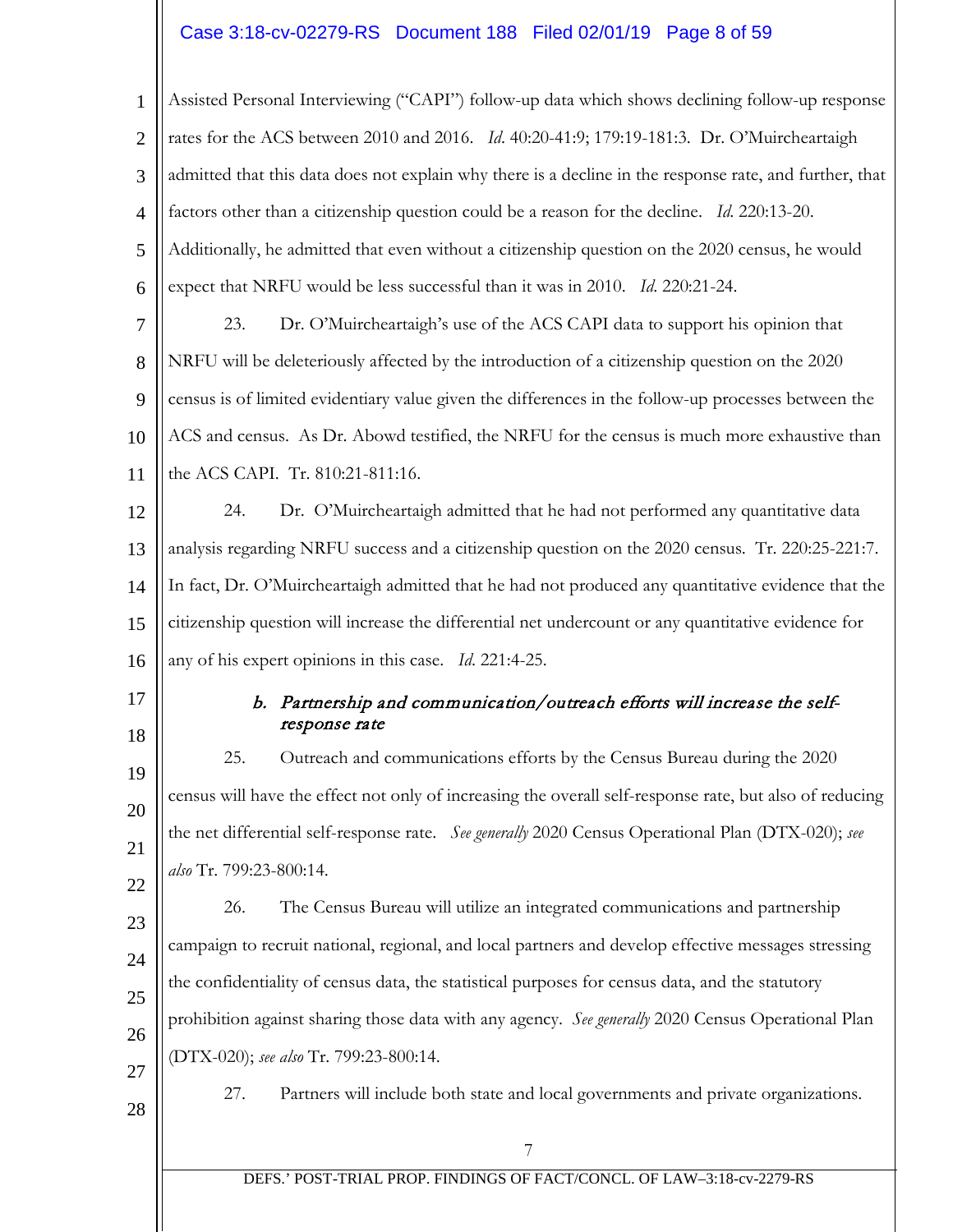## Case 3:18-cv-02279-RS Document 188 Filed 02/01/19 Page 9 of 59

1 2 3 4 While partners are welcomed to spend their own money to aid the Census Bureau's mission, the federal government compensates partners for any expenditures specifically requested by the Census Bureau. *See generally* 2020 Census Operational Plan, [https://www2.census.gov/programs](https://www2.census.gov/programs-surveys/decennial/2020/program-management/planning-docs/2020-oper-plan3.pdf)[surveys/decennial/2020/program-management/planning-docs/2020-oper-plan3.pdf.](https://www2.census.gov/programs-surveys/decennial/2020/program-management/planning-docs/2020-oper-plan3.pdf)

5

## c. NRFU efforts are comprehensive, well-funded, and flexible

6 7 28. At the end of the self-response period, six weeks into the 2020 Census, households without a self-response become part of the NRFU workload. Tr. 851:16-852:2.

8 9 10 11 12 13 14 15 16 17 18 19 20 21 22 23 24 25 26 27 28 29. Any decline in the self-response rate due to the citizenship question is currently expected to be well within the budget, planning, and operational design of NRFU and other statistical methods used to mitigate any decrease in the initial self-response rate. Tr. 879:24-880:3. "In general, Congress has produced appropriations for the census of population in what we call the 'nine and ten years' that are consistent with what the Census Bureau has requested to conduct the census," *id.* 877:7-10, and assuming the trend continues and Congress appropriates funds in accordance with the Life Cycle Cost Estimate, the Census Bureau will have \$1.5 billion to conduct NRFU operations, along with another \$1.7 billion in contingency funding, *id.* 876:21-877:3. 30. For every one percent increase or decrease in the overall self-response rate above or below the budget planning self-response rate of 55.5%, the Census Bureau assumes \$55 million will be saved or spent in NRFU operations. AR 1282. Even if the Brown paper has accurately predicted a 5.8% decline in self-response rate for potential noncitizen households—*i.e*., a decline affecting approximately 28.6% of the population—this leads to only a 1.5% decline in the overall self-response rate across the entire population and an extra \$82 million in NRFU expenditures. Tr. 878:4-20. A higher, hypothetical 10% decline in the self-response rate among potential noncitizen households results in a 2.5% decline in overall self-response rate with an estimated \$137.5 million in NRFU costs. *Id.* 879:10-17. These estimates are all far below the projected \$1.7 billion in contingency funding, and this remains true even if one assumes six enumerator attempt days per household, rather than three, the impact of which would concomitantly double all estimated NRFU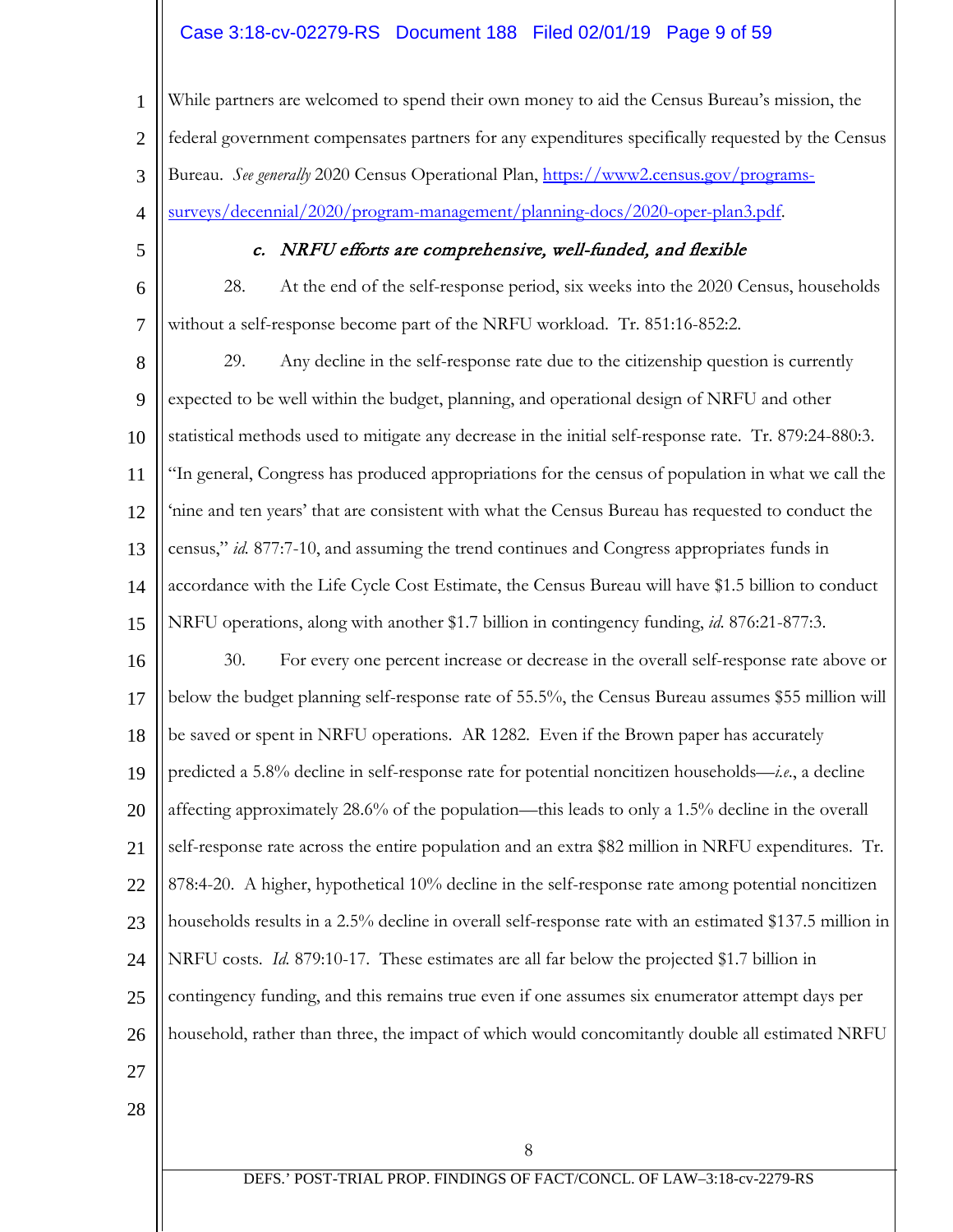### Case 3:18-cv-02279-RS Document 188 Filed 02/01/19 Page 10 of 59

costs. *Id.* 879:18-23. In other words, the Census Bureau will have the funds necessary to ensure appropriate follow-up efforts in virtually any conceivable self-response scenario.

1

2

3 4 5 6 7 8 31. Because "the enumerator pool in each area census office is several orders of magnitude larger than the expected number of enumerators that have to be deployed," Tr. 880:14- 16, the Census Bureau will have a sufficient number of enumerators ready to deploy in the event self-response rates decline. *Id.* 880:16-20. These enumerators are drawn from the communities in which they will be deployed, helping households feel comfortable in responding. *Id*. 883:17- 884:15.

9 10 11 12 13 14 32. Enumerators are also deployed in an efficient manner to best obtain census enumerations. Using a state-of-the-art optimizer, 2020 census enumerators will be assigned households to visit, provided the most efficient route to reach each household, and then given the optimal times to visit each household based on statistical models of the local area. The optimizer also will allow Area Census Office managers and staff to identify the most effective enumerators and adjust NRFU workloads accordingly. Tr. 881:2-6; 881:14-882:19.

15 16 17 18 19 20 21 33. While many of the historical documents describing the number of NRFU attempts use a hypothetical limit of six visits, in the 2020 Field Operational Control System the actual measure is an "attempt day"—the number of days that NRFU enumerators attempt to obtain a response from a household. During an attempt day, there can be multiple attempts. In addition, near the end of NRFU operations, closeout procedures allow the number of attempt days to exceed six. The binding constraint is the date that NRFU operations close, not a maximum number of attempt days. Tr. 884:23-886:13.

22 23 24 25 26 34. If an address in the NRFU workload receives one unsuccessful in-person visit, it becomes eligible for enumeration by administrative records. Administrative records are electronic records compiled by another unit of the federal government, including the Internal Revenue Service, Health and Human Services, the Bureau of Indian Affairs, the Postal Service, and the Social Security Administration. Tr. 888:18-890:4.

- 27
- 28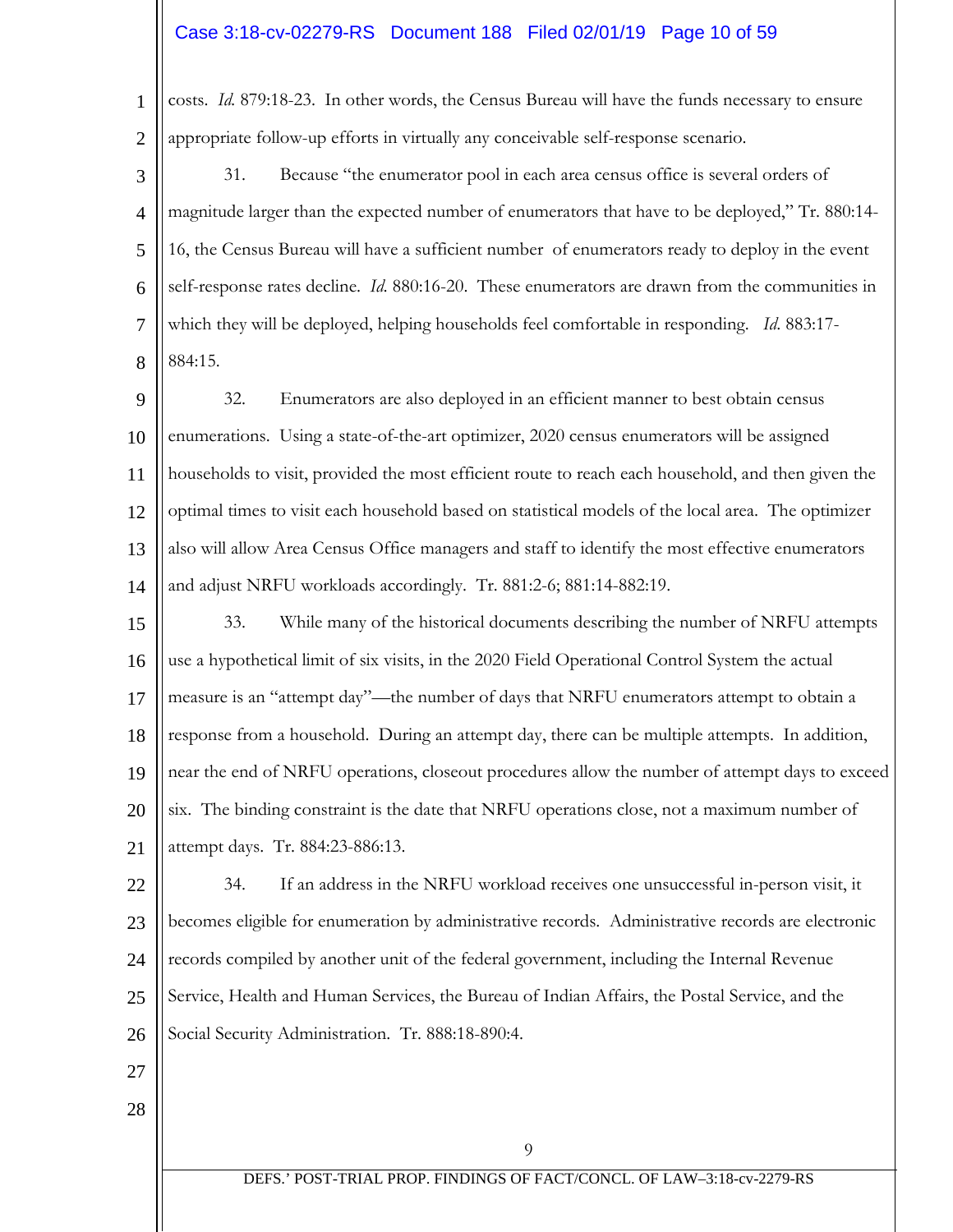# Case 3:18-cv-02279-RS Document 188 Filed 02/01/19 Page 11 of 59

1

2

35. If no high-quality administrative records exist for a household, the address stays in the NRFU workload and gets the full NRFU consideration. Tr. 890:5-17.

3 4 5 6 7 8 9 36. There is no credible quantitative evidence that the use of administrative records will exacerbate or increase any differential net undercount. Tr. 890:18-23. Administrative records simply supply a method of low-cost enumeration when high-quality records are available; if no such records exist, then the full NRFU protocol will be used. *Id.* 890:7-17. The fact that hard-to-count groups are relatively underrepresented in administrative records thus does not establish that the use of administrative records will result in those groups ultimately being undercounted when all enumeration operations are completed.

10 11 12 13 14 37. If a household does not self-respond and cannot be enumerated using administrative records, and the Census Bureau is unable to get a response through in-person visits, enumerators may interview a proxy. A proxy could be a landlord, a neighbor, a postal carrier, or another person with knowledge of the household. The proxy process is specifically designed to obtain a head count for the number of people residing at an address. Tr. 886:14-23.

15 16 17 18 19 20 38. The Census Bureau is unaware of any credible empirical evidence suggesting that use of proxies in the census causes a greater net undercount or differential net undercount in comparison to self-response or in-person interviews. Tr. 887:13-888:5. There is no credible evidence that households enumerated via proxy responses are more likely to be undercounted relative to self-responding households due to systematic underreporting of residents by proxy respondents. *Id*. 887:13-888:5.

21 22 23 39. The fact that proxy responses tend to generate less accurate demographic data also does not indicate that proxy responses tend to result in higher net undercounts. Inaccurate demographic data does not affect the actual enumeration. Tr. 888:10-15.

24 25 26 27 40. Dr. Barreto's conclusion that "NRFU . . . will actually exacerbate the gap between response rates" in Latino and immigrant communities," Tr. 490:3-5, is not credible. Dr. Barreto "simulated nonresponse followup" using the difference in responses to questions seven and eight on his survey—asking again whether respondents would participate in a census without and with a

28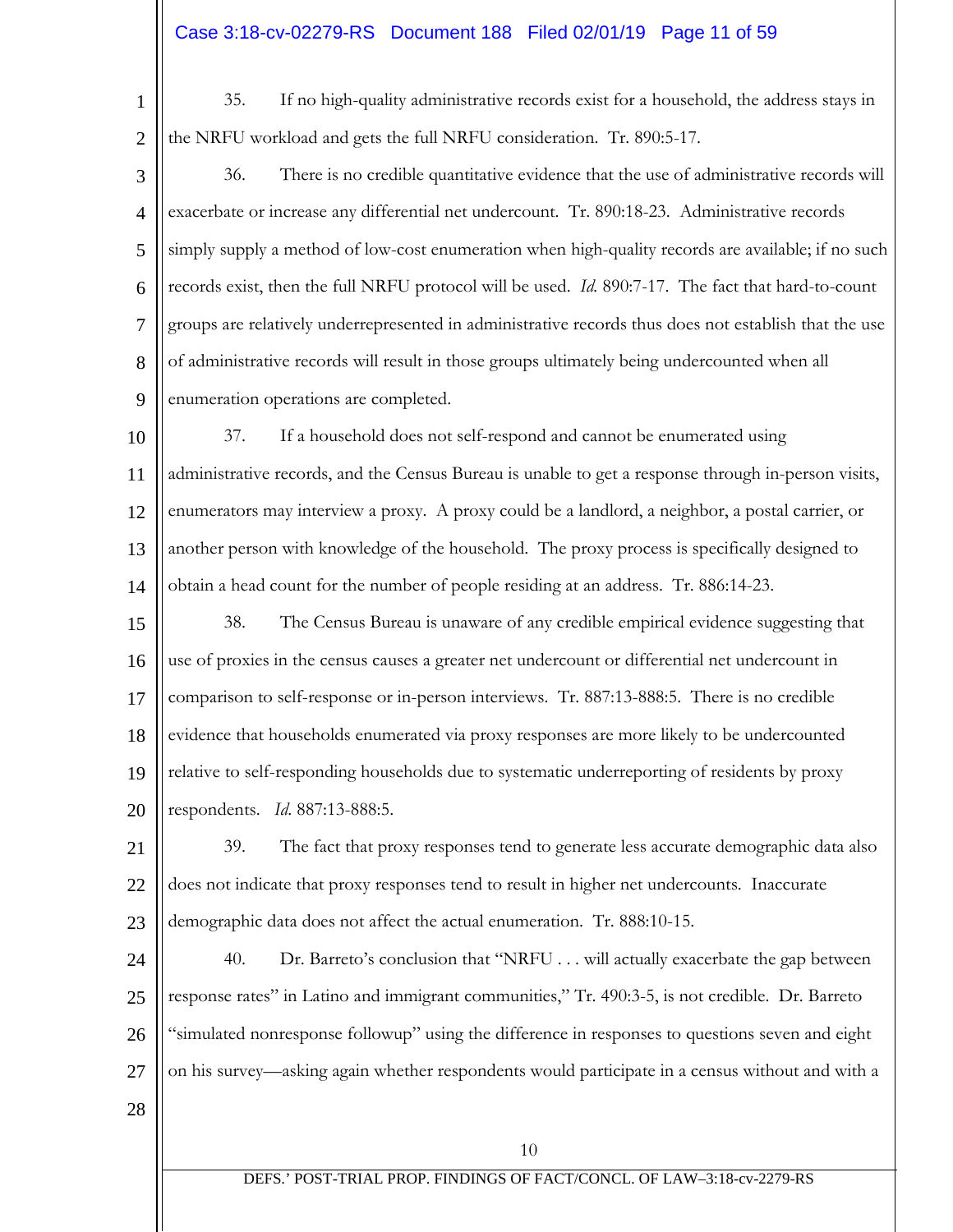# Case 3:18-cv-02279-RS Document 188 Filed 02/01/19 Page 12 of 59

1 2 3 4 5 6 7 8 citizenship question, *id.* 583:10-17. But what Dr. Barreto proffers as "a proxy for NRFU," *id.*, does not resemble even remotely an actual recontact effort. First, his follow-up consisted of "repeating again in the same phone call" the same questions respondents already had answered, meaning Dr. Barreto "didn't actually recontact anyone on another day, or even at a later time in the same day." *Id.* 583:10-22. And this purported "simulated recontact" came on the heels of "the intervening discussion about trust in the Trump administration." *Id.* 584:1-4. It therefore is unsurprising that *every racial or ethnic group*, including those with low rates of immigrants, evidenced an increase in nonparticipation from the beginning to the end of the survey.

9 10 11 12 13 14 15 16 17 18 19 20 21 22 23 24 41. Dr. Barreto opined that "most members of the general public probably don't know a huge amount about the Census Bureau," Tr. 574:21-24, while acknowledging that he "would expect that most people have some opinion of the federal government" before encountering his survey. *Id.* 574:25-575:2. But in the section of his survey purporting to measure trust, Dr. Barreto's survey pivoted from a description of Title XIII's assurances of confidentiality to ask "Do you trust *the Trump administration* to protect your personal information, including citizenship, *or do you think they will share* this information*," id.* 578:2-15 (emphasis added). This jarring and unexpected reference to trust in the Trump administration—rather than the Census Bureau—almost certainly colored respondents' answers, rendering his measure of "trust" unreliable. This is particularly true given that, as Dr. Barreto testified, the President's approval ratings during the survey fell to the low 40s and was "at least 10 points lower" among Latino communities, *id.* 578:20-579:2, and that neither Dr. Barreto's survey *nor* the pretesting he conducted in advance "included an alternate wording asking respondents whether they trust the Census Bureau—as opposed to the Trump administration—to protect their data," *id.* 579:3-19. And Dr. Barreto neglected to "include any follow-up qualitative component to determine why respondents reported a lack of trust in the administration," *id.* 581:11-14.

25 26 27 42. Dr. Barreto's conclusions regarding the likely impact of the citizenship question are further undermined by the fact that in California a full "48 percent of respondents reportedly think the Trump administration will share their citizenship information," Tr. 579:20-25, even though the

28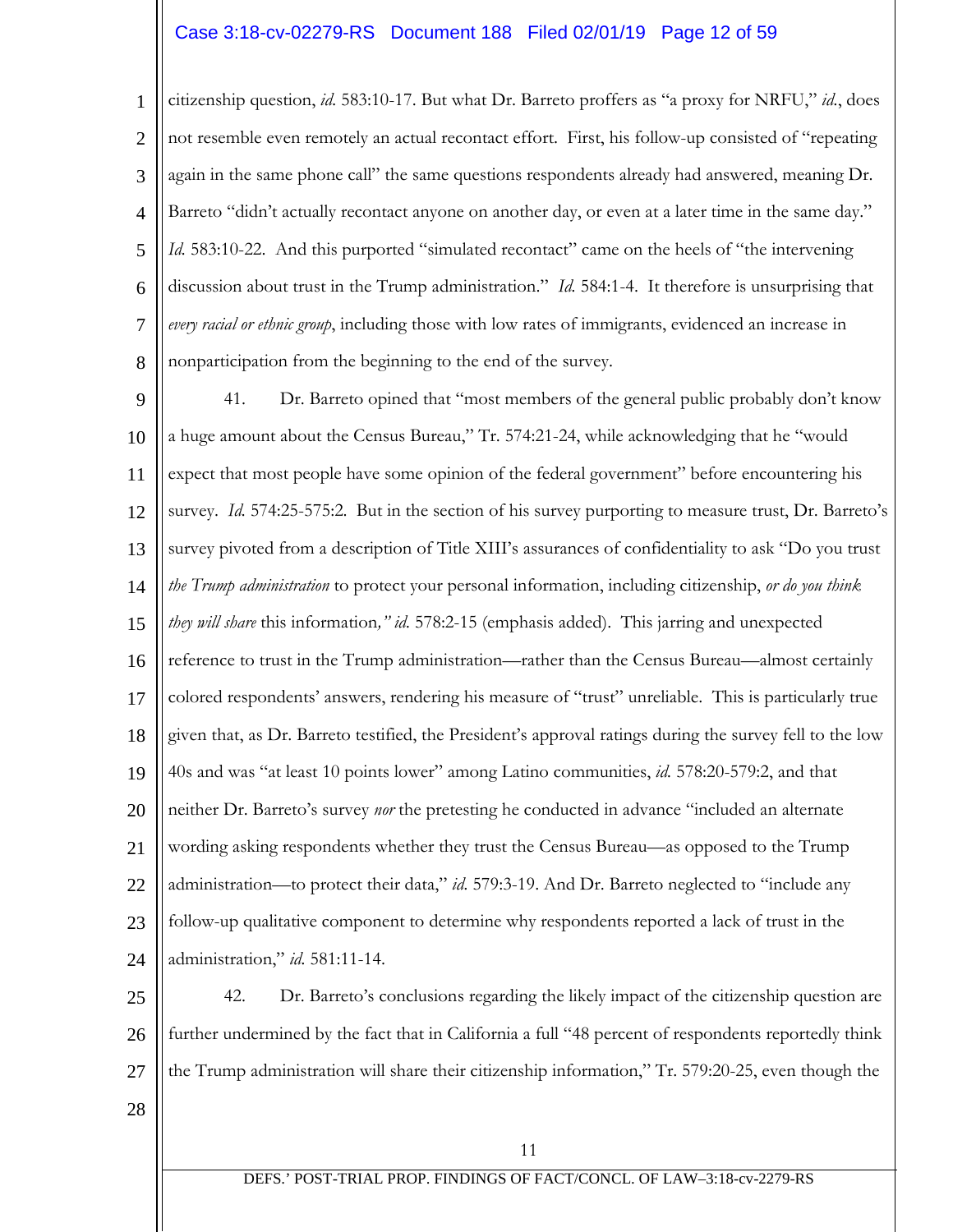# Case 3:18-cv-02279-RS Document 188 Filed 02/01/19 Page 13 of 59

1 2 3 percent of California residents who are immigrants is much lower. *Id.* 580:1-4. This discrepancy demonstrates that Dr. Barreto's survey results reflect political views of the current administration, not actual concerns over the confidentiality of citizenship data.

- 4 5 6 7 8 9 10 11 12 43. Regarding Dr. Barreto's "simulated or proxy NRFU," Dr. Abowd credibly testified "that simulating NRFU by changing questions over the course of a single interview is not a realistic simulation of the operations, especially of the census NRFU." Tr. 873:12-18. This is borne out by the fact that Dr. Barreto's "proxy NRFU" obtained numbers *wildly* different from the actual success of NRFU in census operations; specifically, his survey found that 29.66 percent of Californians and 49.29 percent of non-Californians change to responders in his "simulated NRFU." *Id.* 587:21-588:7*.*  These numbers are not remotely comparable to the actual NRFU success rate of 98.58 percent in the most-recent decennial census, *see* Tr. 721:11-14, demonstrating that Dr. Barreto's results bear little resemblance to real-world behavior.
- 13 14 15 16 17 18 19 44. Dr. Barreto opined that NRFU will be less successful in CA than in the rest of country, Tr. 546:8-547:18, but the results underlying these conclusions consisted of *only 186 respondents* nationwide, and only 84 respondents in California. *Id.* 590:9-591:8; 592:5-10. Although Dr. Barreto attempted to obscure the paltry sample size by relaying that "of people in the state of California . . . 29.6 percent" change to responders in his "simulated NRFU," as compared to "for the rest of the country . . . 49.2 percent," *id.* 591:20-592:1, no reliable conclusions can be drawn from the difference between such small samples.
- 20 21 22 23 24 25 26 27 28 45. Dr. Barreto's conclusions are further undercut by the fact that he omitted from his expert report and failed to disclose to opposing counsel tables of data he had created, Tr. 589:19- 590:3, the results of which run directly contrary to his ultimate conclusions. For example, the tables inexplicably omitted from Dr. Barreto's report show that "44 percent of Latino respondents changed their answer at Question 8 [simulated NRFU] to indicate they would participate" with a citizenship question, including "45 percent of *foreign-born Latinos*," *Id*. 594:15-595:2 (emphasis added), compared to "only 20 percent of white respondents chang[ing] their answer . . . after [his] assurances of confidentiality." *Id.* 595:3-7. Indeed, Dr. Barreto agreed that his "survey found that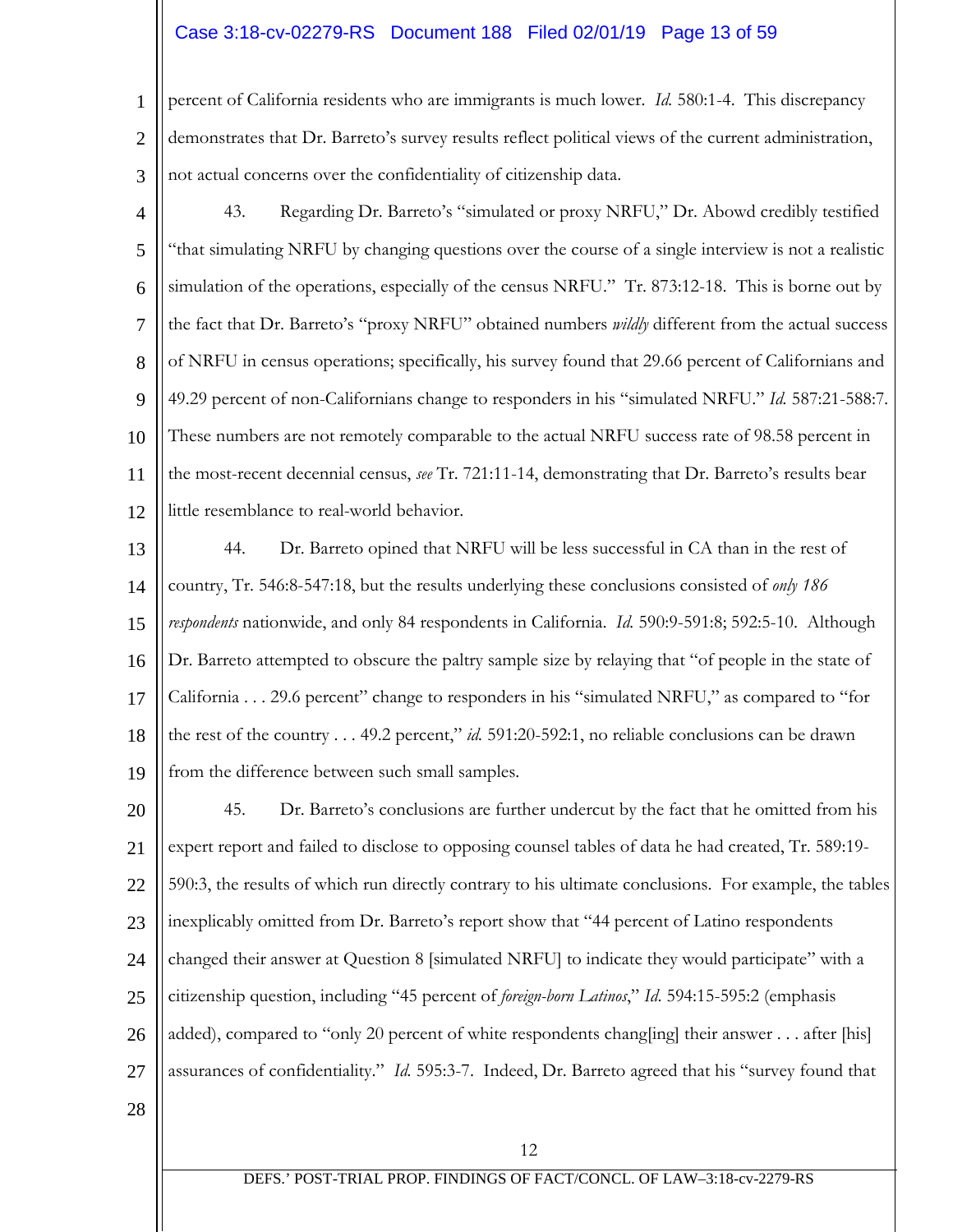# Case 3:18-cv-02279-RS Document 188 Filed 02/01/19 Page 14 of 59

1 2 3 4 5 6 7 8 [his] simulated NRFU was more effective for Latino respondents in California than for white respondents." *Id.* 595:16-21. This finding indicates that Dr. Barreto's "proxy NRFU" was *twice* as effective for Latinos relative to whites—a result diametrically opposed to Dr. Barreto's ultimate opinion that NRFU "will be far less effective in 2020 in the Latino and immigrant community." *Id.*  543:1-3.; *see also id.* 490:3-5 ("And where NRFU will be less successful in converting people is in Latino and immigrant communities."). The missing tables also disclose that the survey found that "followup had no effectiveness for the Asian population," *id.* 596:9-13, a finding that stands in stark contrast to the results obtained by the Census Bureau in its surveys.

9 10 11 12 13 14 46. The tables omitted from Dr. Barreto's expert report also reveal that his "simulated NRFU" was *more* effective for Latinos in California than Latinos in the rest of the country. Tr. 598:8-599:1 (44 percent "NRFU" efficacy for California Latinos versus 36 percent for Latinos in other states). This result is irreconcilable with Dr. Barreto's fourth opinion—that "the impact [of the citizenship question] will be more severe in places like San Jose, or statewide in California," *id.*  547:14-15.

15 16 17 18 19 20 21 22 47. Further evidence that Dr. Barreto's survey questionnaire measured respondents' feelings toward the Trump administration, rather than concerns over disclosing citizenship on the census, comes from the fact that he found that whites in California changed to responders in his "simulated NRFU" only 20 percent of the time—versus 50 percent for whites in the rest of the country, Tr. 597:7-14, although there is no evidence that the white California population contains a greater share of immigrants or those concerned with their citizenship status. This finding also was first revealed by the tables omitted from Dr. Barreto's expert report, and provided to defense counsel shortly before trial. *Id.* 

23 24 25 48. Dr. Barreto tacitly admitted that he had ignored the evidence, outlined above, which ran contrary to his conclusions. Tr. 601:23-602:2 (testifying, in response to a question from Plaintiffs' counsel, "I did not rely on the data in Tables 15 or 16 in my report, at all.").

- 26
- 27
- 28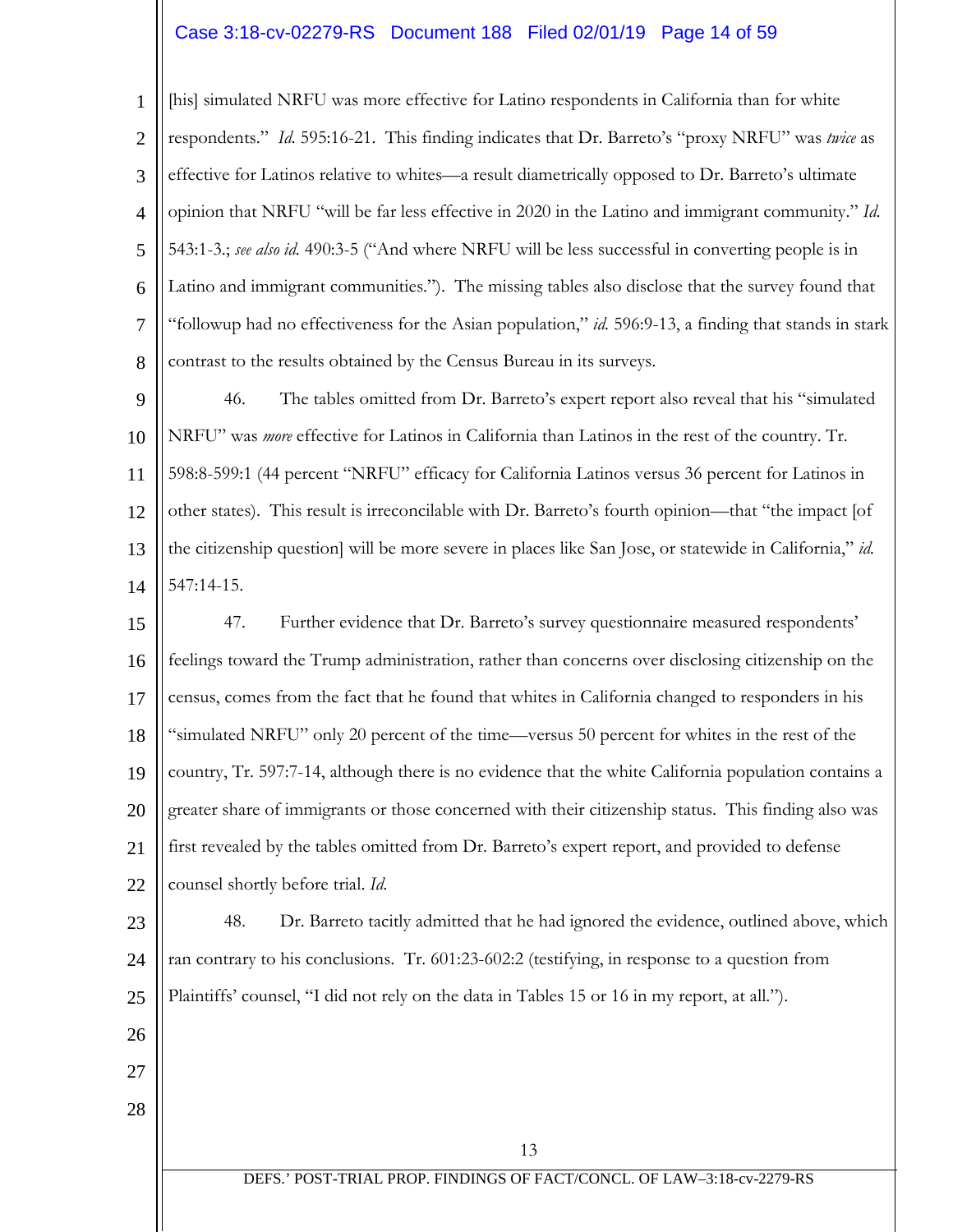1

## **2. Imputation Will Adequately Account for Any Remaining Households**

2 3 4 49. The use of imputation to enumerate the limited number of households not captured by self-response and NRFU operations is designed to accomplish a complete and accurate enumeration. Tr. 892:10-19.

5 6 7 50. No credible, quantitative evidence demonstrates that whole-person census imputations tend to systematically overcount or undercount the number of people in a household. Tr. 893:14-15.

8  $\mathbf Q$ 10 11 12 51. The Census Bureau uses imputation to enumerate housing units that remain unresolved after the self-response and NRFU operations (in-person interviews, administrative records, and proxy responses) are exhausted. *See generally* 2020 Census Operational Plan, [https://www2.census.gov/programs-surveys/decennial/2020/program-management/planning](https://www2.census.gov/programs-surveys/decennial/2020/program-management/planning-docs/2020-oper-plan3.pdf)[docs/2020-oper-plan3.pdf.](https://www2.census.gov/programs-surveys/decennial/2020/program-management/planning-docs/2020-oper-plan3.pdf)

13 14 15 16 17 18 52. The Census Bureau has not yet determined the final imputation algorithms it will use in the 2020 census. Tr. 892:16-19. In general, the Census Bureau uses statistical criteria to aggregate nearby housing units that have characteristics matching those of the missing unit in the Master Address File, taking into account the distribution of household sizes. The Census Bureau then randomly selects one of those nearby units and uses the number of people in that unit to fill in the number of people in the missing unit. *Id.* 892:10-893:11.

19 20 21  $22$ 23 24 25 26 27 53. Based on assumptions built into the Life Cycle Cost Estimate, along with the rate of imputation from the 2010 Census, the Census Bureau projects that, without a citizenship question, 0.38% of all households would be imputed. Tr. 893:18-895:17. Using these same assumptions, along with the Brown paper's 5.8% estimate for the decline in self-response rate for potential noncitizen households, the Census Bureau projects imputation of 0.40% of all households in the 2020 census, assuming the average rate of resolution through the NRFU process. *Id.* 895:18- 896:18.Even assuming that all households not self-responding due to a citizenship question would go through the full NRFU process without achieving the average rate for resolution, the result would be a projected imputation of 0.60% of all households. *Id.* 896:19-897:11.

28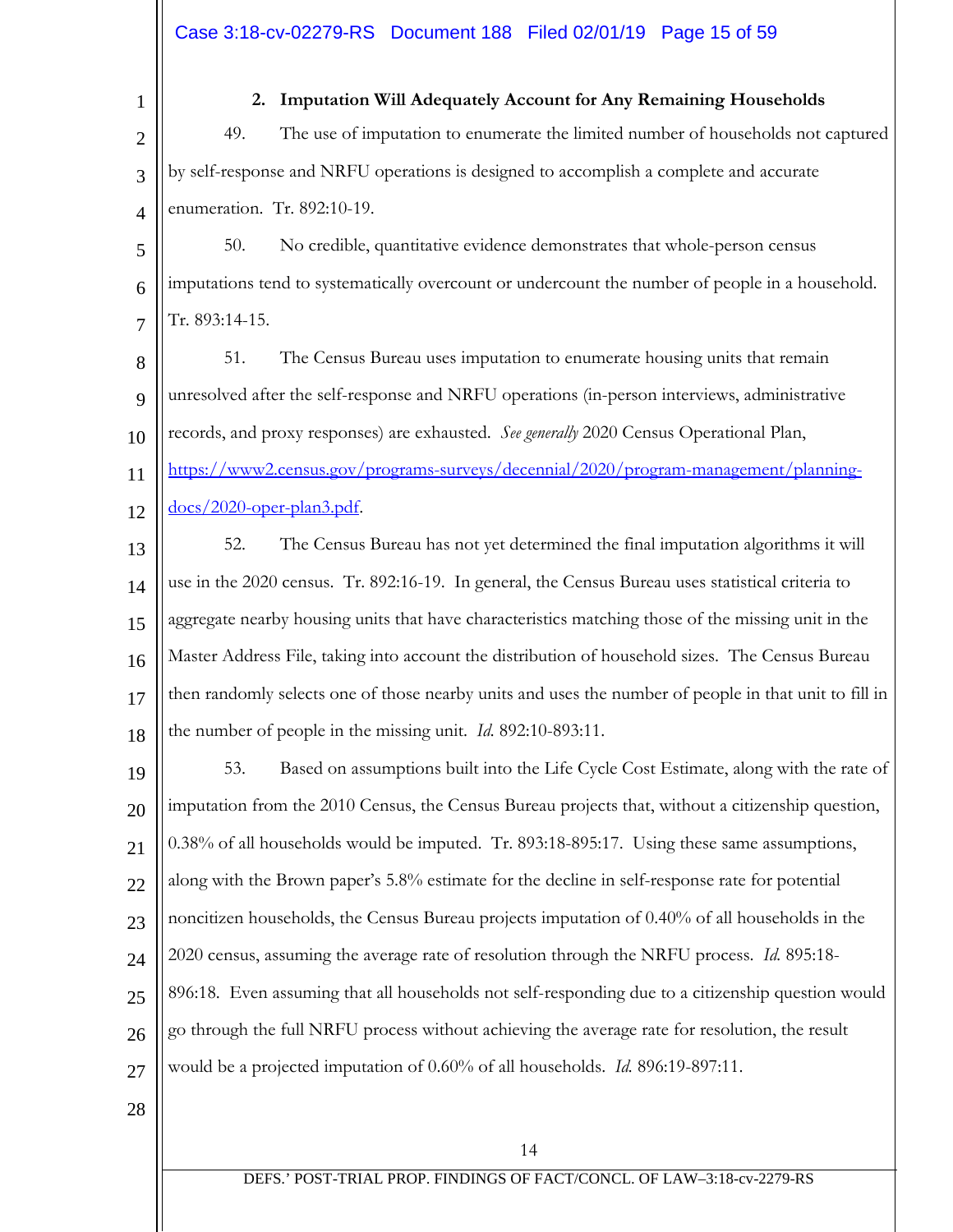# Case 3:18-cv-02279-RS Document 188 Filed 02/01/19 Page 16 of 59

| $\mathbf{1}$   | 54.<br>In none of these scenarios would a household go uncounted simply because it did                                      |
|----------------|-----------------------------------------------------------------------------------------------------------------------------|
| $\overline{2}$ | not self-respond due to a citizenship question. Even in the worst-case scenario, the result is simply                       |
| 3              | more imputations. Tr. 896:19-897:17.                                                                                        |
| 4              | 55.<br>Increased imputations by themselves do not lead to an increased differential net                                     |
| 5              | undercount. Tr. 897:12-17; 897:25-898:12. To produce a differential net undercount, properties of                           |
| 6              | the imputation model must be credibly linked to non-response due to the presence of a citizenship                           |
| $\tau$         | question, which Plaintiffs have not done.                                                                                   |
| 8              | The fact that imputation may generate less accurate demographic data does not<br>56.                                        |
| 9              | indicate that imputation tends to result in higher net undercounts. Tr. 893:14-15. Likewise, the fact                       |
| 10             | that a greater number of imputations may impact the accuracy of demographic data does not                                   |
| 11             | "necessarily lead to an increased undercount." Id. 917:6-918:10.                                                            |
| 12             | 57.<br>Dr. O'Muircheartaigh testified that imputation methods differentially disfavor                                       |
| 13             | subpopulations with lower response rates, including Latinos and noncitizens, Tr. 217:18-20, and                             |
| 14             | that imputation cannot remediate such a differential undercount. Id. 212:7-12. Yet, he also                                 |
| 15             | acknowledged that the Census Bureau has not yet determined what the imputation process will be                              |
| 16             | for the 2020 census. Id. 207:20-208:5; 210:1-11. Moreover, Dr. Abowd testified that he was                                  |
| 17             | unaware of any credible quantitative data suggesting that imputation over- or undercounts certain                           |
| 18             | subpopulations, id. 893:12-15, and Dr. O'Muircheartaigh did not perform any such quantitative                               |
| 19             | analysis. Id. 221:17-25.                                                                                                    |
| 20             | 3. Plaintiffs Have Not Proven that Any Increased Differential Undercount Will<br>Occur After NRFU Operations and Imputation |
| 21             | Plaintiffs have not established that inclusion of a citizenship question will increase<br>58.                               |
| 22             | any differential undercount that may remain after NRFU operations and imputation, meaning an                                |
| 23             | undercount that may impact a particular racial or ethnic group to a greater or lesser extent than the                       |
| 24             | overall net undercount or overcount of the population. Tr. 918:4-919:6.                                                     |
| 25             | 59.<br>There have been net differential undercounts in past censuses, including when there                                  |
| 26             | was no citizenship question on the "short form" of the census questionnaire sent to every                                   |
| 27             | American.                                                                                                                   |
| 28             |                                                                                                                             |
|                | 15                                                                                                                          |
|                | DEFS.' POST-TRIAL PROP. FINDINGS OF FACT/CONCL. OF LAW-3:18-cv-2279-RS                                                      |
|                |                                                                                                                             |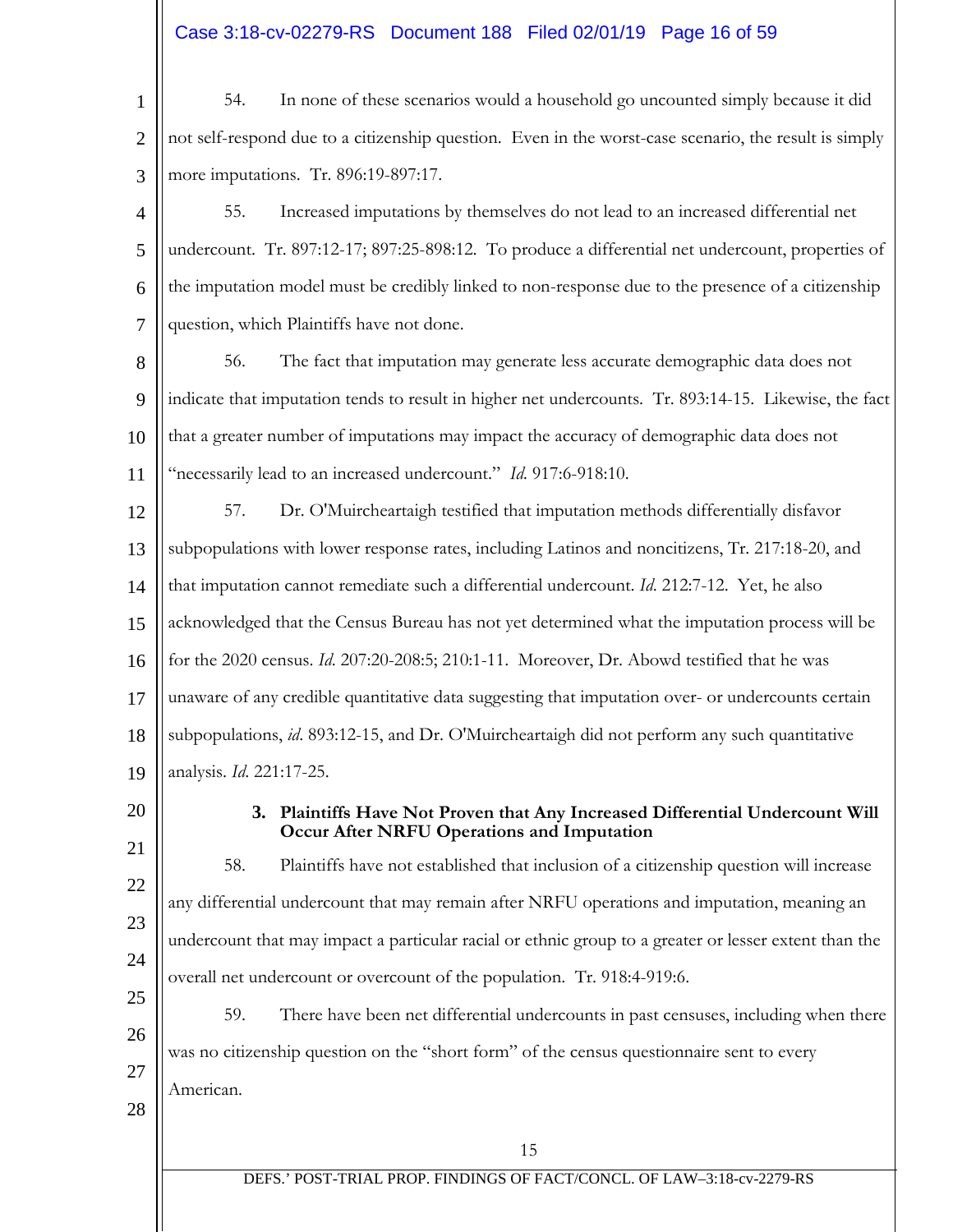16 1 2 3 4 5 6 7 8 9 10 11 12 13 14 15 16 17 18 19 20 21 22 23 24 25 26 27 28 60. Plaintiffs have not proven whether the citizenship question will impact the differential net undercount. Tr. 918:4-919:6. 61. That the citizenship question may be "sensitive" for certain persons, or groups of persons, does not, without more, establish that the citizenship question is likely to exacerbate the net differential undercount for the 2020 Decennial Census. Tr. 918:4-919:6. **4. Specific Claims of Injury** 62. Any differential undercount that remains after NRFU operations and imputation will not be sufficiently large to cause any impact on apportionment or federal funding or produce any of the other specific injuries claimed by Plaintiffs. a. Federal funding 63. A differential net undercount would not have an impact on federal funding under the vast majority of federal funding programs. Tr. 667:1-7. 64. Out of the approximately 2,249 government funding programs, only approximately 320 use census-derived data to allocate funds. Second Updated Trial Declaration of Andrew Reamer, Ph.D (ECF No. 182-1) ("Reamer Trial Decl.") ¶ 10; Tr. 666:10-25. 65. Out of the approximately 320 federal government funding programs that use census-derived data to allocate funds, Plaintiffs' expert, Dr. Reamer, identified only twenty-four programs which used geographic allocation formulas that rely in whole or part on census-derived data, and he performed calculations for only three such programs. Reamer Trial Decl. ¶¶ 11, 33. Geographic allocation formulas are particularly sensitive to fluctuations in census data. Tr. 667:21- 668:11. 66. Only one dataset used in federal funding formulas, the Census Bureau's Urban-Rural Classification, relies solely on decennial census data, reflecting Congress' judgment that census numbers alone are not an adequate basis to equitably distribute federal funds. Reamer Trial Decl. ¶¶ 24-26; Tr. 664:2-13. 67. In performing his calculations for three federal funding programs, Dr. Reamer assumed (1) a 5.8% decrease in self-response among households with at least one individual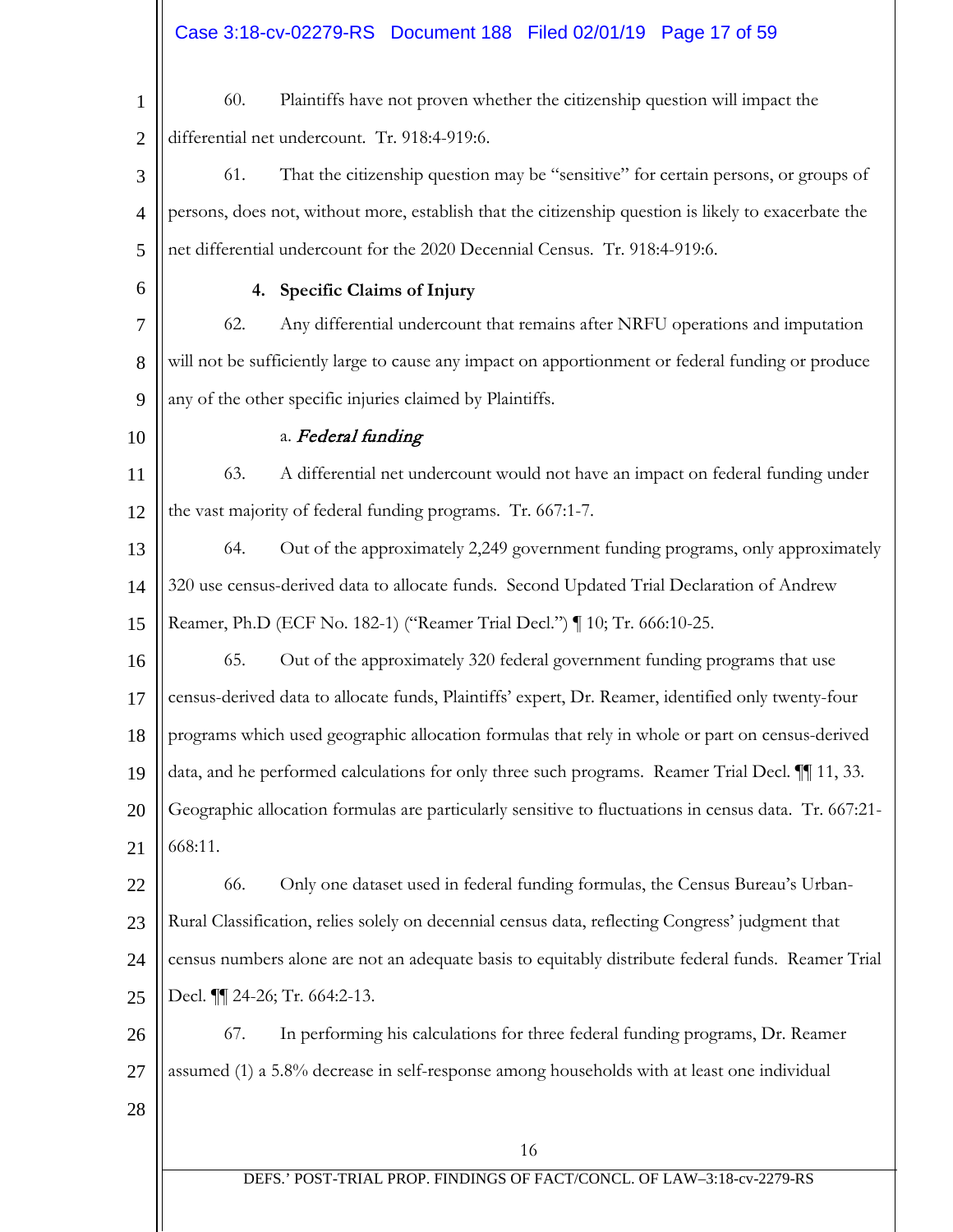# Case 3:18-cv-02279-RS Document 188 Filed 02/01/19 Page 18 of 59

1 2 without confirmed citizenship (derived from the Brown paper), and (2) a NRFU success rate among these households of 86.63%.

- 3 4 5 6 7 8 9 10 11 12 13 14 68. As he did for Dr. Fraga's apportionment calculations, Dr. Gurrea calculated the effect on the three federal funding programs highlighted by Dr. Reamer using the following alternative assumptions—he assumed a 5.8% decrease in self-response among households with at least one individual without confirmed citizenship (derived from the Brown paper and the number used in both of Dr. Reamer's scenarios), Tr. 701:15-702:2, along with a NRFU success rate among these households in 2020 equal to the 2010 census NRFU success rate, 98.58%. As with his apportionment calculation, Dr. Gurrea assumed no additional undercount mitigation through imputation. *Id*. 728:11-13. With these assumptions, Dr. Gurrea estimated that the distribution of federal funds to the State of California after the 2020 census will be only 0.01% less than it would be in the absence of a citizenship question, for each of these three programs examined by Dr. Reamer. *Id*. 726:17-728:6. Additional mitigation achieved through imputation would reduce this impact even further. *Id*. 728:11-18, 729:18-730:14.
- 15 16 17 18 19 69. Dr. Reamer's opinions are of limited evidentiary value because his analysis relies entirely on two flawed undercount scenarios performed by Plaintiff's expert Dr. Fraga; Dr. Reamer acknowledged that he did not take any steps to determine the accuracy or validity of Dr. Fraga's methodology or undercount projections. Tr. 663:4-10. In fact, he admitted that he had no opinion on whether Dr. Fraga's undercount projections were valid. *Id*. 663:11-14.

20 21 22 23 24 25 26 70. Because Dr. Reamer's calculations are based entirely upon undercount scenarios which fail to take into account the effect of full NRFU and imputation on response rates, they are inaccurate, unreliable, and of limited evidentiary value. In contrast, Dr. Gurrea relied on more plausible assumptions for his alternative scenario. In Dr. Gurrea's scenario, the effect on federal funding, without taking into account imputation, is de minimis. This minimal amount will shrink even further once imputation is taken into account. In any event, any attempt to predict the outcome after the 2020 census is speculative at best.

- 27
- 28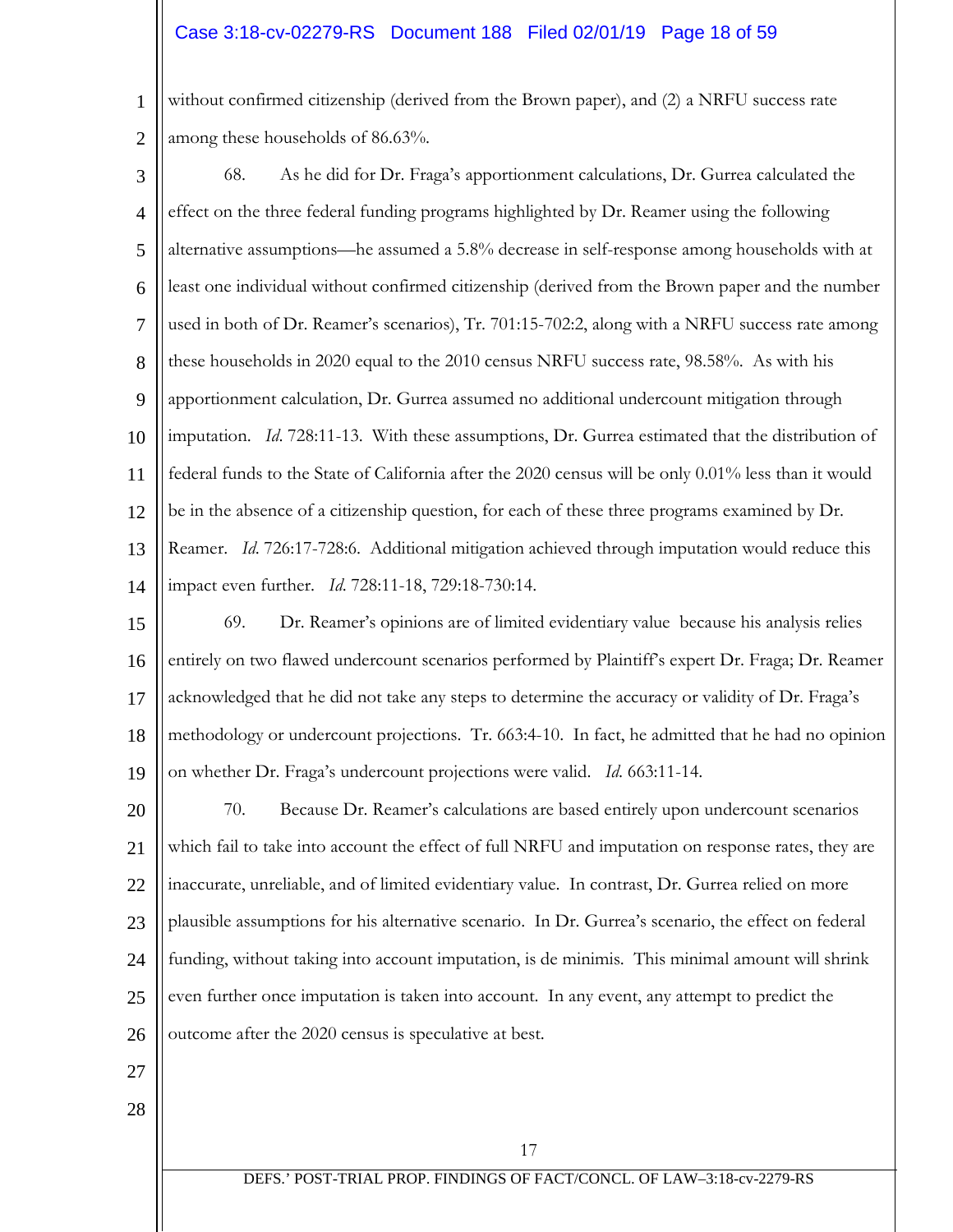# Case 3:18-cv-02279-RS Document 188 Filed 02/01/19 Page 19 of 59

1 2 3 4 5 71. Dr. Reamer's calculations are also of limited evidentiary value because they do not purport to predict what will happen in 2020. Tr. 672:24-672:2. Instead, his calculations look backwards—to what would have happened in fiscal years 2015 and 2016 had there been an additional undercount due to the presence of a citizenship question on the 2010 decennial census. *Id*. 672:9-23; Reamer Trial Decl. ¶ 37.

6 7 8 9 10 11 72. The evidentiary value of Dr. Reamer's calculations is further diminished because his calculations rest upon the assumption that allocation formulas and funding levels for the three programs in question will remain similar in the coming years. Reamer Trial Decl. ¶¶ 18-19; Tr. 669:24-670:9. However, as Dr. Reamer testified at trial, Congress could alter the funding amounts and allocation formulas, including the manner and extent to which they rely upon census-derived data. Tr. 671:7-19.

12 13 14 15 73. Plaintiffs have not adduced specific quantitative evidence of the amount of federal funding any specific county, city or municipal government would lose under any federal program if there were an increase in the differential undercount resulting from the inclusion of a citizenship question.

16 17 18 19 74. San Jose presented the testimony of three individuals employed in various city agencies. None of these individuals provided sufficiently specific evidence to establish that the City of San Jose would lose a quantifiable amount of federal funding if the 2020 census resulted in a differential undercount.

20 21 22 23 24 25 26 27 75. Kristen Clements, Division Manager for the City of San Jose's Department of Housing, testified that the amount of funds that the City of San Jose receives from the U.S. Department of Housing and Urban Development under two housing-related programs (the Community Development Block Grant program and the Home Investment Partnership program) is dependent on census and ACS data. Revised Clements Trial Decl. ¶¶ 7-14, 20-21, ECF No. 171 in No. 18-2279. But she does not assert that the amount of such funding the City of San Jose receives will decrease because of the citizenship question, let alone attempt to quantify any loss.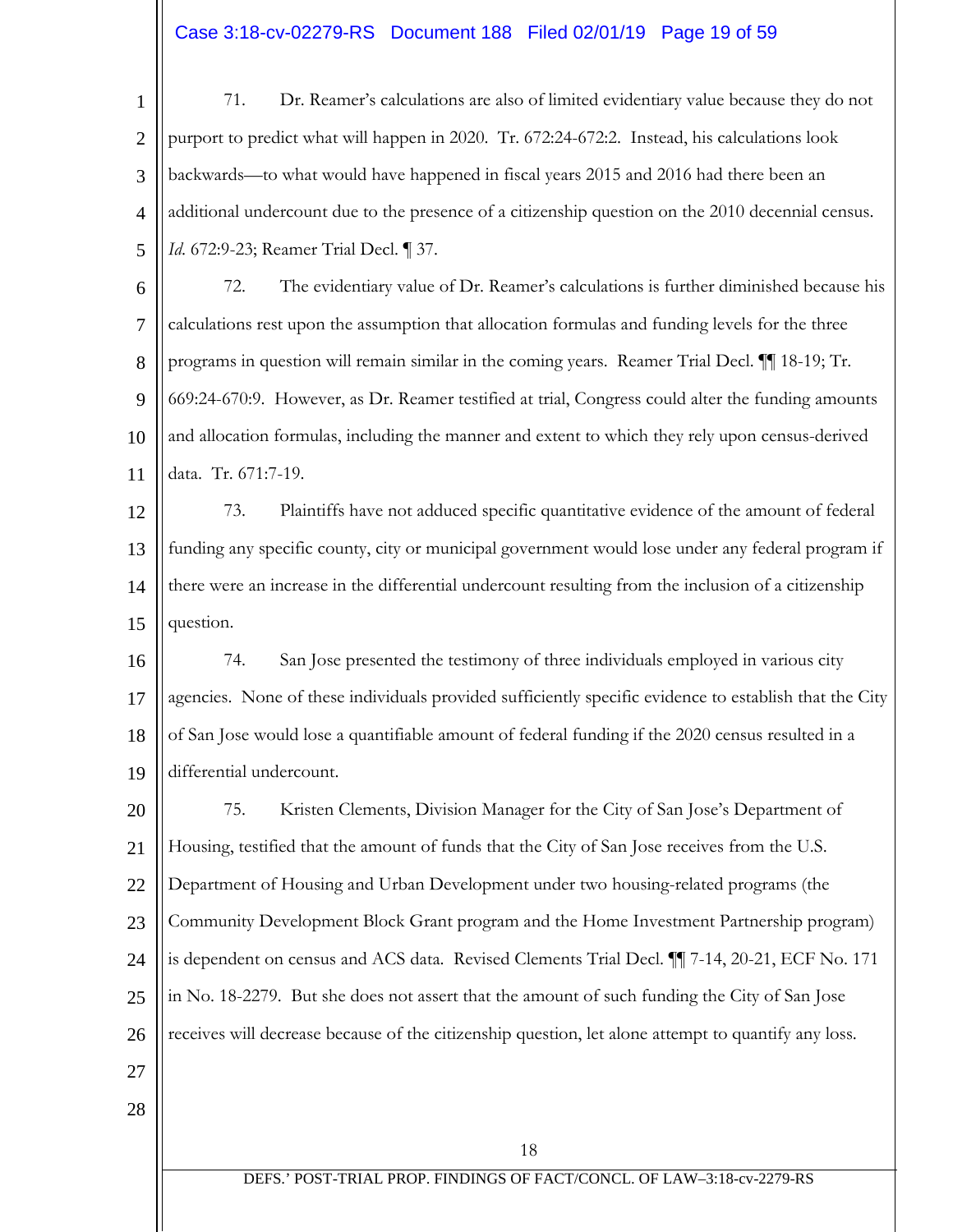# Case 3:18-cv-02279-RS Document 188 Filed 02/01/19 Page 20 of 59

1 2 3 4 5 6 7 8 9 10 11 12 13 14 15 16 17 18 19 20 21 22 76. Monique Melchor, Director of work2future, Workforce Development Board, Office of Economic Development, for the City of San Jose, stated that, in her role as director of work2future, she oversees programs funded by federal grant money awarded by the U.S. Department of Labor pursuant to the Workforce Innovation and Opportunity Act ("WIOA"), 29 U.S.C. §§ 3101-3361. Melchor Trial Decl*.* ¶ 7, ECF No. 135 in No. 18-2279. Ms. Melchor asserted that, "[b]ecause WIOA funding is allocated, in part, on data provided by the Census Bureau, if the Census Bureau were to provide lower-than-accurate population data for the City of San Jose relative to other participating jurisdictions, the City of San Jose would receive less funding through WIOA than it would if the data were accurate." Melchor Trial Decl.  $\P$  20. For example, she explained that, with regard to San Jose's share of the total funds allocated to California (San Jose's "Sub-State Allocation"), "if the work2future [local workforce development area ('LWD')]'s share of disadvantaged adults (compared to other California LWDs) decreases, its Sub-State Allocation will also decrease." Suppl. Melchor Trial Decl. ¶ 12, ECF No. 158 in No. 18-2279. 77. To support the above conclusion, Ms. Melchor explained that WIOA funds are allocated to states, in part, based on "the relative numbers of unemployed individuals in areas of substantial unemployment in each State," the "relative excess number of unemployed individuals in each State, compared to the total excess number of unemployed individuals in all States," and "the relative number of disadvantaged [youth or adults, depending on the program] in each State, compared to the total number of disadvantaged [youth or adults] in all States." Melchor Trial Decl.  $\P\P$  9, 10 (citing 29 U.S.C.  $\S$  3162(b)(1)(C)(ii), 3172(b)(1)(C)(ii)). The WIOA statute further provides that, in determining each state's allotment, "[a]ll data relating to disadvantaged adults and disadvantaged youth shall be based on the most recent satisfactory data from the Bureau of the

23 Census." *Id.* ¶ 11; *see also* Ex. 1 to Suppl. Melchor Trial Decl., at 4.

24 25 26 27 78. The above provisions govern allocation of funds *as between states*. Ms. Melchor explains that, once funding is delivered to the State of California under WIOA, "it is delivered to sub-divisions of the state according to the statutory formula for sub-state allocations," which considers, *inter alia*, the local area's relative share of disadvantaged or unemployed youths or adults

28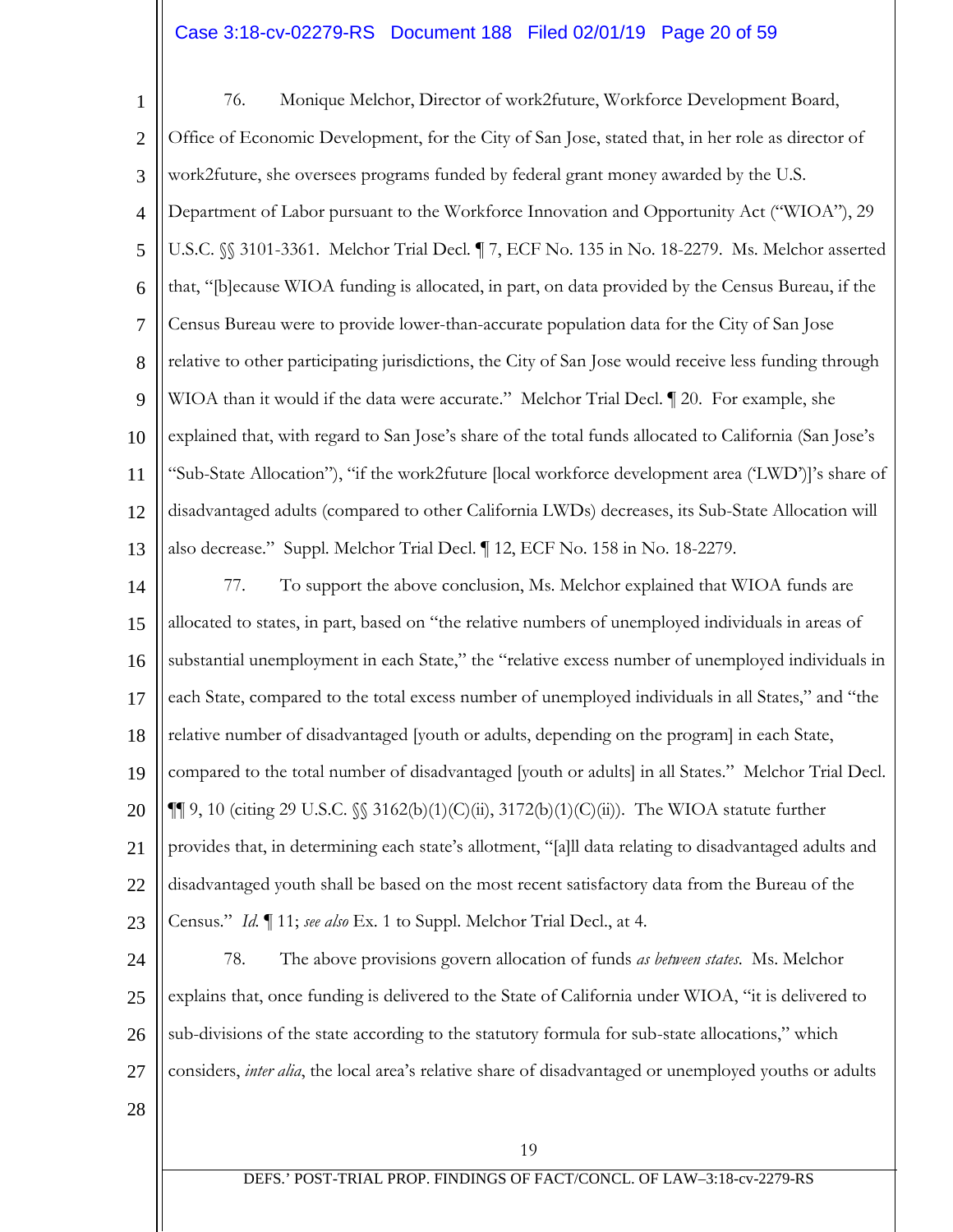# Case 3:18-cv-02279-RS Document 188 Filed 02/01/19 Page 21 of 59

| $\mathbf{1}$   | "(using ACS data)." Melchor Trial Decl.   12; see also Suppl. Melchor Trial Decl.     5, 9, 10. The                                                                                                                                     |
|----------------|-----------------------------------------------------------------------------------------------------------------------------------------------------------------------------------------------------------------------------------------|
| $\overline{2}$ | use of Census Bureau data to perform this intra-state allocation appears to be California's voluntary                                                                                                                                   |
| 3              | choice, however. In fact, in promulgating regulations implementing WIOA, the Departments of                                                                                                                                             |
| $\overline{4}$ | Labor and Education stated, with reference to funds for the adult programs, that they                                                                                                                                                   |
| 5              | encourage States to use a variety of accurate, reliable, and timely labor                                                                                                                                                               |
| 6              | market information on which to base analysis and priority of service.<br>Indeed, priority for use of adult funds can be made using a variety of                                                                                         |
| 7<br>8         | available data, in addition to the use of Census data. However, to<br>minimize the burden for each individual State, the Departments will not<br>require States to use a particular dataset, leaving it to the discretion of the States |
| 9              | to choose the appropriate data sources.<br>81 Fed. Reg. 55792, 55807 (Aug. 19, 2016). As for funds for youth programs, the WIOA guidelines                                                                                              |
|                |                                                                                                                                                                                                                                         |
| 10             | specify that the state must use Census Bureau or BLS tabulations. Ex. 1 to Melchor Trial Decl., at                                                                                                                                      |
| 11             | 4-5. However, here, again, the guidelines assert that states may, in the alternative, use a                                                                                                                                             |
| 12             | discretionary formula that can incorporate "additional factors" and that the states "have flexibility                                                                                                                                   |
| 13             | in choosing what data they want to use related to youth poverty and excess unemployment above                                                                                                                                           |
| 14             | the state average." Id. at 6. Thus, it does not appear that California is required to use census or                                                                                                                                     |
| 15             | ACS data to allocate funds <i>between the different LWDs</i> in its state.                                                                                                                                                              |
| 16             | 79.<br>Although California currently appears to base its allocations principally on Census                                                                                                                                              |
| 17             | Bureau or Bureau of Labor Statistics data, the formulas are not entirely straightforward. See                                                                                                                                           |
| 18             | https://www2.ed.gov/about/offices/list/osers/rsa/wioa/state-plans/ca.pdf, at 234-241. Ms.                                                                                                                                               |
|                | 19    Melchor did not explain how any potential undercount caused by the citizenship question will                                                                                                                                      |
| 20             | impact the calculation of San Jose's "share of disadvantaged" individuals compared to that of other                                                                                                                                     |
| 21             | areas under these complicated formulas, let alone attempt to quantify the impact of a given                                                                                                                                             |
| 22             | undercount amount on the funds received by San Jose.                                                                                                                                                                                    |
| 23             | 80.<br>Richard Riordan, Director of Emergency Management for the City of San Jose,                                                                                                                                                      |
| 24             | testified that he obtains grants from the Federal Emergency Management Agency ("FEMA") by                                                                                                                                               |
| 25             | providing certain information about the damage incurred in a disaster, including the number of                                                                                                                                          |
| 26             | people affected, Riordan Trial Aff. [[ 5-7, ECF No. 136 in No. 18-2279, and that, in turn, "FEMA                                                                                                                                        |
| 27             | determines whether to provide funding under the Individual Disaster Assistance Program based                                                                                                                                            |
| 28             |                                                                                                                                                                                                                                         |
|                | 20                                                                                                                                                                                                                                      |
|                | DEFS.' POST-TRIAL PROP. FINDINGS OF FACT/CONCL. OF LAW-3:18-cv-2279-RS                                                                                                                                                                  |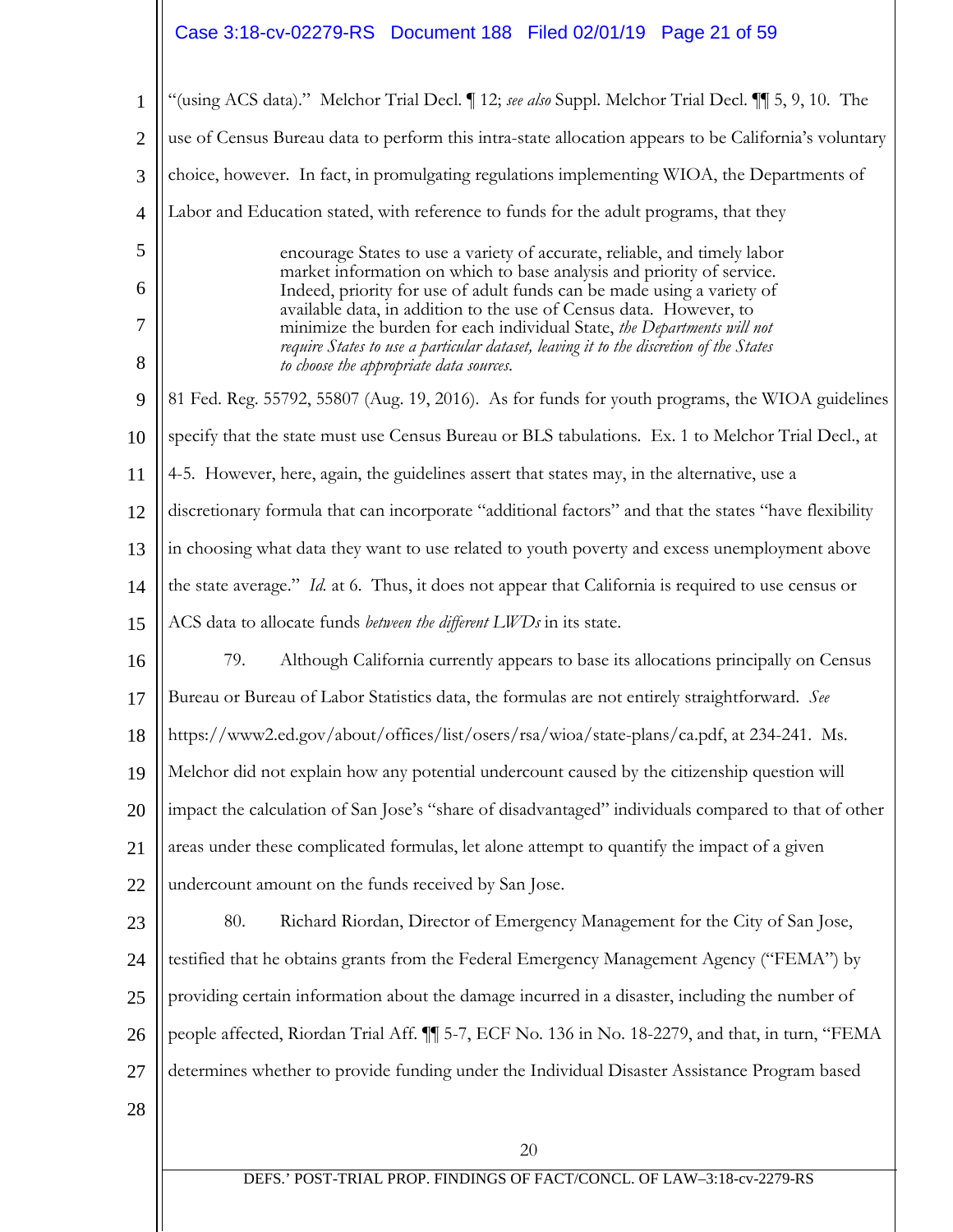# Case 3:18-cv-02279-RS Document 188 Filed 02/01/19 Page 22 of 59

1 2 3 4 5 6 upon, among other concerns, the number of people affected by the disaster." *Id.* ¶ 10. He stated that FEMA specifies that a "Preliminary Damage Assessment" ("PDA" or "Joint PDA") should use Census data as the source of demographic data on the affected area. Suppl. Riordan Trial Aff. ¶ 5 (citing Ex. B (PDA Manual) at II-3), ECF No. 156 in No. 18-2279. Accordingly, he asserted that his office uses census data on population to determine the number of people affected by a disaster and to prepare reports. Riordan Trial Aff. ¶ 10; *see also* Suppl. Riordan Trial Aff. ¶ 3.

7 8 9 10 11 12 13 14 15 16 17 18 19 81. However, the City of San Jose is not limited to using only census data in completing its PDAs or Joint PDAs. FEMA's Damage Assessment Operations Manual explains that, although "FEMA uses U.S. Census Bureau information to estimate demographic, income, homeownership, occupancy, and insurance trends and identify areas of potential greater need," "[i]f local, State, or Tribal Governments would like FEMA to consider more localized or more recently updated information, that information should be provided to FEMA before the conclusion of the Joint PDA." Ex. A to Suppl. Riordan Trial Aff., at 46, ECF No. 156-1 in No. 18-2279. In addition, FEMA explains that, "[i]f current data does not exist or does not appear to be correct, Joint PDA assessment teams may be used to collect or verify critical elements of information from residents or other knowledgeable local sources." *Id.* The PDA manual further notes that "[f]ield surveys are often more accurate when a high degree of variability exists in a county and the damage is more isolated" and that "[i]t is important to determine which form of demographic information is right for the PDA operation being conducted." Ex. B to Suppl. Riordan Aff., at II-4.

20 21 22 23 24 25 26 27 82. Mr. Riordan further testified that the City of San Jose was denied FEMA funding for individual assistance for the Coyote Creek Flood because "the number of people affected by the flood did not meet the thresholds for declaration of individual assistance." Suppl. Riordan Aff. ¶ 10. He stated that, when individuals and families sought private funding, he observed that the number of individuals living in each household far exceeded the numbers in the Census Bureau data he had earlier provided to FEMA. *Id. ¶* 12. However, as this example points out, the problem of undercounting certain households exists independently of the inclusion of a citizenship question on the forthcoming census questionnaire. And, after now being apprised of problems with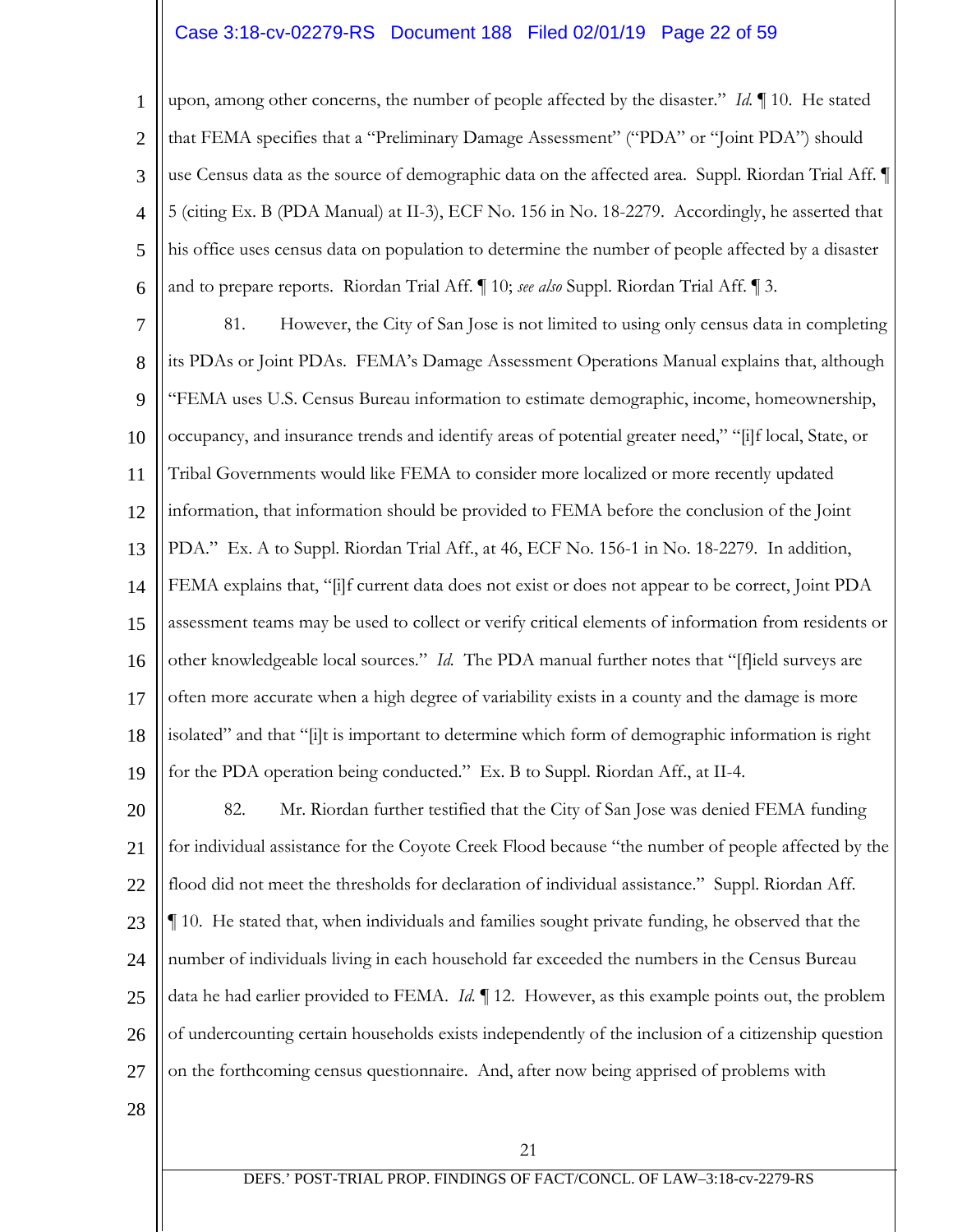1 2 undercounting, the City of San Jose can look for other data sources or information to bolster its FEMA applications.

3 4 5 6 7 8 9 83. Plaintiff Black Alliance for Just Immigration ("BAJI") did not adduce any quantitative evidence of the amount of federal funding it or any of its members would lose under any federal program if there is an increase in the differential undercount resulting from the inclusion of a citizenship question. BAJI's Executive Director, Opal Tometi, asserted only very conclusorily that a potential undercount could result in a loss of federal funding to the immigrant communities it serves but did not identify the federal funding programs at issue or quantify the impact. *See, e.g.,* Tometi Summ. J. Decl. ¶ 9, ECF No. 99-4, in No. 18-2279.

#### 10

### a. Other financial harm

11 12 13 14 15 16 17 18 19 20 21 22 23 24 84. Jeff Ruster, the Assistant Director in the Office of Economic Development of the City of San Jose, testified that the city has had to, and will in the future, divert time and resources to address the effect of the inclusion of the citizenship question on participation in the census by its residents, to try to ensure that participation is maximized. Ruster Trial Aff. ¶ 10-19, ECF No. 130 in No. 18-2279. He provided the total amounts that the City has currently budgeted for outreach*, id.*  $\P$  13, 15, but neither quantified the specific amount of the resources that have been or will be diverted from other uses nor established that any specific amount of the alleged diverted expenditures is attributable to or made necessary solely as a result of the citizenship question. *See id.* ¶¶ 14, 16-18; *see also* Ruster Summ. J. Decl. ¶¶ 10-16, ECF No. 99-5 in No. 18-2279. Further, because Plaintiffs have not adduced any evidence indicating that there will be a differential net undercount in the San Jose area after taking full account of the Census Bureau's non-response follow-up and imputation procedures, any decision by the City of San Jose to spend or divert resources specifically because of the citizenship question is not based on a reasonable fear that the citizenship question will result in such a net undercount in that jurisdiction.

25 26 27 85. Although BAJI alleges that it has to or will need to divert or expend resources as a result of the inclusion of the citizenship question, it neither quantified the specific amount of the resources diverted or expended nor established that any specific amount of the alleged diverted or

28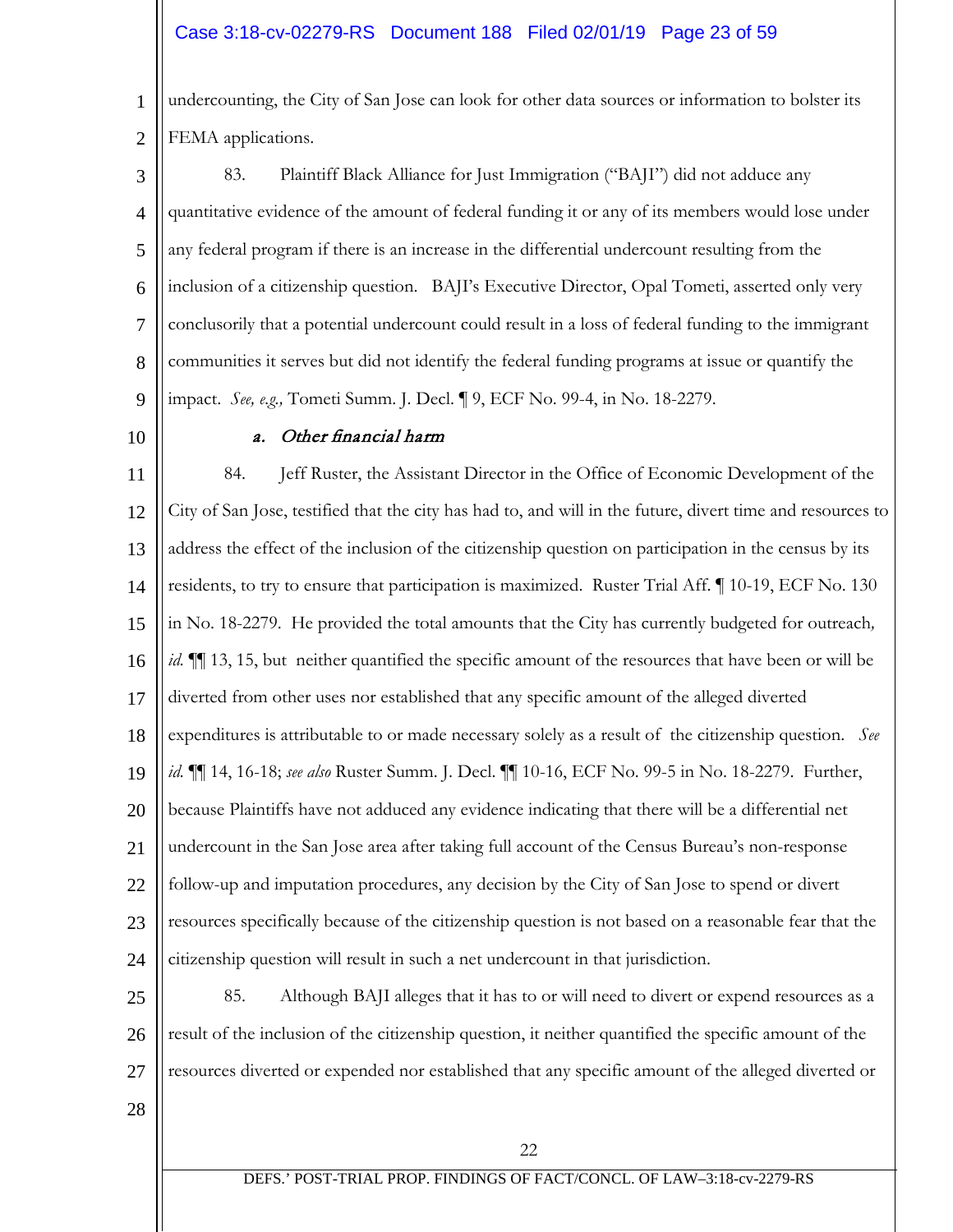# Case 3:18-cv-02279-RS Document 188 Filed 02/01/19 Page 24 of 59

1 2 increased expenditures is attributable to or made necessary by the citizenship question. *See* Tometi Summ. J. Decl. ¶¶ 12-19.

3 4 5 6 7 8 9 10 11 12 13 14 15 16 17 18 19 86. BAJI's Executive Director testified only that BAJI has, and will, divert and expend "time and money" in unspecified amounts as a result of the citizenship question. *See, e.g.,* Tometi Summ. J. Decl. ¶ 12 (stating only that BAJI has "taken steps to divert some of its essential and limited resources"), ECF No. 99-4 in No. 18-2279. To the extent that Ms. Tometi mentioned amounts, she stated only that "BAJI has expended many hours of additional staff time and related financial resources" and that it "expects to allocate at least an additional \$200,000 in the next two (2) years." *Id.* ¶ 20. However, she did not indicate what those amounts would be spent on or explain how such expenditures were necessary. She also did not indicate that those "expected" allocations are reasonably imminent or indicate whether such future allocations could be provided from new, not otherwise anticipated donations made as a result of the present litigation and the inclusion of a citizenship question in the 2020 census. *See id.* ¶ 18 (stating that BAJI is soliciting potential funding for census outreach and education). Further, Ms. Tometi did not adduce any evidence establishing that any decision by BAJI to spend or divert resources specifically because of the citizenship question is based on a reasonable fear that the citizenship question will result in a net differential undercount in the communities where its members reside, taking into account the Census Bureau's non-response follow-up and imputation procedures in assessing the risk of any net undercount.

20 21 87. Plaintiffs did not introduce any evidence that there is a direct conflict between BAJI's mission and the inclusion of a citizenship question on the census.

22 23 24 88. Overall, Plaintiffs have not established that their perceived need to increase or divert expenditures is caused by the citizenship question rather than by the general fear and distrust of government among immigrants and communities of color due to the macro-environment.

25

### b. Decrease in data quality

26 27 89. Plaintiffs did not provide sufficient evidence that, should the inclusion of the citizenship question result in inaccurate demographic data, that result will be harmful to them.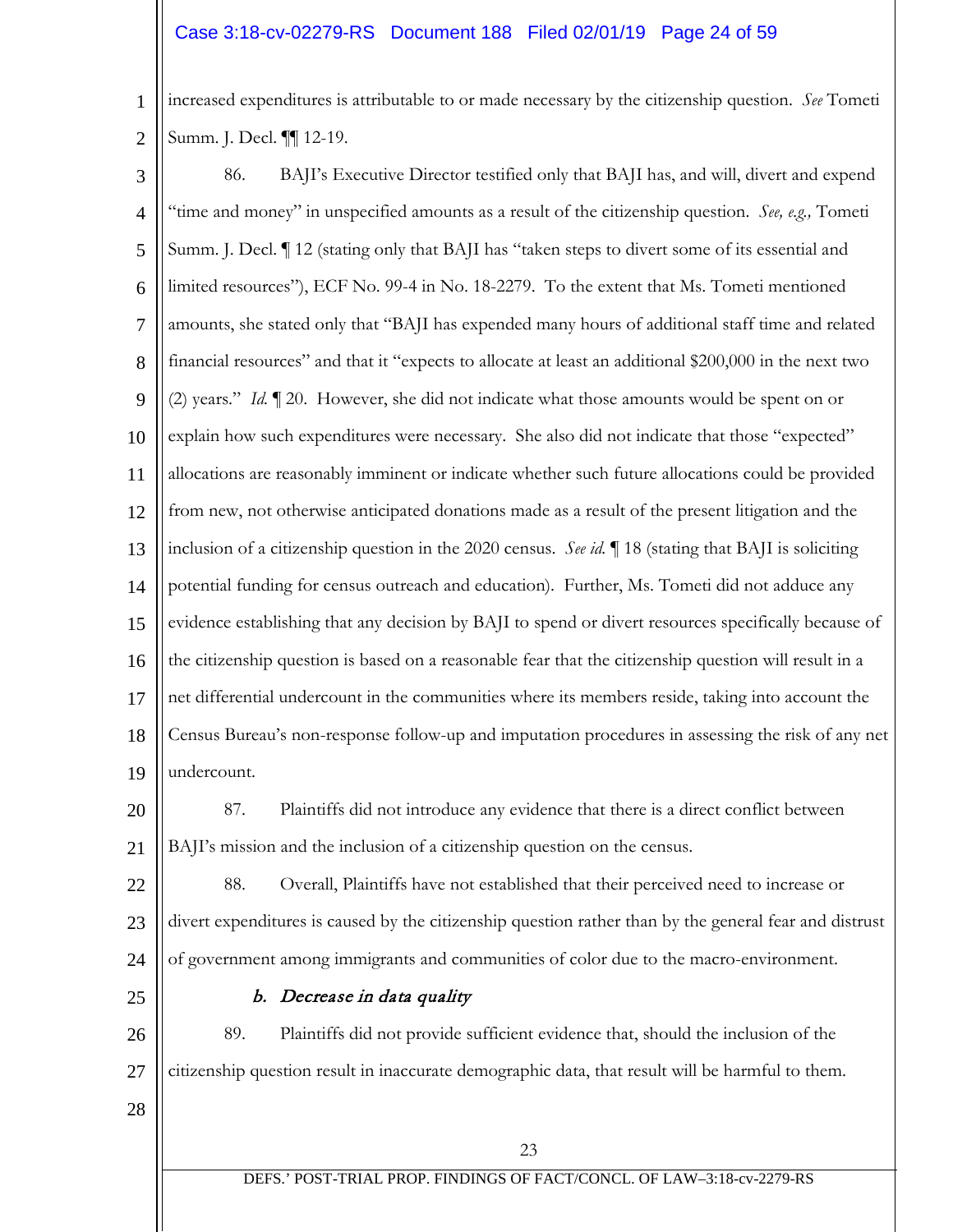# Case 3:18-cv-02279-RS Document 188 Filed 02/01/19 Page 25 of 59

1 2 3 4 90. Plaintiff City of San Jose presented the testimony of four individuals employed in various city agencies. None of these individuals provided sufficiently specific testimony to establish that the City of San Jose or its residents face a substantial risk of an injury should data quality be compromised.

5 6 7 8 9 10 11 12 13 14 15 91. Kristen Clements, Division Manager for the City of San Jose's Department of Housing, testified only generally that "inaccurate demographic data from the Census will affect the City's ability to identify and address key housing and other social needs within the City." Revised Clements Trial Decl. ¶ 1, ECF No. 171 in No. 18-2279. She explained that the City of San Jose "identifies housing needs based, in part, on income data from the Census and the American Community Survey," *id.* ¶ 22, which enable them to "identify Census tracts where the needs for affordable housing and community improvements appear to be most acute and address those areas." *Id.* ¶ 24. If data quality is affected, for example, "if family size is under-reported in the Census and ACS, income levels will likewise be overstated, thereby understating the needs of San Jose communities." *Id.* ¶ 22. As another example, she asserted that inaccurate data would negatively impact decisions about where to site development projects. *Id.* ¶ 27.

16 17 18 19 20 21 22 23 24 25 92. But Ms. Clements stated that census data is only *part* of the factors used to identify housing needs and did not identify the other factors that play a role in this endeavor. Nor did she explain whether the City is able to compensate for inaccurate census data by reliance on these other factors or on other data or by conducting surveys or other research of its own. She also did not explain the degree of inaccuracy that would be sufficient to affect the City's targeting of communities for housing assistance or its placement of new development. Finally, she stated that the City of San Jose "is also examining" a possible partnership with the Urban Displacement Project at the University of California at Berkeley to engage in "San Jose-specific studies on housing displacement," *id.* ¶ 28, but the possible future existence of such a partnership and its studies, which may or may not use census data, is entirely speculative.

26 27 93. Monique Melchor, Director of work2future, Workforce Development Board, Office of Economic Development, for the City of San Jose, also provided testimony about data

28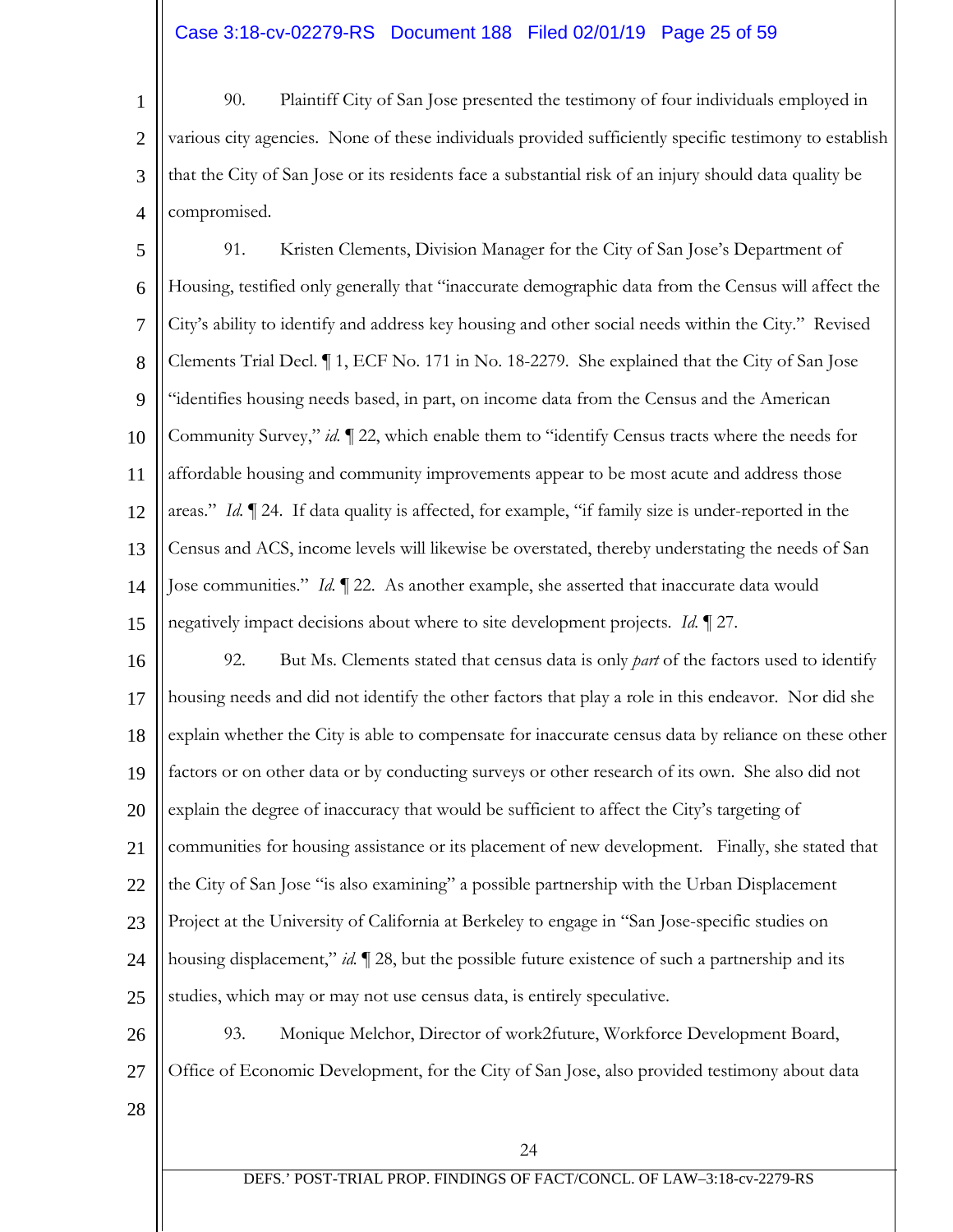# Case 3:18-cv-02279-RS Document 188 Filed 02/01/19 Page 26 of 59

1 2 3 4 5 6 7 8 9 10 11 12 quality. Melchor Trial Decl. ¶ 1, ECF No. 135. She explained that the work2furture program provides workplace training and placement services to San Jose residents who seek employment or education assistance. *Id.* ¶ 2. She further stated that she personally developed and implemented a "Limited English Proficiency" ("LEP") Plan for work2future which addresses the language needs, by location, of the populations that work2future serves. *Id.* ¶ 17. She said that she uses data from the Census Bureau "to determine the language needs at the three work2future locations, and hire counselors with those language skills in accordance with the LEP Plan." *Id.* ¶ 18. She asserted that "[i]f the quality of the data on language proficiency" provided by the Census Bureau "were to be less accurate in the future than it is today, . . . work2future would not serve the linguistic needs of the local workforce area." *Id.* ¶ 19. But she neither identified the location-specific language needs at issue here nor explain how inaccuracies in data quality would alter her decisions about how to implement the LEP Plan.

13 14 15 16 17 18 19 94. Richard Riordan, Director of Emergency Management for the City of San Jose, asserted that his office uses census data, such as data about the locations of senior citizens, to make decisions regarding the deployment of assets prior to and during emergencies and that inaccurate data will "endanger[] the lives of San Jose residents during emergencies. Riordan Trial Aff. ¶¶ 13- 18. But he did not explain how *less accurate* data (as opposed to *no* data) about the location of senior citizens would materially impact his decisions about the deployment of resources in such a way as to endanger the lives of such individuals.

20 21 22 23 24 25 26 27 95. Likewise, Jill Bourne, the Director of the San Jose Public Library ("SJPL"), testified that the SJPL system uses census data to draw up Branch Community Profiles for each SJPL branch library, which in turn help her decide what resources and materials to allocate to the different branches and what types of programs to offer and where to offer them. Bourne Trial Aff. ¶¶ 11-20, ECF No. 131. She asserted that," if the accuracy or quality of the Census data decline, the accuracy and quality of the Community Branch Profiles will likewise decline," and she accordingly "will be less able to make appropriate decisions regarding resource allocation, collection management, and program management for the SJPL." *Id.* ¶¶ 21-22. But she stated only that she

28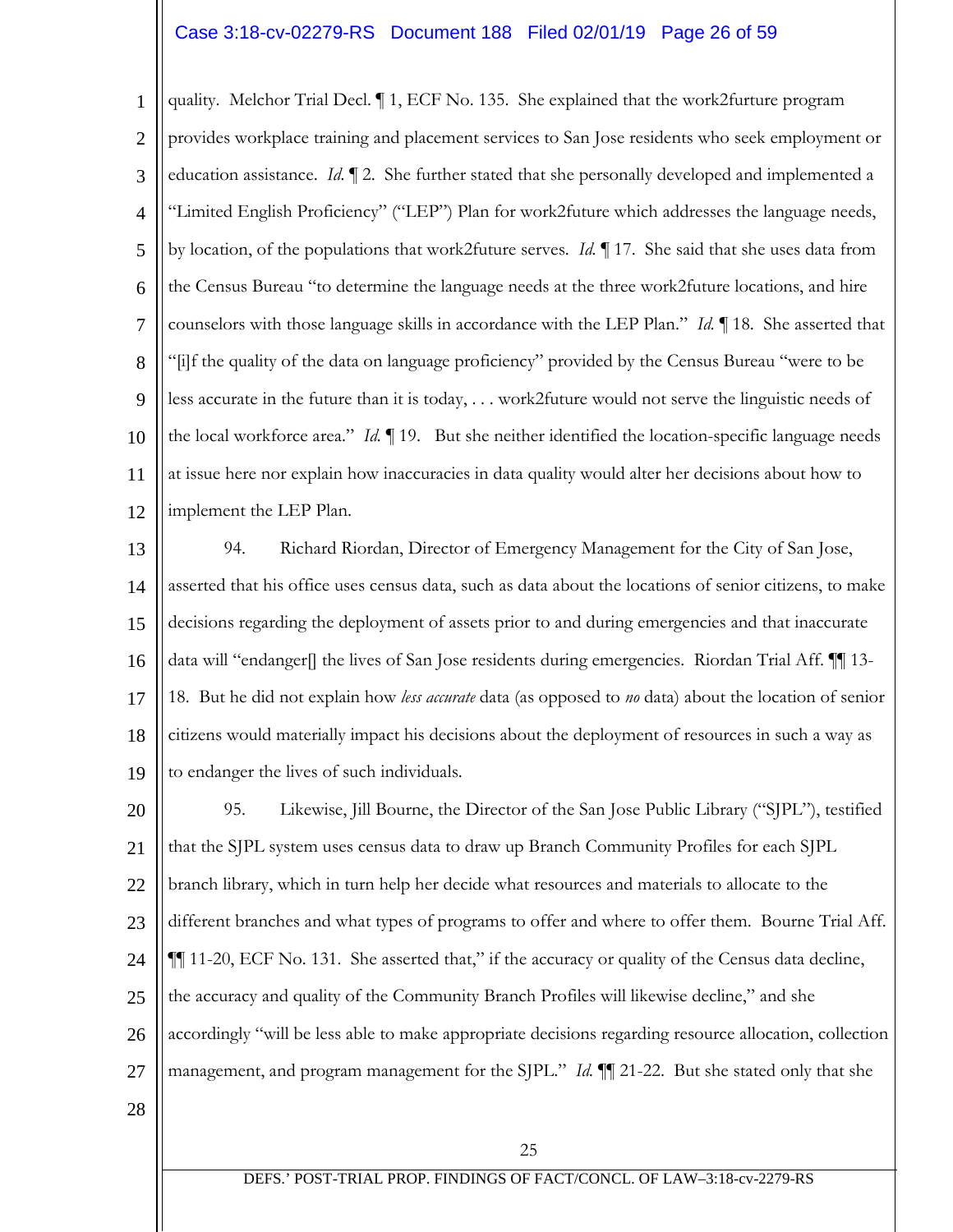# Case 3:18-cv-02279-RS Document 188 Filed 02/01/19 Page 27 of 59

1 2 3 4 5 6 7 will be "less able" to make "appropriate" decisions, not that she will be unable to do so. She did not assert that she ultimately might still be "able" to make "appropriate decisions" even with less accurate data, for example, through using *other* available data; notably, Ms. Bourne did not testify that she is required to use census data. She also did not identify which resources, materials, or programs she might allocate less "appropriately" if the census results were inaccurate in the ways plaintiffs expect or specifically identify or quantify the "direct negative impact" that any allocation decision would have on the communities the SJPL serves. *See id.* ¶ 24.

8

### c. Loss of privacy

9 10 11 12 96. The Census Bureau is barred from disclosing individual responses to a citizenship question on the decennial census questionnaire, and cannot disclose any information through which the data furnished by any particular establishment or individual can be identified. Tr. 900:23- 901:17.

13 14 15 16 17 18 97. The Census Bureau does not disclose citizenship information that has not gone through an approved disclosure avoidance process. Tr. 900:23-901:17. The disclosure avoidance "procedure that's going to be used for the 2020 data is much stronger than the one that was used in 2010" and is "known in the scientific literature as differential privacy." *Id.* 902:4-7. This process will ensure and "quantif[y] the extent to which you have protected the confidentiality of every person in the United States in every publication from the 2020 census." *Id.* 901:8-10.

19 20 21 22 98. Plaintiffs' alleged confidentiality or privacy concerns about the possible disclosure of their citizenship information are wholly lacking in any evidentiary basis and therefore untethered to any actual risk. *See Suppl. Tometi Trial Aff. ¶¶* 9, 10, ECF No. 154 (referencing newspaper articles).

23

## **Causation and Redressability**

24 25 26 27 28 99. No credible, quantitative evidence proves that any differential undercount that occurs in 2020 can specifically be attributed to the citizenship question separate from other, independent factors such as the general macro-environment. As Dr. Abowd testified, "the macro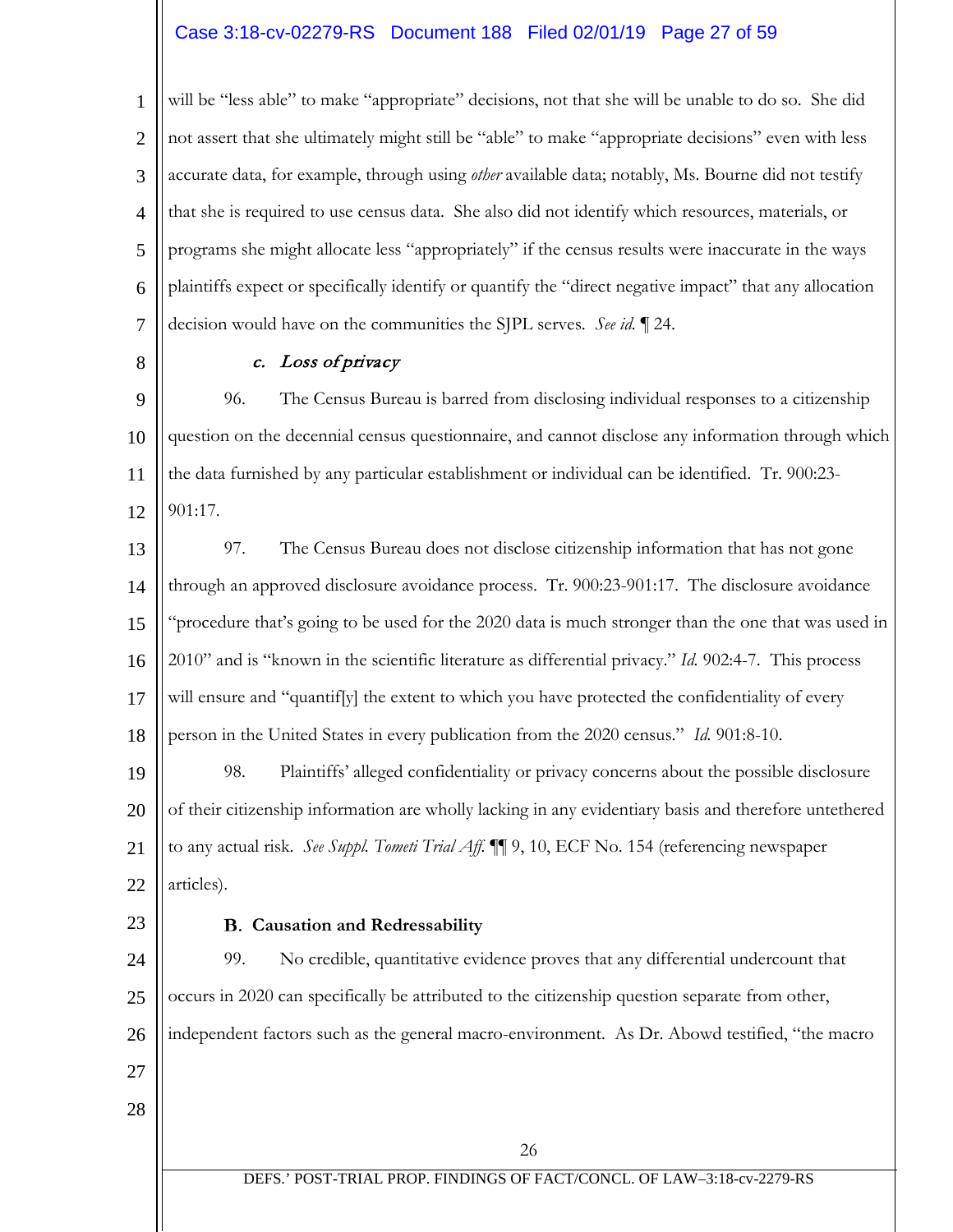# Case 3:18-cv-02279-RS Document 188 Filed 02/01/19 Page 28 of 59

| $\mathbf{1}$   | environment is going to be a serious problem in conducting the 2020 census" and that would be          |
|----------------|--------------------------------------------------------------------------------------------------------|
| $\overline{2}$ | the case absent inclusion of a citizenship question. Tr.862:4-19.                                      |
| 3              | Dr. Abowd confirmed that the macro-environment, including the political<br>100.                        |
| $\overline{4}$ | environment, can affect response rates. Tr. 861:10-863:3.                                              |
| 5              | 101.<br>The macro-environment may make persons from some subgroups reluctant to                        |
| 6              | respond to the census questionnaire regardless whether it contains a citizenship question.             |
| $\overline{7}$ | Tr. 861:10-863:3.                                                                                      |
| 8              | There is no evidence that removal of the citizenship question from the census will<br>102.             |
| 9              | redress Plaintiffs' claimed injuries because the macro environment would remain problematic.           |
| 10             | Tr. 862:16-19.                                                                                         |
| 11             | The Census Bureau's own research demonstrated that concerns about<br>103.                              |
| 12             | confidentiality predate the Secretary's decision to include a citizenship question. For example, a     |
| 13             | presentation by a Census Bureau researcher in November 2017—more than four months before               |
| 14             | the Secretary's decision—included findings that respondents had spontaneously expressed fears          |
| 15             | that, inter alia, "the Census could give my information to internal security and immigration could     |
| 16             | come and arrest me," and that in "our current political climate, the Latino community will not sign    |
| 17             | up because they will think that Census will pass their information on." PTX-326 at 8. The same         |
| 18             | 2017 presentation relayed anecdotes in which census field staff reported "unusual respondent           |
| 19             | behavior" when approached to take part in surveys. Id. at 12.                                          |
| 20             | The Census Bureau's CBAMS research found that 28% of respondents were<br>104.                          |
| 21             | "extremely" or "very" concerned with confidentiality. PTX-465 at 29. These concerns would exist        |
| 22             | absent a question on citizenship.                                                                      |
| 23             | One respondent reported in during a CBAMS focus group that, "[f] or this census, a<br>105.             |
| 24             | lot of people are afraid. It doesn't matter if they ask you whether or not you're a citizen. The first |
| 25             | question they ask you, are you Hispanic or Latino  that's enough." PTX-465 at 43.                      |
| 26             | Dr. Barreto testified extensively as to the impact of the current macro environment<br>106.            |
| 27             | on survey participation. He opined specifically that currently "many in the immigrant community        |
| 28             |                                                                                                        |
|                | 27                                                                                                     |
|                | DEFS.' POST-TRIAL PROP. FINDINGS OF FACT/CONCL. OF LAW-3:18-cv-2279-RS                                 |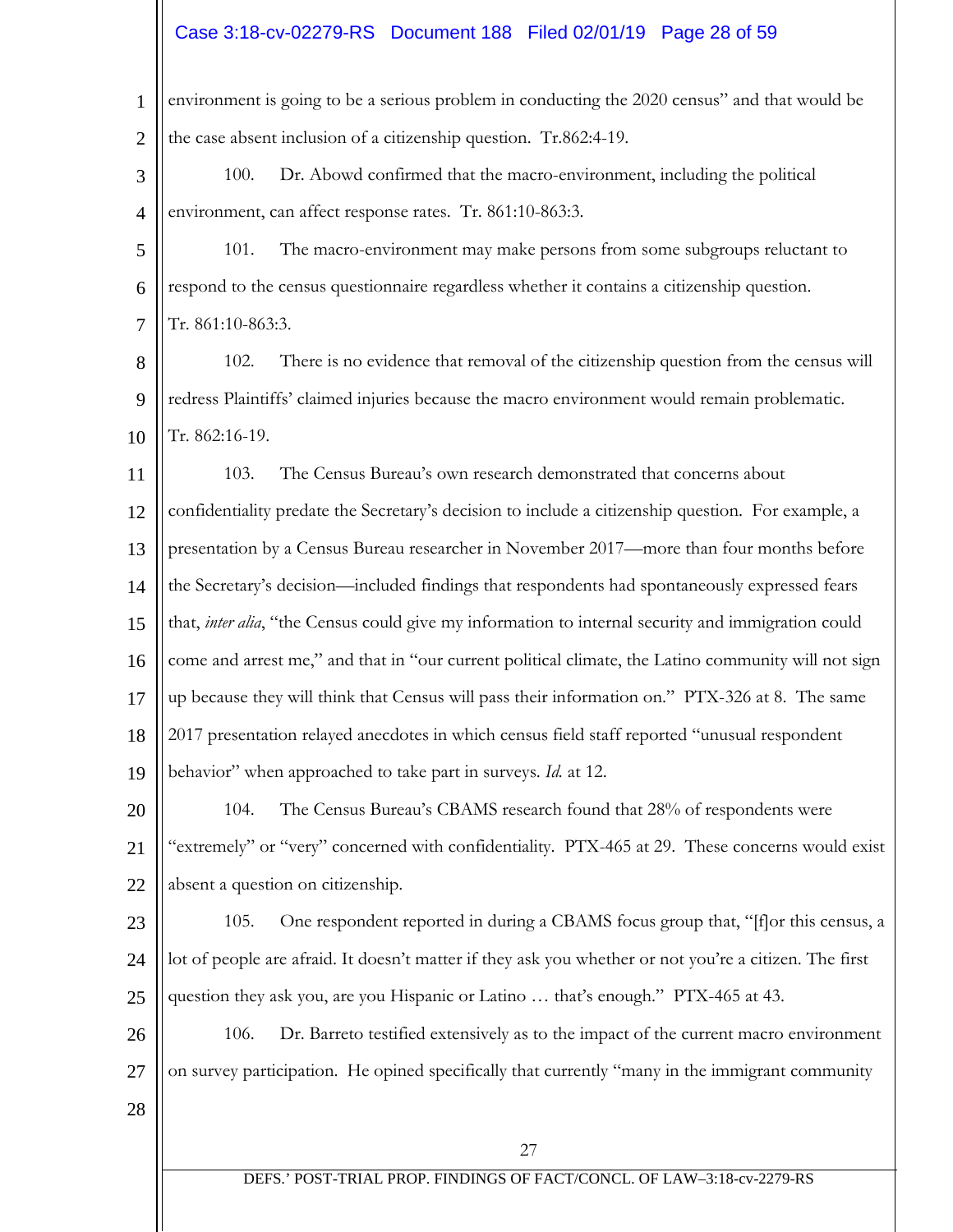# Case 3:18-cv-02279-RS Document 188 Filed 02/01/19 Page 29 of 59

1 2 3 feel at threat because of the immigration policies that our country currently faces," and that "it is not just a political attitude that they don't like that might be creating discomfort, but it is an actual real threat to themselves and to their families." Tr. 397:1-9.

4 5 6 107. As a result, the harm Plaintiffs allege cannot be shown to be specifically attributable to the citizenship question rather than to other, independent factors, such as the general macroenvironment.

7

#### **III. Administrative Record Facts**

8 9 10 11 12 13 Defendants agree with Plaintiffs that their Administrative Procedure Act ("APA") claim must be decided on the basis of the administrative record, but disagree that the Court may consider extra-record evidence produced at discovery or at trial to decide the merits of Plaintiffs' Enumeration Clause claim. On the contrary, the administrative record forms the proper basis for review of both of Plaintiffs' claims; accordingly, set forth below are those facts from the administrative record on which this Court should base its legal review of the Secretary's decision.

14

#### **Secretary Ross's Examination of Census Issues**

15 16 17 18 19 20 108. Soon after Wilbur L. Ross was appointed and confirmed as Secretary of Commerce, he "began considering various fundamental issues" regarding the 2020 census, "including funding and content," as well as schedule, contracting issues, systems readiness, and the upcoming 2018 End-to-End Test. AR 1321; *see also* AR 317-322, 1416-1470. The Secretary's ultimate goal in reviewing these issues is "make every effort to provide a complete and accurate decennial census." AR 1313.

21 22 23 24 109. One of the issues Secretary Ross examined early in his tenure "included whether to reinstate a citizenship question," which he and his staff "thought . . . could be warranted." AR 1321, 2521-2522, 12465, 12541-12543; *see also* AR 3699 (referring in a May 2017 email to his "months['] old request that we include the citizenship question").

25 26 27 110. Secretary Ross and his staff "had various discussions with other governmental officials about reinstating a citizenship question to the Census" and, "[a]s part of that deliberative process, [they] consulted with Federal governmental components." AR 1321. In particular, they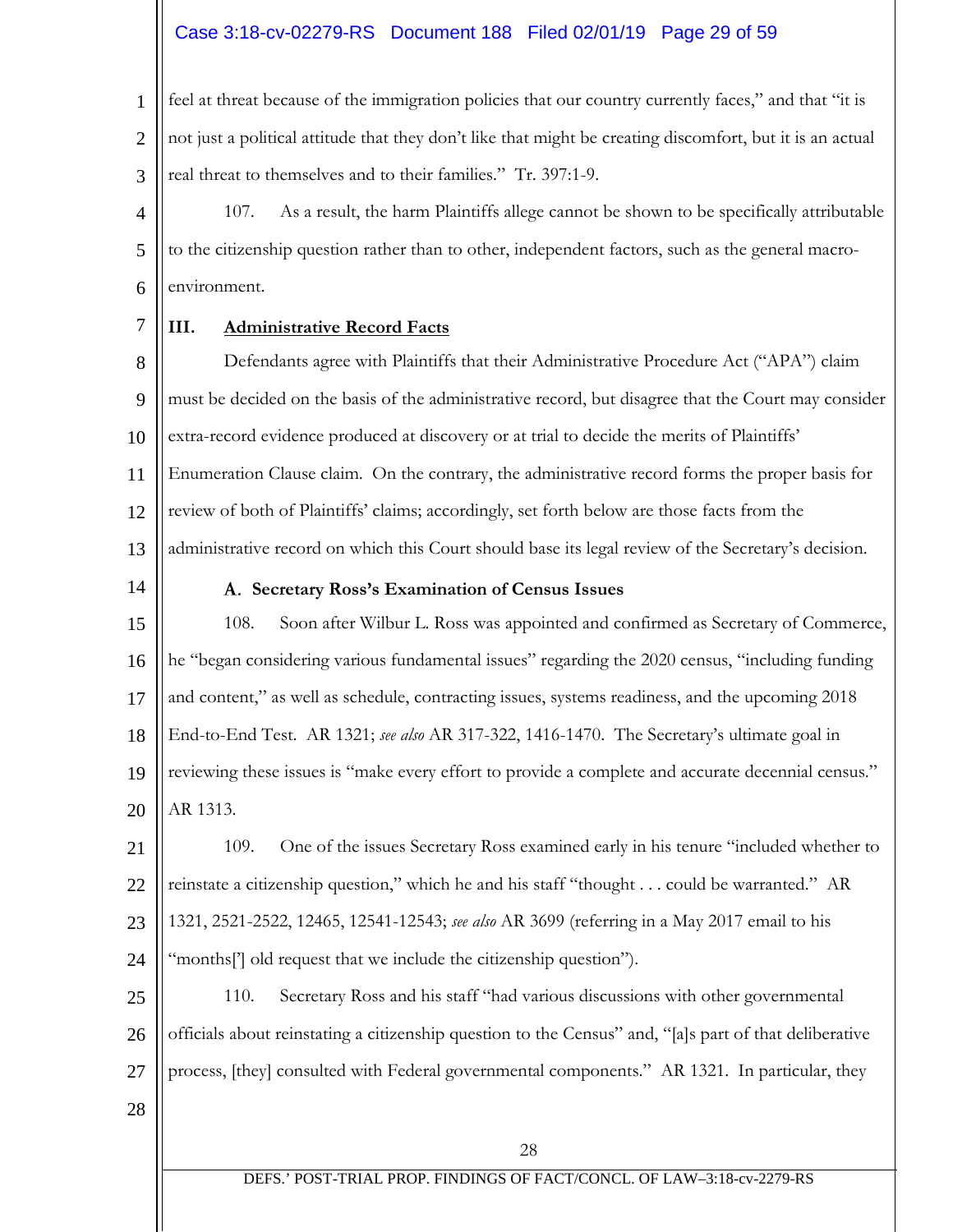# $\left\|\right.$  Case 3:18-cv-02279-RS Document 188 Filed 02/01/19 Page 30 of 59

| 1              | inquired "whether the Department of Justice (DOJ) would support, and if so would request,                                               |
|----------------|-----------------------------------------------------------------------------------------------------------------------------------------|
| $\overline{2}$ | inclusion of a citizenship question as consistent with and useful for enforcement of the Voting                                         |
| 3              | Rights Act." Id.                                                                                                                        |
| $\overline{4}$ | DOJ has requested a special tabulation of citizenship data derived from the<br>111.                                                     |
| 5              | American Community Survey ("ACS") for the purposes of carrying out its enforcement                                                      |
| 6              | responsibilities under the Voting Rights Act. AR 278-283, 9203-9216.                                                                    |
| 7              | Department of Commerce Deputy Chief of Staff and Chief of Policy Earl<br>112.                                                           |
| 8              | Comstock initially reached out to DOJ in May 2017. AR 2462, 12755.                                                                      |
| 9              | In August and September 2017, Secretary Ross requested an update on the status of<br>113.                                               |
| 10             | the inquiries regarding the reinstatement of a citizenship question. AR 2034, 2424, 2459-2460,                                          |
| 11             | 4004, 12476.                                                                                                                            |
| 12             | Secretary Ross spoke with the Attorney General on September 18, 2017, about<br>114.                                                     |
| 13             | whether DOJ would find citizenship data from the decennial census useful. AR 2528, 2636.                                                |
| 14             | B. DOJ's Request to Reinstate a Citizenship Question on the 2020 Decennial<br>Census to Facilitate Enforcement of the Voting Rights Act |
| 15             | 115.<br>On December 12, 2017, Arthur E. Gary, General Counsel of DOJ's Justice                                                          |
| 16             | Management Division, sent a letter to Dr. Ron Jarmin, who was then performing the non-exclusive                                         |
| 17             | functions and duties of the Director of the Census Bureau. AR 663-65.                                                                   |
| 18             | In that letter, Mr. Gary stated that "[t]he Department of Justice is committed to<br>116.                                               |
| 19             | robust and evenhanded enforcement of the Nation's civil rights laws and to free and fair elections                                      |
| 20             | for all Americans. In furtherance of that commitment, I write on behalf of the Department to                                            |
| 21             | formally request that the Census Bureau reinstate on the 2020 Census questionnaire a question                                           |
| 22             | regarding citizenship, formerly included in the so-called 'long form' census. This data is critical to                                  |
| 23             | the Department's enforcement of Section 2 of the Voting Rights Act and its important protections                                        |
| 24             | against racial discrimination in voting. To fully enforce those requirements, the Department needs                                      |
| 25             | a reliable calculation of the citizen voting-age population in localities where voting rights violations                                |
| 26             | are alleged or suspected. As demonstrated below, the decennial census questionnaire is the most                                         |
| 27<br>28       |                                                                                                                                         |
|                |                                                                                                                                         |
|                | 29<br>DEFS.' POST-TRIAL PROP. FINDINGS OF FACT/CONCL. OF LAW-3:18-cv-2279-RS                                                            |
|                |                                                                                                                                         |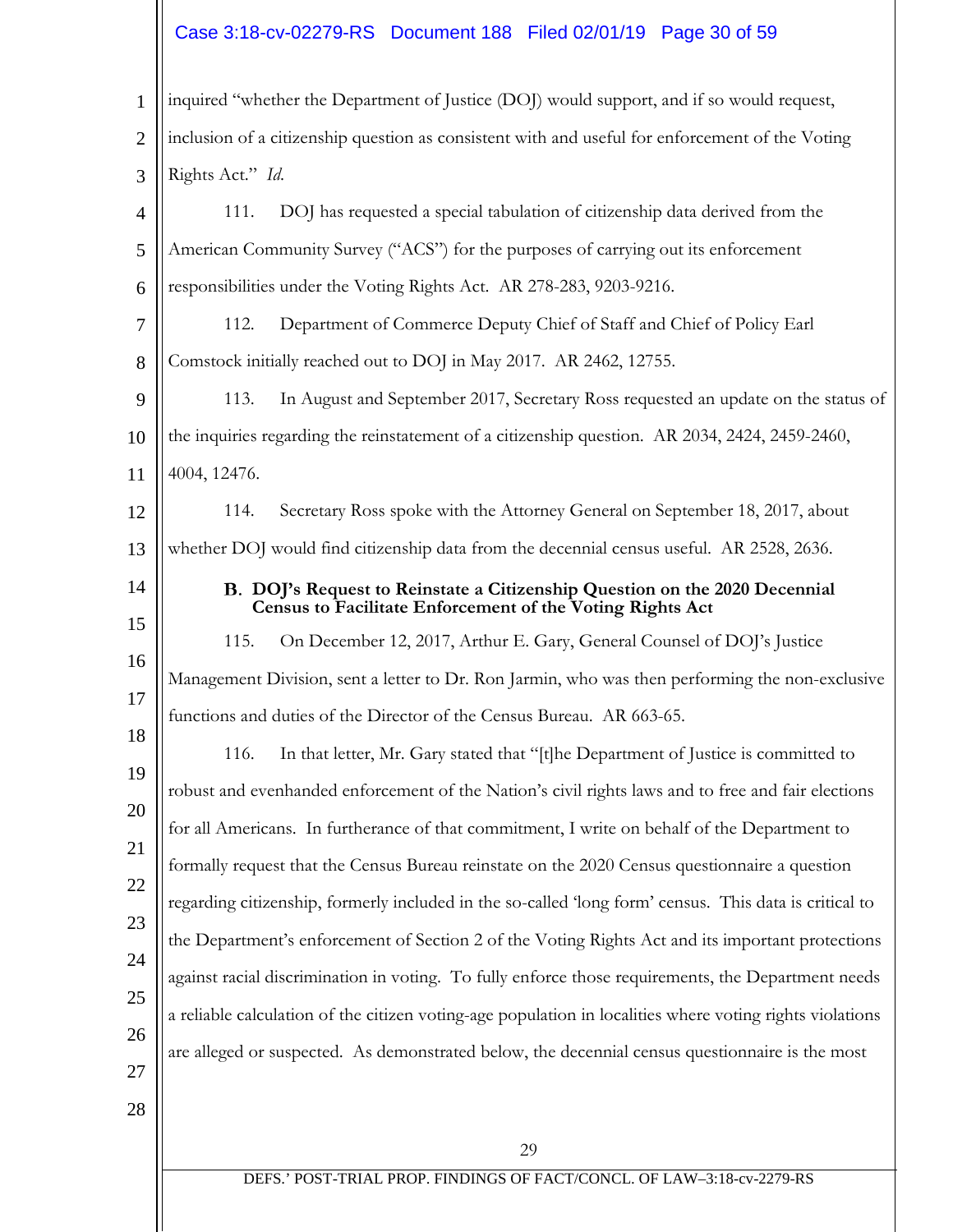# $\left\|\right.$  Case 3:18-cv-02279-RS Document 188 Filed 02/01/19 Page 31 of 59

| $\mathbf{1}$   | appropriate vehicle for collecting that data, and reinstating a question on citizenship will best enable |
|----------------|----------------------------------------------------------------------------------------------------------|
| $\overline{2}$ | the Department to protect all American citizens' voting rights under Section 2." AR 663.                 |
| 3              | Mr. Gary noted the importance of obtaining citizen voting-age population for<br>117.                     |
| $\overline{4}$ | determining whether a racial group could constitute a majority in a single-member district, and its      |
| 5              | utility for avoiding the "wrong result" of drawing a single-member district in which a minority          |
| 6              | group constituted a majority of the voting-age population but not the majority of the citizen voting-    |
| 7              | age population. AR 663-64.                                                                               |
| 8              | Mr. Gary stated that "in order to assess and enforce compliance with Section 2's<br>118.                 |
| 9              | protection against discrimination in voting, the Department needs to be able to obtain citizen           |
| 10             | voting-age population data for census blocks, block groups, counties, towns, and other locations         |
| 11             | where potential Section 2 violations are alleged or suspected." AR 664.                                  |
| 12             | Mr. Gary stated that the Census Bureau had included a citizenship question on the<br>119.                |
| 13             | "long form" questionnaire from 1970 to 2000, and that DOJ had formerly used that data to assess          |
| 14             | compliance with Section 2 and in Section 2 enforcement litigation. AR 664.                               |
| 15             | Mr. Gary noted that DOJ had begun using citizenship data from the ACS after the<br>120.                  |
| 16             | Census Bureau discontinued the use of the "long form" questionnaire, but he explained that the           |
| 17             | ACS does not yield the ideal data for such purposes for four reasons. AR 664-65.                         |
| 18             | First, Mr. Gary explained that "[j]urisdictions conducting redistricting, and the<br>121.                |
| 19             | Department in enforcing Section 2, already use the total population data from the census to              |
| 20             | determine compliance with the Constitution's one-person, one-vote requirement, see Evenwel v.            |
| 21             | Abbott, 136 S. Ct. 1120 (Apr. 4, 2016). As a result, using the ACS citizenship estimates means           |
| 22             | relying on two different data sets, the scope and level of detail of which vary quite significantly."    |
| 23             | AR 664.                                                                                                  |
| 24             | Second, because the ACS estimates are rolling and aggregated into one-year, three-<br>122.               |
| 25             | year, and five-year estimates, Mr. Gary stated that "they do not align in time with the decennial        |
| 26             | census data. Citizenship data from the decennial census, by contrast, would align in time with the       |
| 27             |                                                                                                          |
| 28             |                                                                                                          |
|                | 30                                                                                                       |
|                | DEFS.' POST-TRIAL PROP. FINDINGS OF FACT/CONCL. OF LAW-3:18-cv-2279-RS                                   |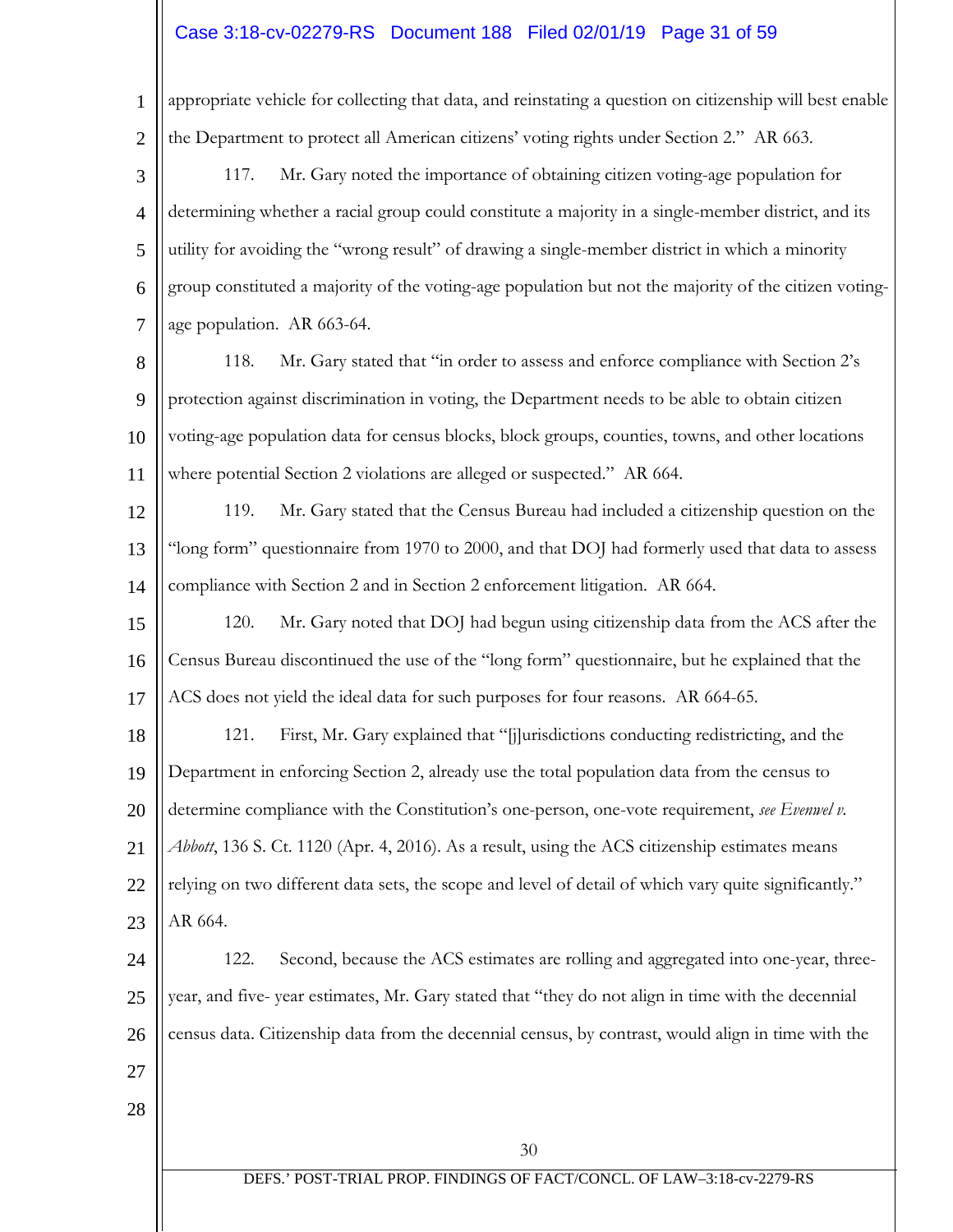# Case 3:18-cv-02279-RS Document 188 Filed 02/01/19 Page 32 of 59

1 2 total and voting-age population data from the census that jurisdictions already use in redistricting." AR 665.

3 4 5 6 7 8 123. Third, Mr. Gary explained that "the ACS estimates are reported at a ninety percent confidence level, and the margin of error increases as the sample size—and, thus, the geographic area—decreases. *See* U.S. Census Bureau, Glossary: Confidence interval (American Community Survey), https://www.census.gov/glossary/#term\_ConfidenceintervalAmericanCommunitySurvey (last visited Nov. 22, 2017). By contrast, decennial census data is a full count of the population." AR 665.

9 10 11 12 13 14 15 16 124. Fourth, Mr. Gary noted that "[c]ensus data is reported to the census block level, while the smallest unit reported in the ACS estimates is the census block group. *See* American Community Survey Data 3, 5, 10. Accordingly, redistricting jurisdictions and the Department are required to perform further estimates and to interject further uncertainty in order to approximate citizen voting-age population at the level of a census block, which is the fundamental building block of a redistricting plan." AR 665. Mr. Gary explained that "[h]aving all of the relevant population and citizenship data available in one data set at the census block level would greatly assist the redistricting process." *Id*.

17 18 19 20 21 22 23 125. For all these reasons, DOJ stated that it "believes that decennial census questionnaire data regarding citizenship, if available, would be more appropriate for use in redistricting and in Section 2 litigation than the ACS citizenship estimates." Accordingly, "the Department formally request[ed] that the Census Bureau reinstate into the 2020 Census a question regarding citizenship" and "that the Census Bureau release this new data regarding citizenship at the same time as it releases the other redistricting data, by April 1 following the 2020 Census." AR 677.

24

### **The Department Of Commerce's Analysis of DOJ's Request**

25 26 27 126. Following receipt of DOJ's request, the Secretary of Commerce "set out to take a hard look at the request and ensure that [he] considered all facts and data relevant to the question so that [he] could make an informed decision on how to respond." AR 1313. To that end,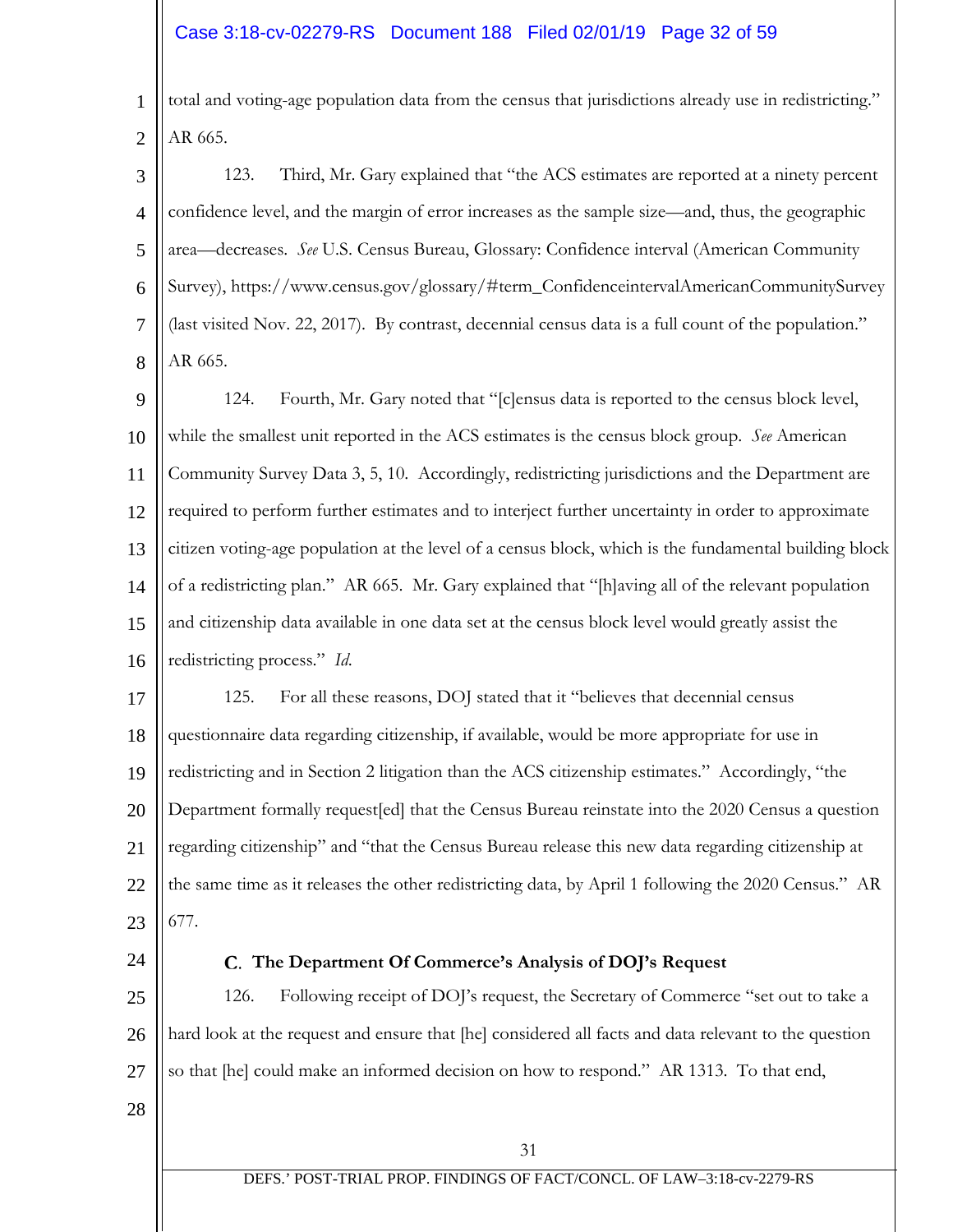### Case 3:18-cv-02279-RS Document 188 Filed 02/01/19 Page 33 of 59

1 2 3 4 5 6 Commerce "immediately initiated a comprehensive review process led by the Census Bureau." *Id*. "The Census Bureau and the Department's Office of the Secretary began a thorough assessment that included legal, program, and policy considerations." *Id*. As part of this process, the Secretary "met with Census Bureau leadership on multiple occasions to discuss their process for reviewing the DOJ request, their data analysis, [his] questions about accuracy and response rates, and their recommendations." *Id*.

7 8 9 10 11 127. The Census Bureau assembled a team to perform the technical analysis, led by Dr. John M. Abowd, Chief Scientist and Associate Director for Research and Methodology. AR 3354, 5539-5542, 9339; *see also, e.g*., AR 8990, 9005, 9244. That team conducted preliminary analyses during the period from December 2017 to January 2018. *See* AR 5495-5511; *see also* AR 3713-3720, 5538, 5539-5542, 5553-5564, 5658-5677, 5656-5717, 6489-6495, 6533-6542, 7763-8261.

12 13 14 15 16 17 128. On January 19, 2018, Dr. Abowd and his team, on behalf of the Census Bureau, submitted a detailed memorandum (hereinafter referred to as the "January 2018 Abowd Memo") to Secretary Ross. AR 1277-85. This memorandum analyzed three alternatives to provide DOJ with the data it had requested—Option A (make no change), Option B (add the question on the 2020 census questionnaire), and Option C (use administrative data to provide citizenship information). AR 1277.

18 19 20 21 129. The January 2018 Abowd Memo described certain advantages of Option B, adding a citizenship question to the 2020 decennial census, including that it would improve block-level data and would provide a direct measure of self-reported citizenship for the whole population. AR 1278.

22 23 24 25 26 130. The January 2018 Abowd Memo also reported that because the citizenship question was already asked on the ACS, the Census Bureau "would accept the cognitive research and questionnaire testing from the ACS instead of independently retesting the citizenship question. This means that the cost of preparing the new question would be minimal." AR 1279; *see also* AR 415 (Census Bureau presentation on adding questions to the census, stating that "[i]f the

- 27
- 28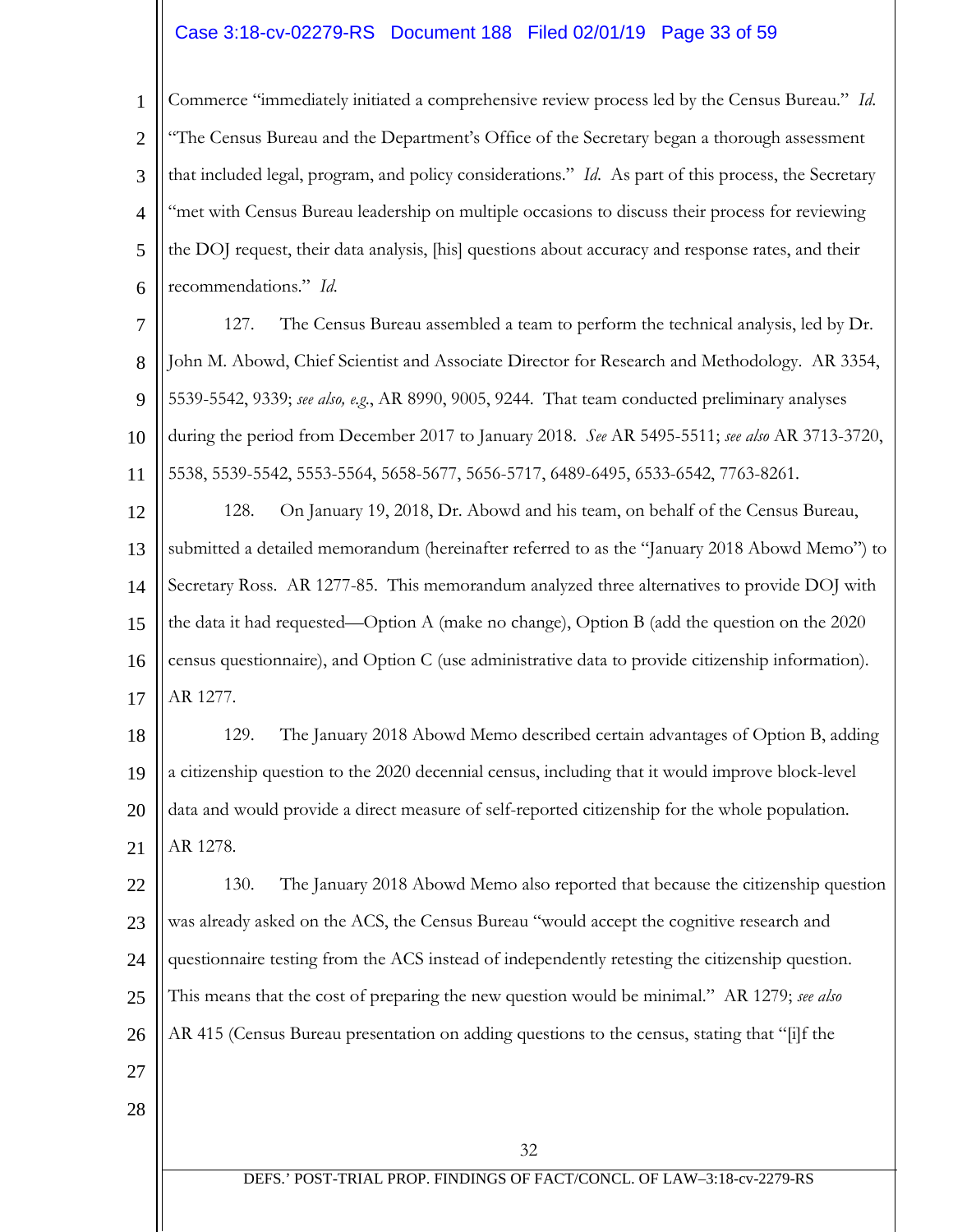## Case 3:18-cv-02279-RS Document 188 Filed 02/01/19 Page 34 of 59

1 2 question is not currently used in an ongoing survey, the Census Bureau must test the wording of the question").

3 4 5 6 7 8 131. The January 2018 Abowd Memo also addressed the potential shortcomings of including a citizenship question on the census, including that there would likely be a decrease in the self-response rate, which would lead to higher nonresponse follow-up costs and fewer correct enumerations. AR 1280-82. The Memo estimated a potential 5.1% decrease in self-response among noncitizen households. AR 1280; *see also* AR 456. The Memo also concluded that the anticipated decrease in self-response would lead to lower quality citizenship data. AR 1280.

9 10 11 12 13 132. The Census Bureau's conservative estimate that an additional 5.1% of households with at least one noncitizen may not self-respond to the 2020 census questionnaire if a citizenship question were included was based, in the absence of a randomized controlled experiment, on a natural experiment that could not definitively assign causation to the citizenship question itself. AR 1280.

14 15 16 17 18 19 133. The January 2018 Abowd Memo concluded that Option C, using administrative records for citizenship data, would yield more accurate results—because administrative records relating to citizenship are more accurate than self-reports—and would be less costly. AR 1283- 1285; *see also* AR 284-310. *But see* AR 534-544. However, high-quality administrative records on citizenship do not cover the entire population. AR 1283-1285; *see also* AR 66-67, 108-09, 116, 660- 62.

20 21 22 134. The January 2018 Abowd Memo recommended that the Secretary either make no change to the Census Bureau's data collection on citizenship or obtain citizenship status from administrative records for the whole 2020 census population. AR 1277.

23 24 25 26 27 135. Following submission of the January 2018 Abowd Memo to Commerce leadership, Commerce prepared a list of 35 questions to the Census Bureau to obtain more details about and to probe the rationale underlying its analysis. AR 1286-1303, 8987. The questions represented a range of perspectives and concerns among the Secretary and his staff regarding the Census Bureau's analysis and recommendations. *See* AR 1335, 1976-1978, 1980, 2043-44, 2046, 2472-2475, 2504-

28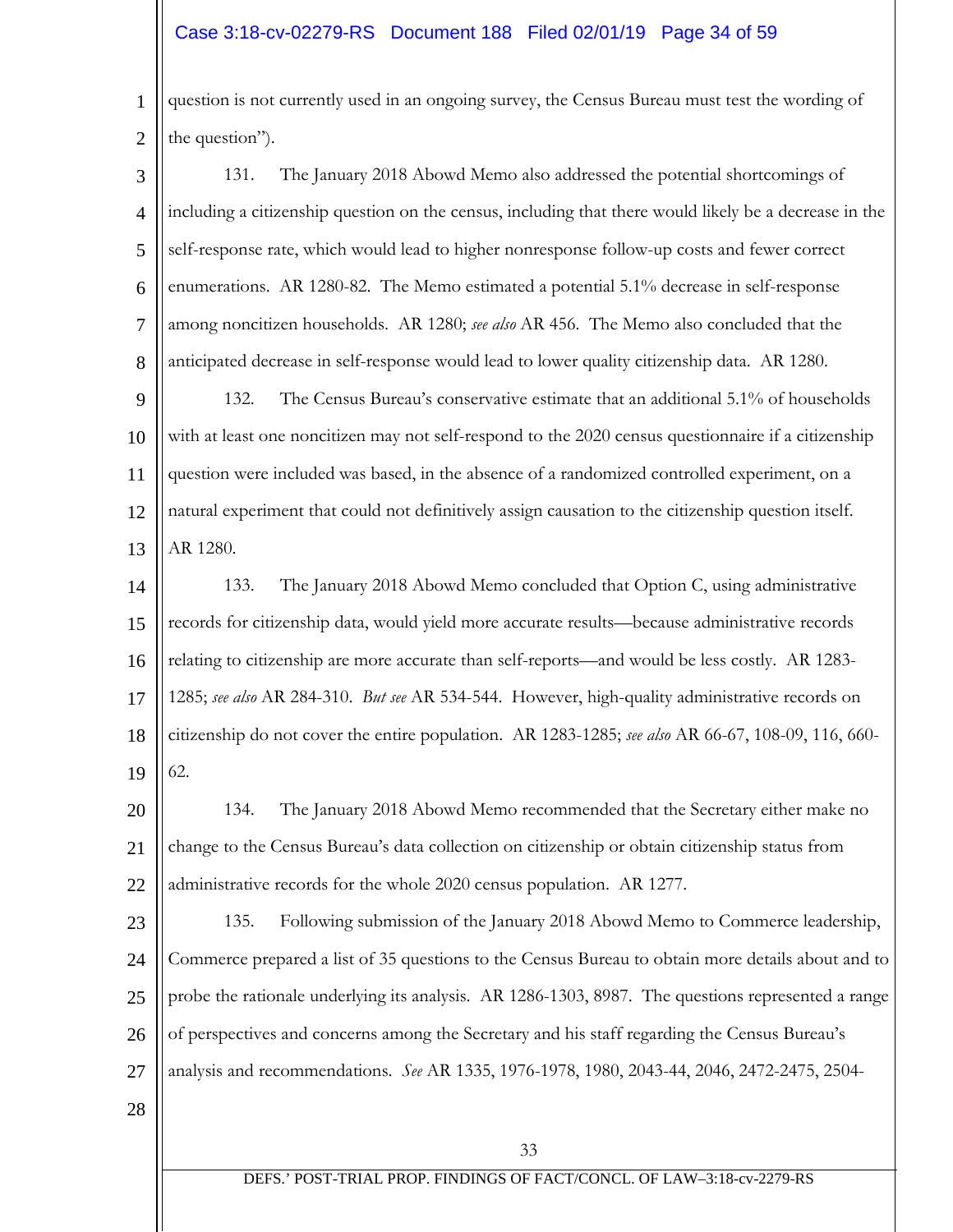## Case 3:18-cv-02279-RS Document 188 Filed 02/01/19 Page 35 of 59

1 2 2505, 8678-8680. The final list of questions was delivered to the Census Bureau on January 30, 2018. AR 1974, 12902-12904.

34 3 4 5 6 7 8 9 10 11 12 13 14 15 16 17 18 19 20 21 22 23 24 25 26 27 28 136. The Census Bureau provided answers to the questions through an iterative process, whereby Commerce received many drafts and partial responses before receiving the final response. *See, e.g*., AR 1340-1352, 1599-1626, 1903-1963, 2316-2376, 5212-5215, 5583-5589, 7638-7645. The Census Bureau provided its final draft of the responses to Commerce on February 2, 2018. AR 2292-2315, though some further revisions were made resulting in an updated final draft on February 6, 2018. AR 2954-2981, 3441-3459; *see, e.g*., AR 2702-2711, 3142-3181, 6222-6232. The final version of the questions and answers included a revised answer to question 31, regarding the process that had been used in the past to add questions to the decennial census. AR 1286-1303, 13023. The revised answer specified that, because no new questions had been added to the decennial census in recent years, past precedent relating to changes to the ACS did not govern the process for considering DOJ's request. AR 1296; *see* AR 13023. 137. Secretary Ross and his immediate staff reviewed Census's analyses. *See, e.g.,* 12479. 138. On February 12, 2018, Commerce and Census Bureau personnel, including Secretary Ross, met to discuss the Census Bureau's analysis to date. AR 9334-9335. At this meeting, the Secretary requested that the Census Bureau analyze a fourth alternative, Option D, which would combine Options B and C. AR 1309; AR 9433-9434. 139. The Census Bureau provided two memoranda analyzing Option D on February 23, 2018, and March 1, 2018. AR 1304-1312, 2935-2940, 4713-4721; *see, e.g*., AR 2180-2198, 4454- 4462, 5613-22, 5945-5948, 5967-6155, 6159-6173. In addition, the Census Bureau continued to answer questions posed by Commerce until late March, 2018. *See, e.g*., AR 2670-2680, 2894-2901, 5577-5581, 5608-5610, 5798-5803, 9370, 9680-9721. 140. The Secretary reviewed over 50 incoming letters and emails from stakeholders, interest groups, Members of Congress, and state and local officials regarding reinstatement of a citizenship question on the 2020 decennial census. AR 1313; *see* AR 775-792, 794-1165, 1176-1193, 1195-1197, 1210-1212, 1217-1220, 1222-1255, 1262-1273; *see also* AR 1768-1771, 3563-3565, 3915-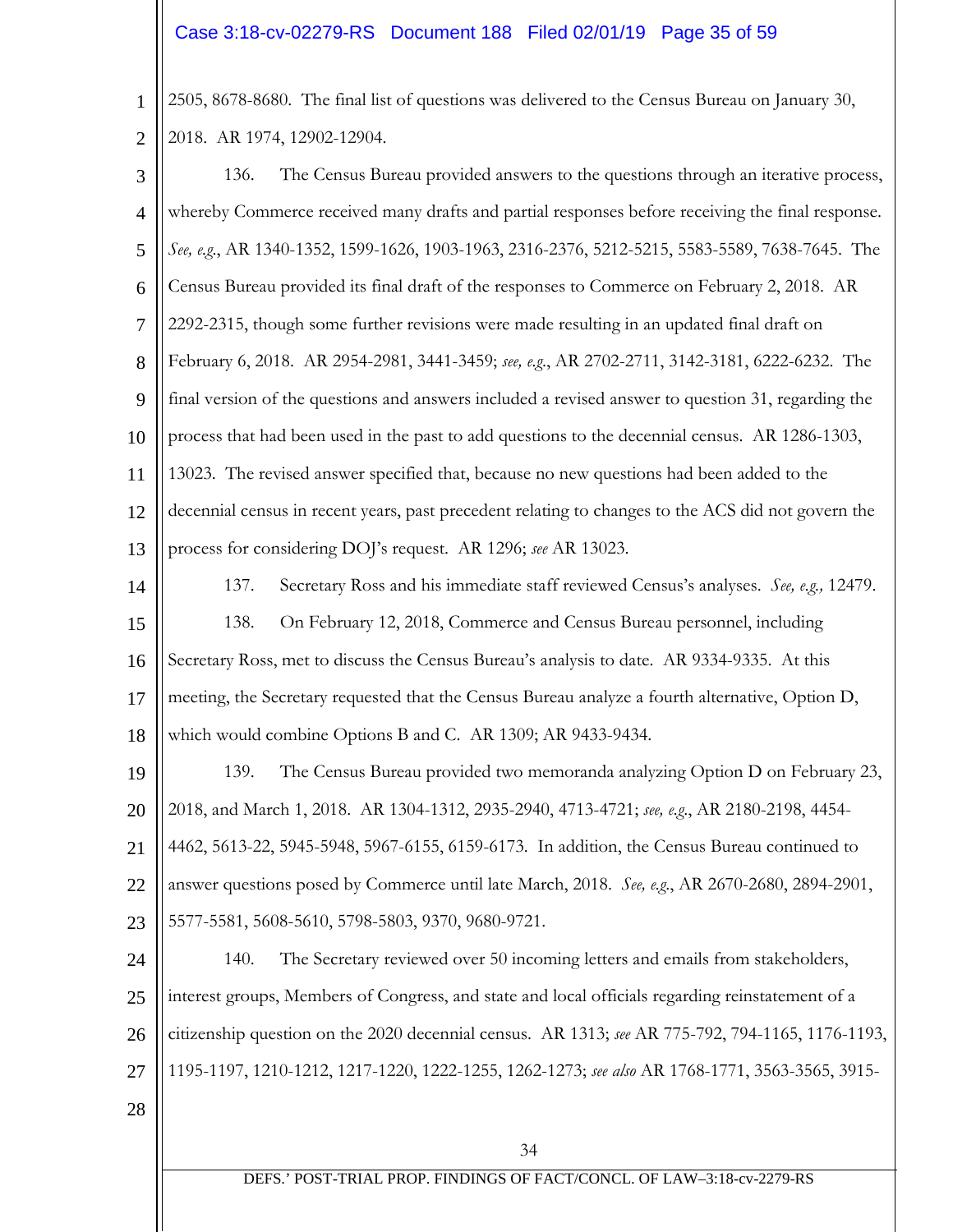# Case 3:18-cv-02279-RS Document 188 Filed 02/01/19 Page 36 of 59

1 2 3 4 5 3917. He also monitored views of the public more generally, as represented in media accounts. AR 1313; *see* AR 666-733. In addition, he discussed the citizenship question with over 24 diverse, wellinformed and interested parties, selected by his staff to represent a broad range of views. AR 1313; *see* AR 1194, 1198-1209, 1213-1216, 1221, 1256-1261, 1274-1276; *see also* AR 1638, 1798, 1807-08, 1815-1816, 2599-2600, 2604, 3491, 8392-8467.

- 6 7 8 9 141. In considering all available information in determining whether to include a citizenship question, officials at the Department of Commerce recognized that citizenship is one of the core recommendations in the United Nations Principles and Recommendations for Population and Housing Censuses. AR 1319.
- 10

#### **The Secretary's Decision Memorandum**

11 12 142. On March 26, 2018, Secretary of Commerce Wilbur Ross announced his decision to reinstate a citizenship question on the 2020 decennial census. AR 1313-20.

13 14 15 16 17 18 143. In the decision memo, the Secretary stated that the decision was being made in response to the December 12, 2017, DOJ letter, and that, after he had received the DOJ request, "I set out to take a hard look at the request and ensure that I considered all facts and data relevant to the question so that I could make an informed decision on how to respond. To that end, the Department of Commerce ('Department') immediately initiated a comprehensive review process led by the Census Bureau." AR 1313.

19 20 21 22 144. The Secretary stated that this review included legal, program, and policy considerations, and that he had met with Census Bureau leadership on multiple occasions to discuss their review of the DOJ request and their recommendations. He also noted that he had received and reviewed over fifty letters from stakeholders regarding the issue of reinstatement of a

23 citizenship question on the 2020 Census. AR 1313.

24 25 26 145. The Secretary first observed that the citizenship question had been a feature of almost every decennial census for over a century, and had been included in some form on the "long form" or ACS for decades, and was thus a well-tested question. AR 1314.

- 27
- 28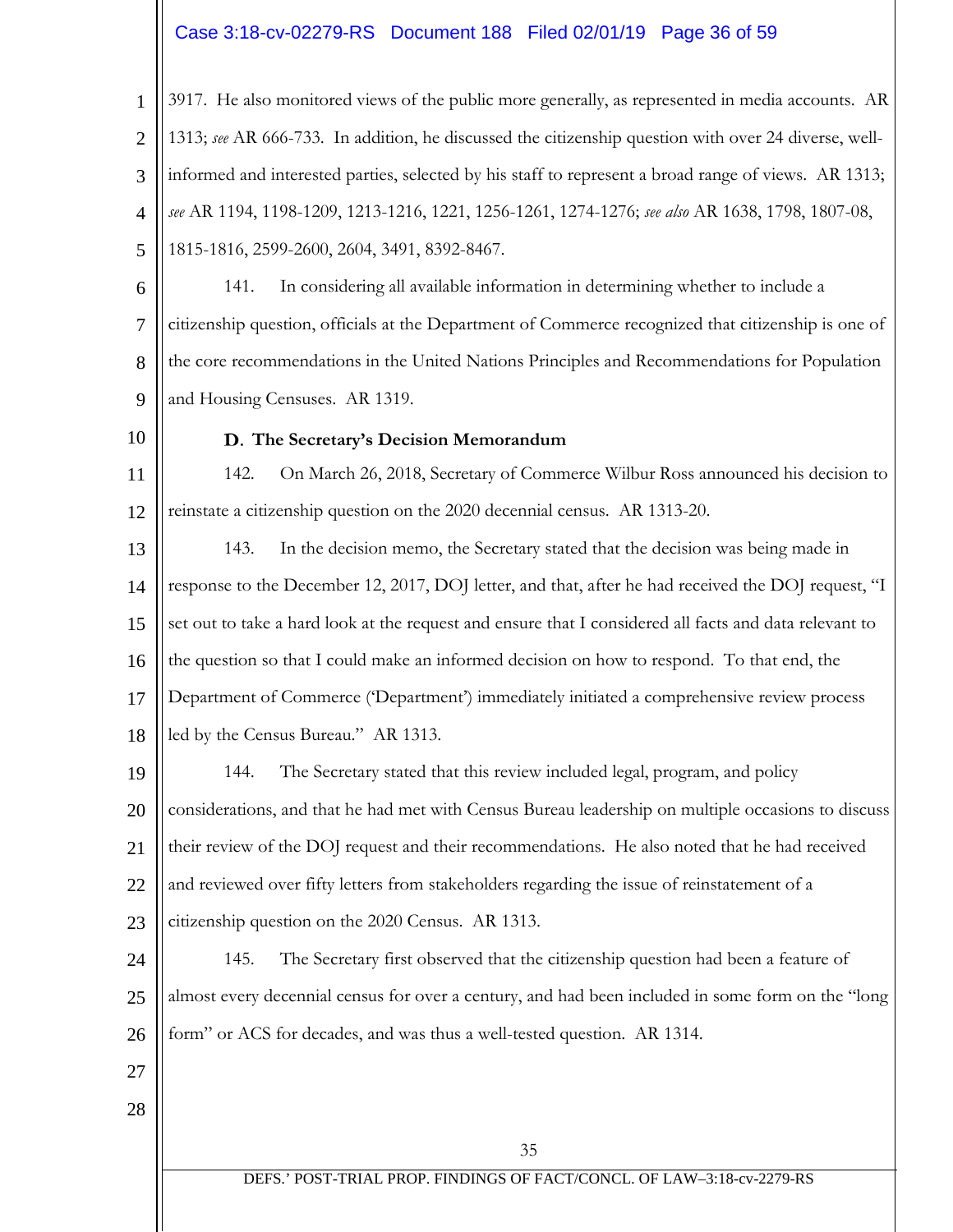# Case 3:18-cv-02279-RS Document 188 Filed 02/01/19 Page 37 of 59

1 2 3 4 5 146. The Secretary stated that many stakeholders as well as the Census Bureau itself had raised concerns that the reinstatement of a citizenship question would have a negative impact on the response rate for non-citizens, but also noted that no one had produced evidence that the response rate would decline "materially" as a result of the inclusion of a citizenship question. AR 1315.

6 7 8 9 10 147. The Secretary observed that although there was recent evidence that self-response rates to the ACS were lower than in the 2010 decennial census, there were a number of potential causes for this separate and apart from the citizenship question, including the outreach efforts resulting in increased public awareness for the decennial census and the greater burden of responding to the much longer ACS. AR 1315.

11 12 13 14 148. Weighing the information that had been provided, the Secretary concluded that, "while there is widespread belief among many parties that adding a citizenship question could reduce response rates, the Census Bureau's analysis did not provide definitive, empirical support for that belief." AR 1316.

15 16 17 18 19 20 21 149. The Secretary considered the alternative option of only using administrative records to provide the citizenship data requested by DOJ, but noted that the Census Bureau "is still evolving its use of administrative records, and the Bureau does not yet have a complete administrative records data set for the entire population." AR 1316. The Secretary specifically noted that this meant that a significant portion of the American voting age population could not be matched to administrative records and, thus, would have to have citizenship information be imputed. AR 1316.

22 23 24 25 150. The Secretary concluded that a combination of using administrative records, the development of which the Census Bureau could prioritize before the 2020 census, and reinstating a citizenship question on the 2020 decennial census questionnaire was the best option to provide DOJ the data it requested. AR 1317.

26 27 151. In making this determination, the Secretary explained that including the question on the 2020 decennial census will give each person an option to provide an accurate answer, and

28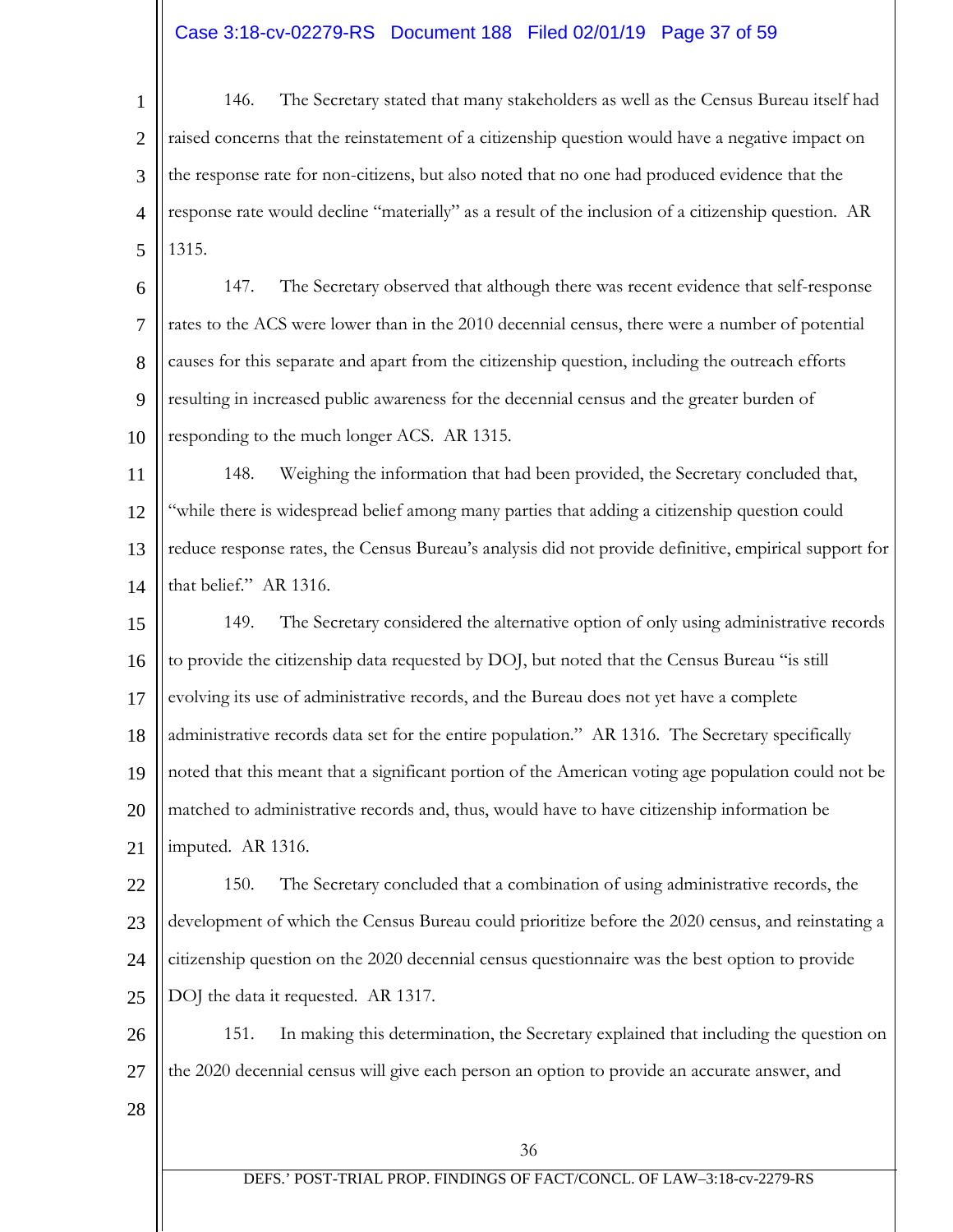# Case 3:18-cv-02279-RS Document 188 Filed 02/01/19 Page 38 of 59

1 2 would only impose a minimal imposition of a single extra question which by law could only be used anonymously and for statistical purposes. AR 1317.

3 4 5 6 152. The Secretary also noted that the use of administrative records in conjunction with a question on the 2020 decennial census questionnaire would provide a method for obtaining citizenship data for people who do not respond, as well as providing a check for accuracy for those who respond with an inaccurate answer. AR 1317.

7 8 9 10 11 12 153. The Secretary noted that "I have carefully considered the argument that the reinstatement of a citizenship question on the decennial census would depress response rate." AR 1317. However, the Secretary determined that the "need for accurate citizenship data" outweighed such concerns, particularly in light of the lack of empirical evidence that the selfresponse rate would be materially impacted by the reinstatement of a citizenship question. AR 1317.

13 14 15 16 17 154. The Secretary also considered the concern that reinstatement of a citizenship question would increase non-self-response rates by imposing an additional burden on those responding to the questionnaire. However, the Secretary noted that there was very limited empirical evidence that the inclusion of one additional question would have any material impact on self-response rates. AR 1318.

18 19 20 21 155. In addition, the Secretary considered whether the sensitivity of a question about citizenship could lead to a decrease in self-response rates. The Secretary noted that there was evidence from Nielsen studies, as well as past census initiatives, that the inclusion of such a sensitive question would not materially change the response rate. AR 1318.

22 23 24 25 26 27 156. The Secretary further considered the potential that the reinstatement of a citizenship question on the 2020 decennial census would lead to increased costs. The Secretary determined that it was difficult to assess whether, if the citizenship question led to lower initial selfresponse rates, it would lead to an increase in costs for NRFU efforts. The Secretary noted that the available evidence demonstrated that the impact on the cost of NRFU would likely be very small as the percent decrease in overall self-response estimated to be potentially caused by the citizenship

28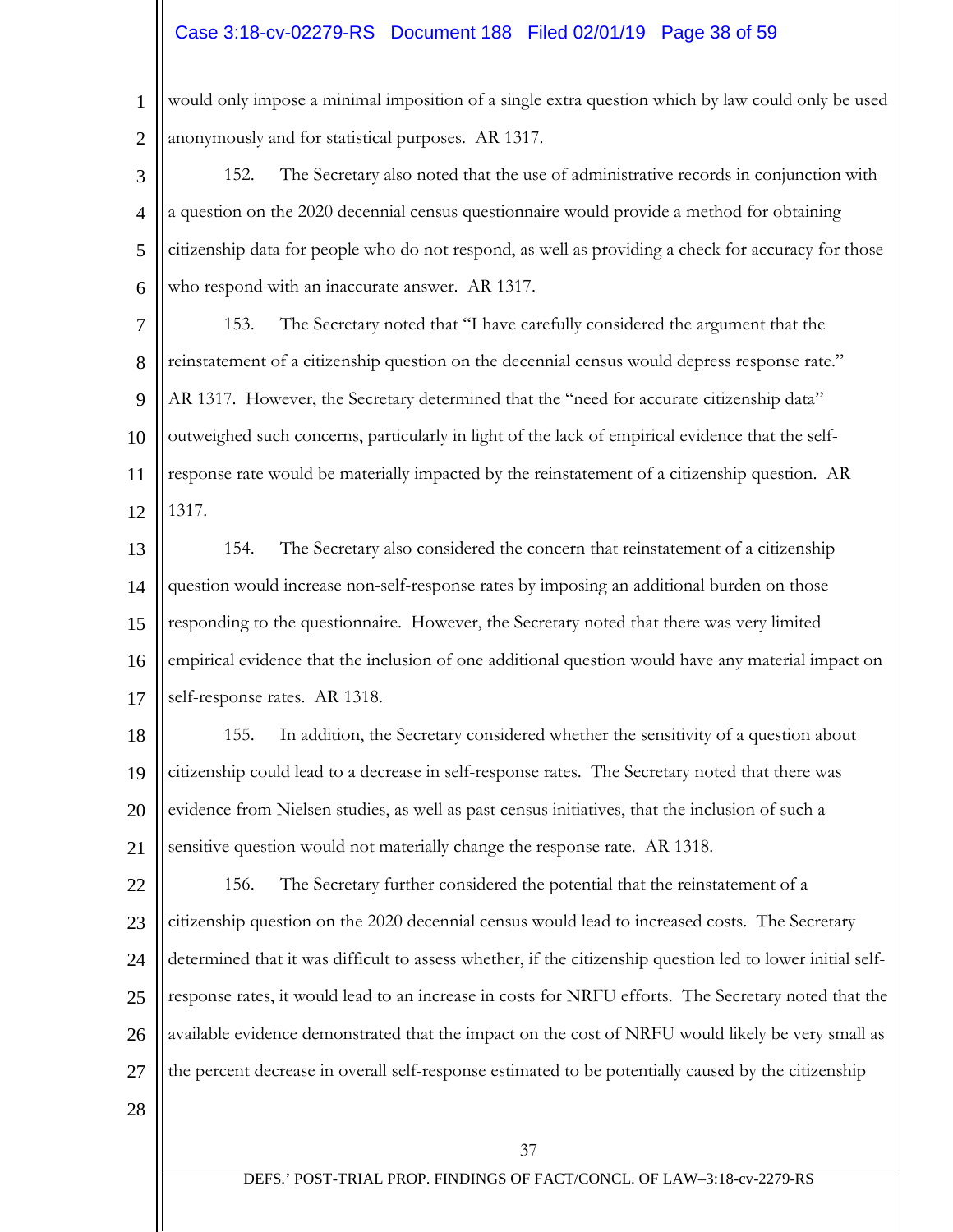# Case 3:18-cv-02279-RS Document 188 Filed 02/01/19 Page 39 of 59

1 2 question (.5%) was within the percent decrease (3%) accounted for in the Department's recent Life Cycle Cost Estimate for the 2020 census. AR 1319; *see* AR 173.

- 3 4 5 6 157. The Secretary noted not only that some form of citizenship question had been a part of census questionnaires for centuries, but also that censuses in many other major democratic nations, including Australia, Canada, France, Germany, Indonesia, Ireland, Mexico, Spain, and the United Kingdom, include a question asking about citizenship. AR 1319.
- 7 8 9 158. The Secretary ultimately concluded that, while it could not definitively be determined what the impact of a citizenship question would be on response rates, the value of having more complete and accurate citizenship data outweighed those concerns. AR 1319.
- 10 11 12 13 14 15 159. The Secretary announced that "after a thorough review of the legal, program, and policy considerations, as well as numerous discussions with the Census Bureau leadership and interested stakeholders, I have determined that reinstatement of a citizenship question on the 2020 decennial census is necessary to provide complete and accurate data in response to the DOJ request. To minimize any impact on decennial census response rates, I am directing the Census Bureau to place the citizenship question last on the decennial census form." AR 1320.

16 17 18 19 160. The Census Bureau's August 2018 analysis estimating a potential 5.8 percentage point decline in self-response from households containing a noncitizen (the "Brown Paper") did not exist and was not considered or relied upon by the Secretary when he reached his decision to include a citizenship question on the 2020 questionnaire.

#### **PROPOSED CONCLUSIONS OF LAW**

#### **I. Plaintiffs Have Failed to Prove Standing.**

20

21

22

23

27

28

#### **General Legal Standards for Article III Standing**

24 25 26 1. The doctrine of constitutional standing, an essential aspect of an Article III case or controversy, demands that a plaintiff have "a personal stake in the outcome of the controversy [so] as to warrant his invocation of federal-court jurisdiction." *Warth v. Seldin*, 422 U.S. 490, 498 (1975) (internal citation omitted).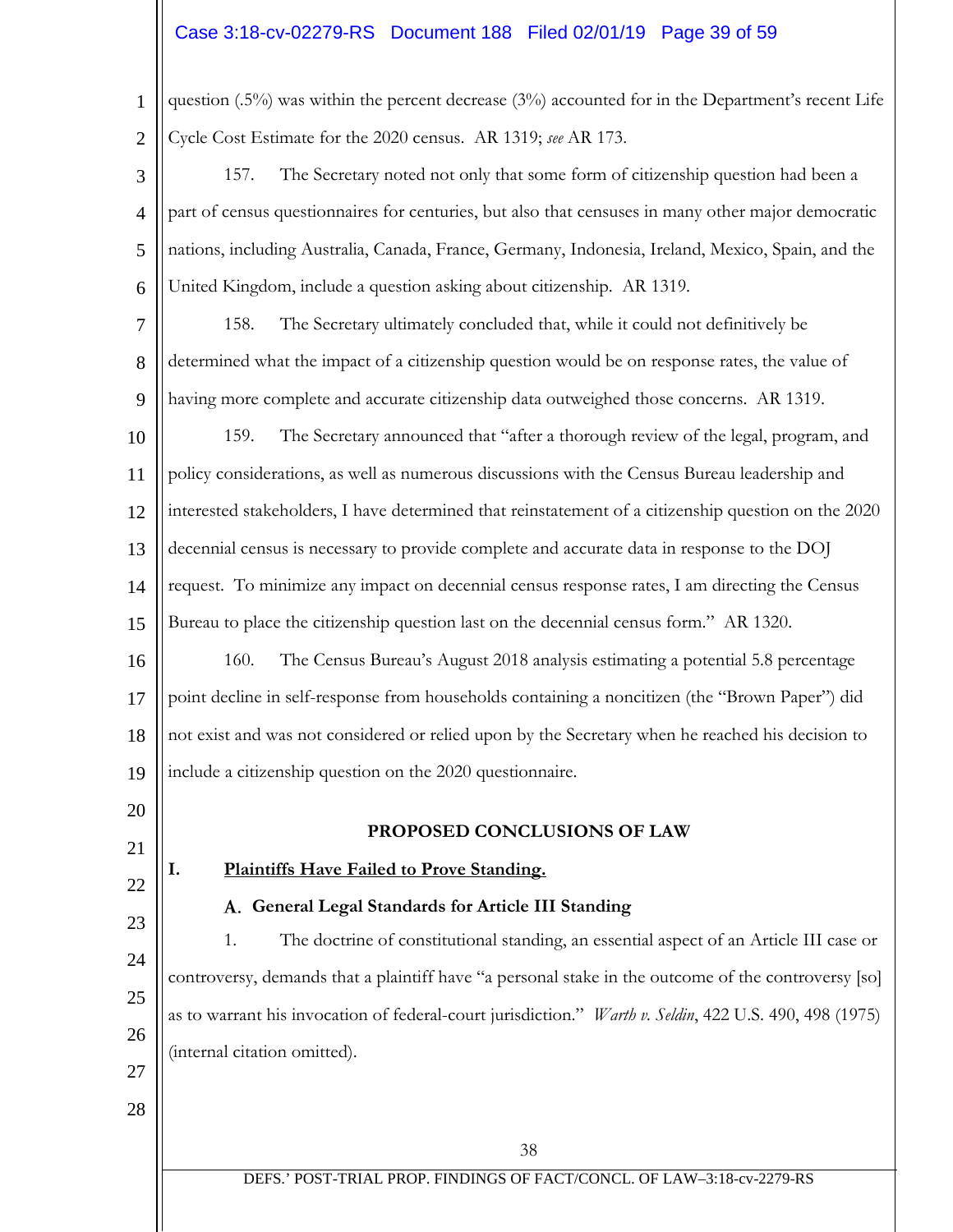# Case 3:18-cv-02279-RS Document 188 Filed 02/01/19 Page 40 of 59

39 DEFS.' POST-TRIAL PROP. FINDINGS OF FACT/CONCL. OF LAW–3:18-cv-2279-RS 1 2 3 4 5 6 7 8 9 10 11 12 13 14 15 16 17 18 19 20 21 22 23 24 25 26 27 28 2. At its "irreducible constitutional minimum," the doctrine requires a plaintiff, as the party invoking the Court's jurisdiction, to establish three elements: (1) a concrete and particularized injury-in-fact, either actual or imminent; (2) a causal connection between the injury and defendants' challenged conduct, such that the injury is "fairly . . . trace[able] to the challenged action of the defendant"; and (3) a likelihood that the injury suffered will be redressed by a favorable decision. *Lujan v. Defs. of Wildlife*, 504 U.S. 555, 560 (1992). 3. The standing requirement of "injury in fact" requires proof that the plaintiff "'has sustained or is immediately in danger of sustaining a direct injury'" as a result of the challenged action. *Spokeo, Inc. v. Robins*, 136 S. Ct. 1540, 1552 (2016) (citations omitted). 4. The injury must be "concrete and particularized," *Defs. of Wildlife*, 504 U.S. at 560 (citations omitted), and not "merely 'conjectural' or 'hypothetical' or otherwise speculative." *Summers v. Earth Island Inst*., 555 U.S. 488, 505 (2009) (quoting *Defs. of Wildlife*, 504 U.S. at 560). 5. Thus, an alleged future injury must be "*certainly* impending"; '"[a]llegations of possible future injury' are not sufficient." *Clapper v. Amnesty Int'l USA*, 568 U.S. 398, 409 (2013) (quoting *Whitmore v. Arkansas*, 495 U.S. 149, 158 (1990), emphasis in *Clapper*). 6. The "fairly traceable" prong of standing requires Plaintiffs to prove that their certainly impending injuries "fairly can be traced to the challenged conduct of the defendant, and not injury that results from the independent action of some third party not before the court." *Simon v. E. Ky. Welfare Rights Org*., 426 U.S. 26, 41-42 (1976). 7. In the census context, a mere showing of differential net undercount is not enough, as there has never been a perfect census count. *See Carey v. Klutznick*, 653 F.2d 732, 735 (2d Cir. 1981). Plaintiffs instead must prove by a preponderance of the evidence that any differential net undercount (1) is specifically attributable to the citizenship question and (2) has an actual injurious effect on Plaintiffs. 8. As the parties invoking federal jurisdiction, Plaintiffs bear the burden of establishing these elements of standing "with the manner and degree of evidence required at the successive stages of the litigation." *Defs. of Wildlife*, 504 U.S. at 561. "And at the final stage, those facts (if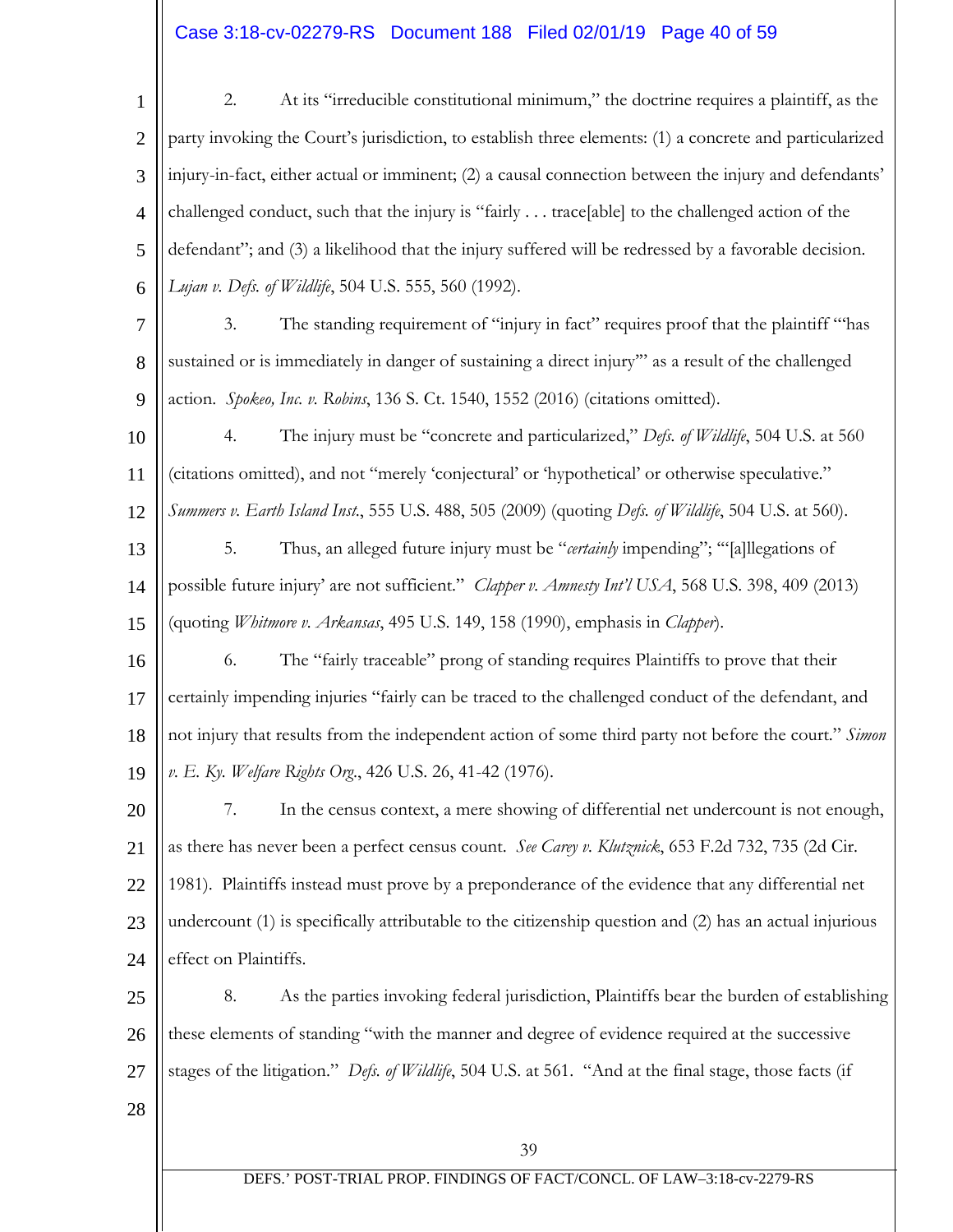# Case 3:18-cv-02279-RS Document 188 Filed 02/01/19 Page 41 of 59

| $\mathbf{1}$   | controverted) must be 'supported adequately by the evidence adduced at trial." Id. (quoting                                  |
|----------------|------------------------------------------------------------------------------------------------------------------------------|
| $\overline{2}$ | Gladstone Realtors v. Village of Bellwood, 441 U.S. 91, 115 n.31 (1979)).                                                    |
| 3              | If Plaintiffs cannot prove standing by a preponderance of the evidence, Leite v. Crane<br>9.                                 |
| 4              | Co., 749 F.3d 1117, 1121 (9th Cir. 2014), the Court must refrain from addressing the merits of                               |
| 5              | Plaintiffs' APA and Enumeration and Apportionment Clause claims because "[f]ederal courts may                                |
| 6              | not decide questions that cannot affect the rights of litigants in the case before them or give                              |
| $\tau$         | opinions advising what the law would be upon a hypothetical state of facts." Chafin v. Chafin, 568                           |
| 8              | U.S. 165, 172 (2013) (alterations and citations omitted).                                                                    |
| 9              | Plaintiffs have not established, by a preponderance of the evidence, the three<br>10.                                        |
| 10             | elements of Article III standing: Plaintiffs have not established a concrete and particularized injury-                      |
| 11             | in-fact, that there is a fairly traceable causal connection between their alleged injury and the                             |
| 12             | inclusion of the citizenship question, and a likelihood that the injury will be redressed by a favorable                     |
| 13             | decision. Defs. of Wildlife, 504 U.S. at 560.                                                                                |
| 14             | B. Plaintiffs Have Failed to Prove a Concrete, Non-Speculative Injury That Is                                                |
| 15             | <b>Certainly Impending.</b>                                                                                                  |
|                |                                                                                                                              |
| 16             | Plaintiffs Failed to Prove that They Face Any Imminent Risk of Concrete<br>1.<br>Injury in the Form of Lost Federal Funding. |
| 17             | 11.<br>Plaintiffs' claims regarding a loss of funding due to a net undercount resulting from                                 |
| 18             | the inclusion of a citizenship question are too speculative to satisfy Article III's requirements. See                       |
| 19             | Nat'l Law Ctr. on Homelessness & Poverty v. Kantor, 91 F.3d 178, 185 (D.C. Cir. 1996) (finding lack of                       |
| 20             | standing where court could not determine "what effect any methodology for counting the homeless                              |
| 21             | would have on the federal funding of any particular appellant," noting that "if a more accurate                              |
| 22             | count would have enlarged some of the communities' shares, it likely would have reduced the                                  |
| 23             | shares of other communities"); id. at 186 ("interstate vote dilution injury is difficult to establish");                     |
| 24             | Strunk v. U.S. Dep't of Commerce, Civ. A. No. 09-1295, 2010 WL 960428, at *3 (D.D.C. Mar. 15,                                |
| 25             | 2010) (rejecting vote dilution claim for lack of standing where plaintiff was "but one citizen of New                        |
| 26             | York and one voter in New York's 11th Congressional District"); Ridge v. Verity, 715 F. Supp. 1308,                          |
| 27             | 1318 (W.D. Pa. 1989) (finding no standing to bring an apportionment claim when "none of the                                  |
| 28             |                                                                                                                              |
|                | 40                                                                                                                           |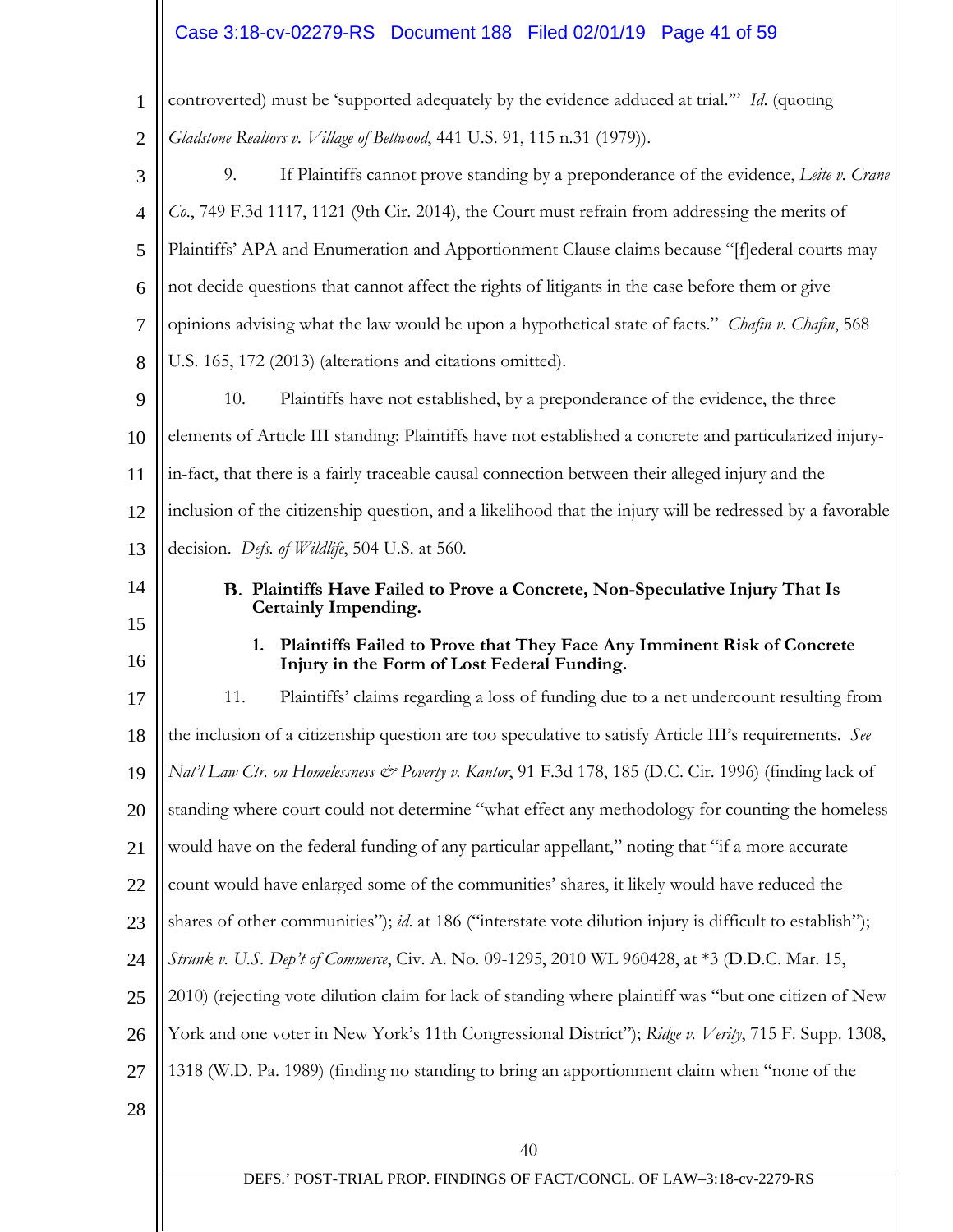# Case 3:18-cv-02279-RS Document 188 Filed 02/01/19 Page 42 of 59

| $\mathbf{1}$   | plaintiffs in this case can show which states would gain and which states would lose representation      |
|----------------|----------------------------------------------------------------------------------------------------------|
| $\overline{2}$ | in Congress"); Fed'n for Am. Immigration Reform v. Klutznick, 486 F. Supp. 564, 570 (D.D.C. 1980)        |
| 3              | (holding that "none of the plaintiffs are able to allege that the weight of his or her vote in the next  |
| $\overline{4}$ | decade will be affected" where plaintiffs "can do no more than speculate as to which states might        |
| 5              | gain and which might lose representation" which depends, inter alia, on "the interplay of all other      |
| 6              | population factors which affect apportionment"); see also Sharrow v. Brown, 447 F.2d 94, 97 (2d Cir.     |
| $\overline{7}$ | 1971) (noting that plaintiff's claim of standing to challenge method of apportionment "presents          |
| 8              | difficulty" because plaintiff "would have to show, at least approximately, the apportionment his         |
| 9              | interpretation would yield, not only for New York but for every other State as well").                   |
| 10             | 12.<br>Plaintiffs also have not shown by a preponderance of the evidence that any                        |
| 11             | potential differential undercount that may remain after NRFU operations and imputation will have         |
| 12             | an impact on federal funding. Defs. of Wildlife, 504 U.S. at 560; see PFOFs 11 63-88.                    |
| 13             | Plaintiffs Failed to Prove They Have Been Required to Expend Additional<br>2.<br><b>Resources</b>        |
| 14             | 13.<br>BAJI does not have standing to sue on its own behalf because it has not                           |
| 15             | demonstrated it has suffered a "concrete and demonstrable injury to its activities—with a                |
| 16             | consequent drain on its resources—constitut[ing]  more than simply a setback to the                      |
| 17             | organization's abstract social interests." Havens Realty Corp. v. Coleman, 455 U.S. 363, 378-79 (1982);  |
| 18             | La Asociacion de Trabajadores de Lake Forest v. City of Lake Forest, 624 F.3d 1083, 1088 (9th Cir. 2010) |
| 19             | (organization cannot simply "manufacture the injury by incurring litigation costs or simply choosing     |
| 20             | to spend money fixing a problem that otherwise would not affect the organization at all."); accord       |
| 21             | Clapper v. Amnesty Int'l USA, 568 U.S. 398, 416 (2013) (plaintiff "cannot manufacture standing           |
| 22             | merely by inflicting harm on [itself] based on [its] fears of hypothetical future harm that is not       |
| 23<br>24       | certainly impending"); Fair Housing of Marin v. Combs, 285 F.3d 899, 905 (9th Cir. 2002) (finding        |
| 25             | standing because organization showed that "a drain on its resources from both a diversion of its         |
| 26             | resources and frustration of its mission"); Nat'l Treasury Emps. Union v. United States, 101 F.3d 1423,  |
| 27             | 1429–30 (D.C. Cir. 1996) (organization must show that its expenditure of resources was "a                |
| 28             | necessary link in achieving the organization's ultimate purpose" and not just a product of               |
|                | 41                                                                                                       |
|                | DEFS.' POST-TRIAL PROP. FINDINGS OF FACT/CONCL. OF LAW-3:18-cv-2279-RS                                   |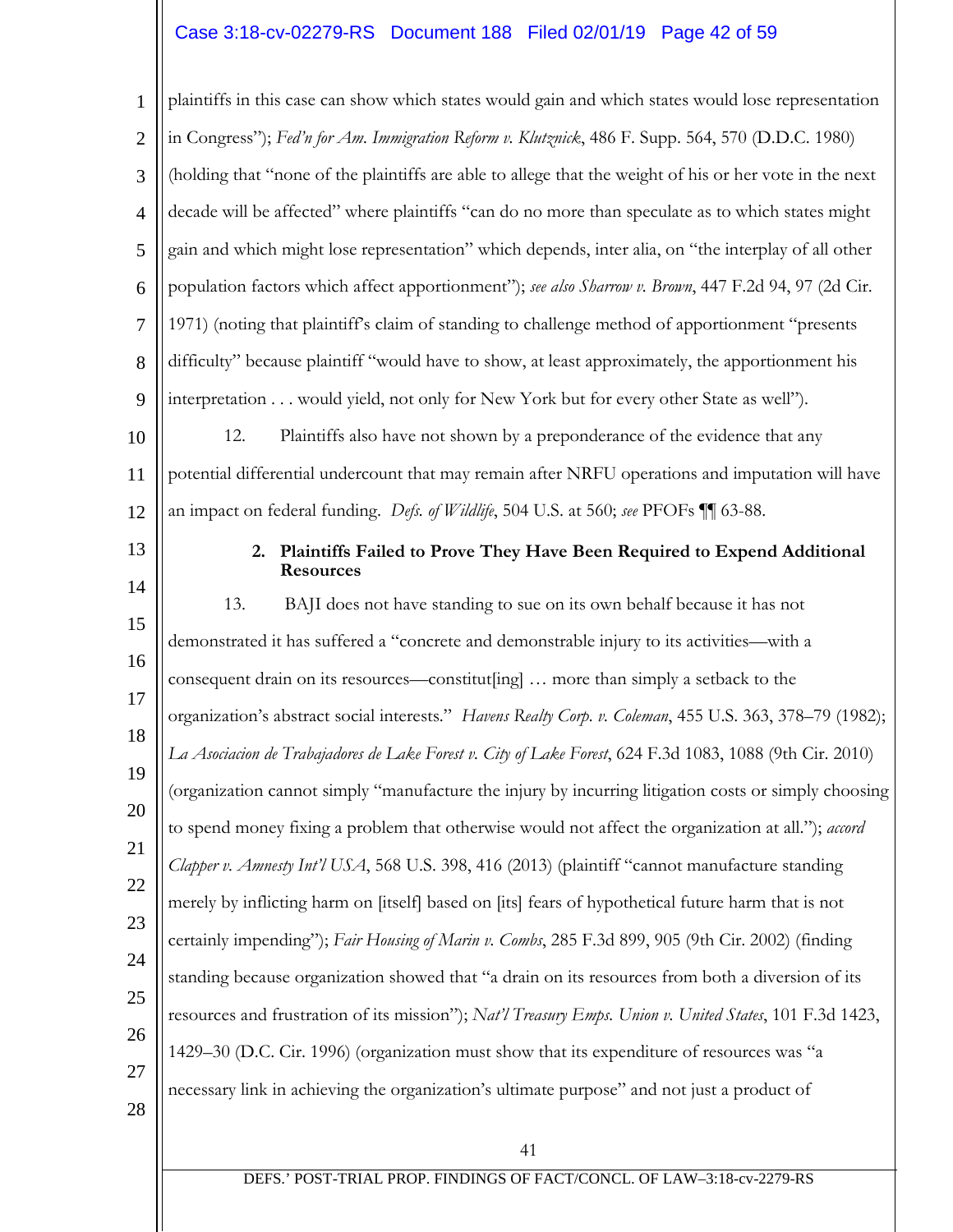# Case 3:18-cv-02279-RS Document 188 Filed 02/01/19 Page 43 of 59

1 2 3 4 "unnecessary alarmism constituting a self-inflicted injury"); *Fair Employment Council of Greater Wash., Inc. v. BMC Mktg. Corp.*, 28 F.3d 1268, 1277 (D.C. Cir. 1994) (organization's reallocation of resources not sufficient for standing when organization "and its programs would have been totally unaffected [by defendant's conduct] if it had simply refrained from making the re-allocation).

5 6 7 8 9 10 11 12 13 14 15 16 17 18 19 20 21 22 23 14. BAJI's alleged expenditure of resources is not sufficient to establish Article III injury because it has not shown whether, absent any expenditure of resources it chooses to make, the inclusion of a citizenship question on the 2020 census would likely cause a differential net undercount. *La Asociacion de Trabajadores*, 624 F.3d at 1088; *see Clapper*, 133 S. Ct. at 1151 (Plaintiffs "cannot manufacture standing merely by inflicting harm on themselves based on their fears of hypothetical future harm that is not certainly impending."). A plaintiff's expenditure of resources is also insufficient to establish Article III standing unless it is "beyond those normally expended" in the absence of the challenged action. *Nat'l Taxpayers Union, Inc. v. United State*s, 68 F.3d 1428, 1434 (D.C. Cir. 1995*); accord Nat'l Law Ctr. on Homelessness & Poverty v. Kantor*, 91 F.3d 178, 182–83 (D.C. Cir. 1996) (organization's expenditure of resources not sufficient to create standing because it was "part of its ordinary program expenditures"). BAJI has failed to show that it is expending any *additional* resources to counteract a sufficiently concrete, impending injury. *See* PFOFs ¶¶ 84-88. 15. BAJI also has not established standing because it has not shown a direct conflict between the defendant's conduct and its mission. *Am. Soc'y for Prevention of Cruelty to Animals v. Feld Entertainment, Inc*., 659 F.3d 13, 25 (D.C. Cir. 2011); *accord Nat'l Treasury Emps. Union*, 101 F.3d at 1429-30 ("[I]n those cases where an organization alleges that a defendant's conduct has made the organization's activities more difficult, the presence of a direct conflict between the defendant's conduct and the organization's mission is necessary—though not alone sufficient—to establish standing.").

24 25 26 16. When an organization's mission is to vindicate the rights of a particular group, there can be no such "direct conflict" between that mission and an undercount of that group in the census because the undercount does not prevent the organization from continuing to pursue its

- 27
- 28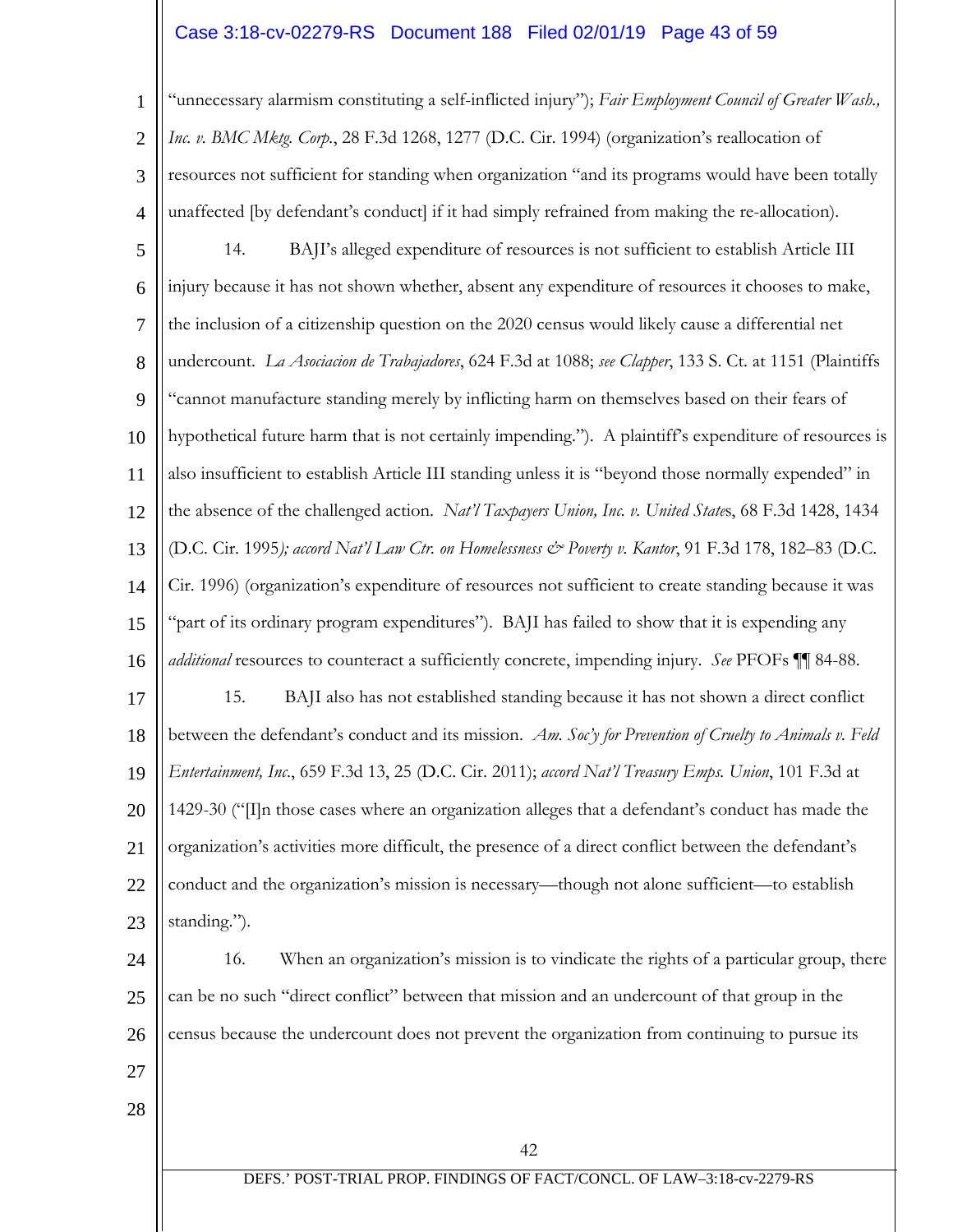## Case 3:18-cv-02279-RS Document 188 Filed 02/01/19 Page 44 of 59

1 2 3 4 5 6 7 8  $\mathbf Q$ 10 11 12 mission of helping that group. *Nat'l Law Ctr. on Homelessness & Poverty v. Kantor*, 91 F.3d 178, 181– 82 (D.C. Cir. 1996). 17. The evidence demonstrates that BAJI lacks standing because it failed to demonstrate concrete and demonstrable injuries to its activities that could be directly attributed to the inclusion of a citizenship question on the 2020 decennial census. *See* PFOFs ¶¶ 84-88. **3. Plaintiffs Failed to Prove That Any Lower Quality Demographic Data Will Perceptibly Impair Any Concrete and Cognizable Interest.** 18. Lower quality data in the abstract is insufficiently "concrete" and "tangible" to constitute an Article III injury in fact. *See Warth*, 422 U.S. at 508. Instead, Plaintiffs must show that that lower quality data will perceptibly impair some concrete and tangible cognizable interest. *See Franklin v. Massachusetts*, 505 U.S. 788, 802 (1992) (plurality op.) (no standing for claim challenging use of inaccurate data in reapportionment because plaintiffs "have neither alleged nor shown … that Massachusetts would have had an additional Representative if the allocation had

15 16 17 18 19 20 judgment) (no standing for any claims); *Whitmore v. Arkansas*, 495 U.S. 149, 156–57 (1990) (deathrow inmate lacked standing to challenge state's incomplete and skewed database of other capital crimes against which his case could be compared because he failed to show that corrected database would lead state court to set aside his death sentence). 19. Plaintiffs failed to adduce evidence necessary to establish any tangible, cognizable harm based on alleged lower quality data resulting from the inclusion of a citizenship question on

the 2020 decennial census. *See* PFOFs ¶¶ 89-95.

been done using some other source of 'more accurate' data"); *id*. at 823–29 (Scalia, J., concurring in

21 22

13

14

**4. Plaintiffs Failed to Prove a Nonspeculative Risk of Loss of Confidentiality or Privacy**

23 24 25 26 27 28 20. Plaintiffs failed to establish that BAJI members' sense of "fear and intimidation" based on concerns that their census responses will not be kept confidential rise to the level of injury-in-fact. Plaintiffs must demonstrate a substantial risk that BAJI members' confidentiality or privacy is actually in danger—speculative worry does not satisfy Article III. *Clapper*, 133 S. Ct. at 1151. Plaintiffs have not pointed to a single piece of evidence indicating that the Census Bureau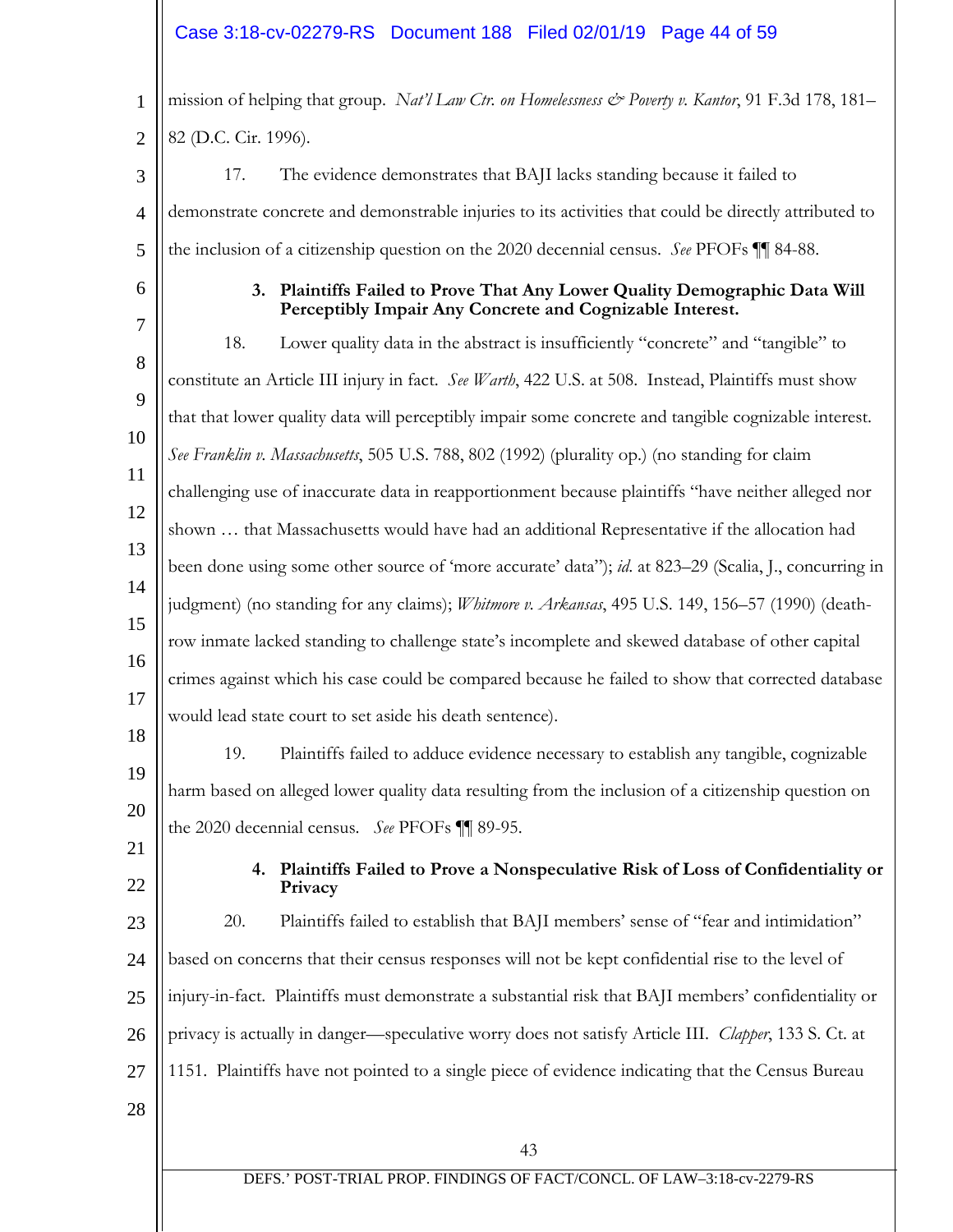## Case 3:18-cv-02279-RS Document 188 Filed 02/01/19 Page 45 of 59

1 2 3 will alter its longstanding and deeply held commitment to preserving the confidentiality of census responses, or make any other change that would lead to the disclosure of census responses. *See*  PFOFs ¶¶ 96-98.

4

24

25

26

27

28

## **Plaintiffs Failed to Prove That Any Injury is Traceable to the Inclusion of the Citizenship Question or that Any Alleged Injury Could be Redressed.**

5 6 7 8  $\mathbf Q$ 10 11 12 13 14 21. To ensure that a plaintiff's allegations of harm are fairly attributable to the challenged action, it is necessary to allege "a causal connection between the injury and conduct complained of so that the injury is fairly traceable to the challenged action of the defendant and not the result of the independent action of some third party who is not before the court." *Defs. of Wildlife*, 504 U.S. at 560; *Simon v. E. Ky. Welfare Rights Org*., 426 U.S. 26, 41-42 ("[A] federal court [must] act only to redress injury that fairly can be traced to the challenged conduct of the defendant, and not injury from independent action of some third party not before the court."); *see also Warth,* 422 U.S. at 504 (finding standing lacking where alleged injury resulted from outside forces, "rather than . . . respondents' assertedly illegal acts").

#### 15 16 17 18 19 22. The evidence demonstrates that Plaintiffs did not meet their burden of establishing that any differential undercount remaining after NRFU operations and imputation is traceable specifically to the citizenship question rather than to the general macro-environment and political climate. Plaintiffs' own expert testified about challenges facing the census in the current macroenvironment, and did not attempt to uncouple any incremental impact on census participation from those pre-existing factors. *See* PFOFs ¶ 106.

#### 20 21 22 23 23. Because Plaintiffs cannot decouple any impact on census participation due to the purported impact of the citizenship question from other, pre-existing factors, it follows they cannot demonstrate that their alleged injuries would be redressed by the removal of the citizenship question. *Defs. of Wildlife*, 504 U.S. at, 560.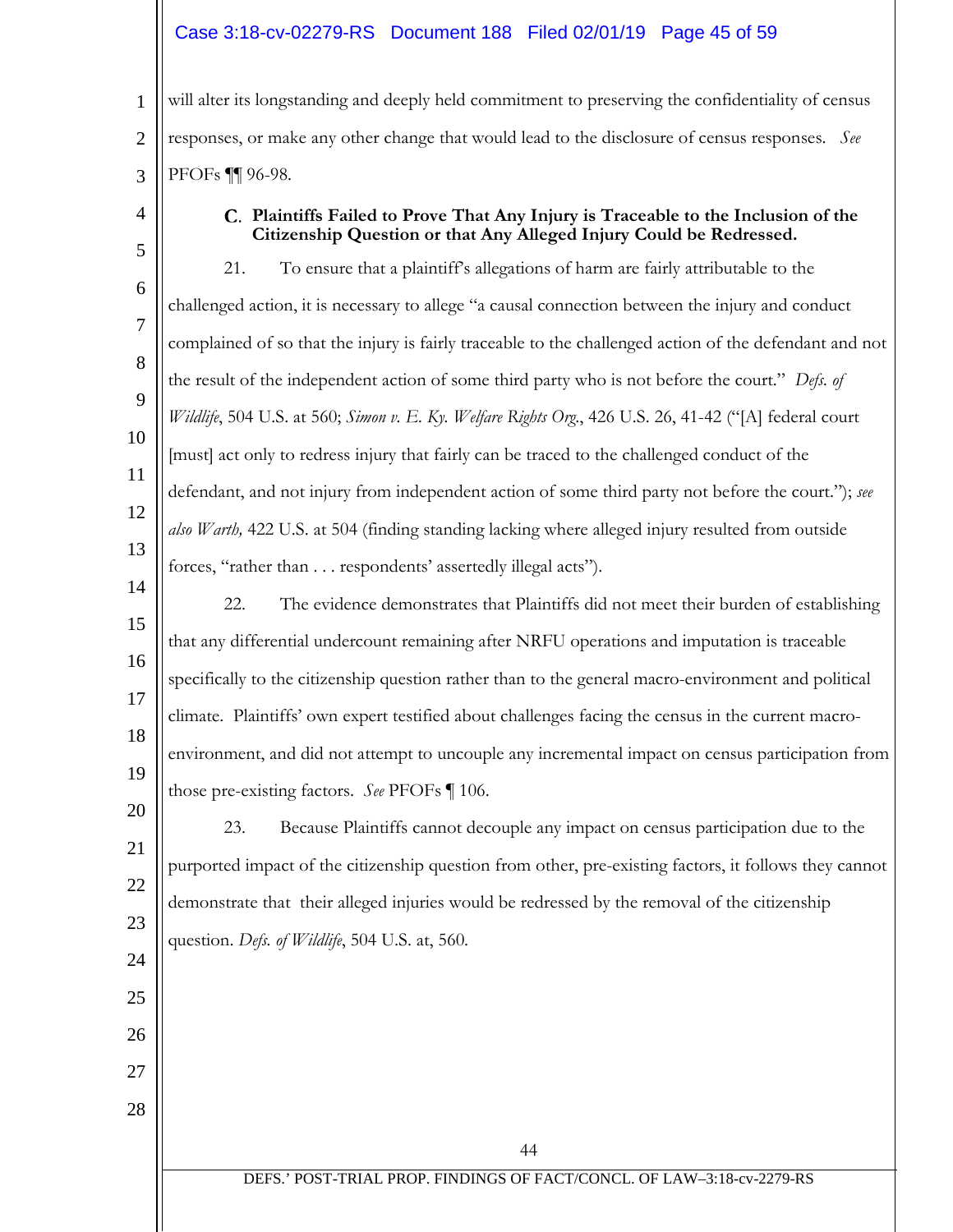Case 3:18-cv-02279-RS Document 188 Filed 02/01/19 Page 46 of 59

1 2

3

4

5

6

7

8

### **II. Plaintiffs Failed to Prove that the Secretary's Decision to Reinstate a Citizenship Question was Arbitrary and Capricious.**

**Legal Standards for Review Under the Administrative Procedure Act**

24. Under the APA, a court is not authorized to set aside agency action as arbitrary and capricious if the agency's decision "was the product of reasoned decisionmaking." *Motor Vehicle Mfrs. Ass'n of U.S., Inc. v. State Farm Mut. Auto. Ins. Co.* ("*State Farm*"), 463 U.S. 29, 52 (1983). "This standard of review is highly deferential, presuming the agency action to be valid and affirming the agency action if a reasonable basis exists for its decision." *Pacific Dawn LLC v. Pritzker*, 831 F.3d 1166, 1173 (9th Cir. 2016) (citation omitted).

9 10 11 12 13 25. An agency decision will only be set aside if it "has relied on factors which Congress had not intended it to consider, entirely failed to consider an important aspect of the problem, offered an explanation for its decision that runs counter to the evidence before the agency, or is so implausible that it could not be ascribed to a difference in view or the product of agency expertise." *Managed Pharmacy Care v. Sebelius*, 716 F.3d 1235, 1244 (9th Cir. 2013) (citation omitted).

- 14 15 16 17 18 26. The Court's role is limited to determining whether the agency has "examine[d] the relevant data and articulate[d] a satisfactory explanation for its action including a rational connection between the facts found and the choice made." *State Farm*, 463 U.S. at 43. And "[t]hat requirement is satisfied when the agency's explanation is clear enough that its 'path may reasonably be discerned.'" *Encino Motorcars, LLC v. Navarro*, 136 S. Ct. 2117, 2125 (2016) (citation omitted).
- 19 20 21 22 23 24 27. The Court's review in this case must be particularly deferential because Plaintiffs challenge the Secretary's broad discretion over the census. "The text of the Constitution vests Congress with virtually unlimited discretion in conducting the decennial 'actual Enumeration,'" and "there is no basis for thinking that Congress' discretion is more limited than the text of the Constitution provides." *Wisconsin v. City of New York*, 517 U.S. 1, 19 (1996) (quoting art. 1, § 2, cl. 3) (emphasis added).

25 26 28. Congress, in turn, "has delegated its broad authority over the census to the Secretary." *Wisconsin*, 517 U.S. at 19 (citing 13 U.S.C. § 141(a)).

27 28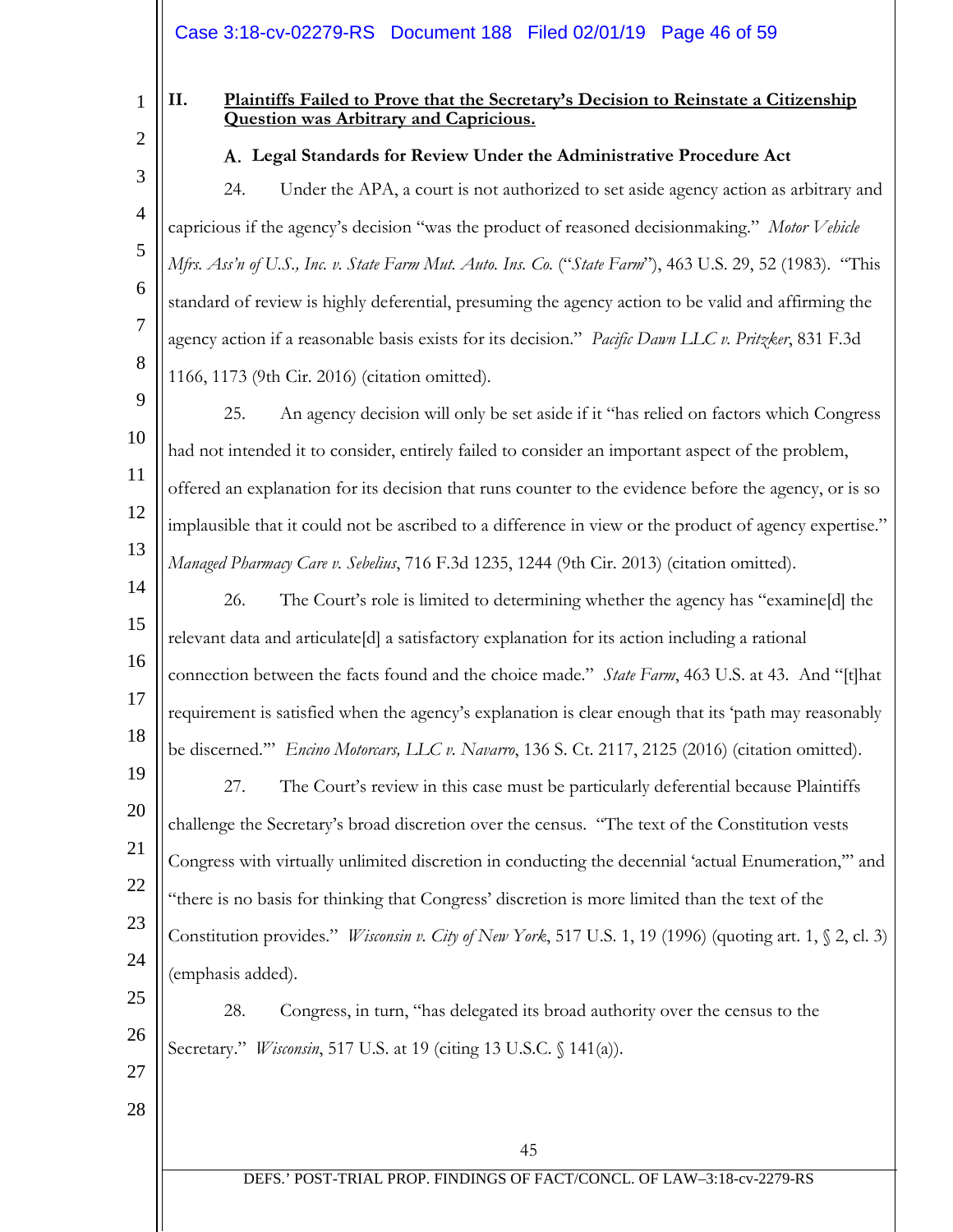# $\text{Case 3:18-cv-02279-RS}$  Document 188 Filed 02/01/19 Page 47 of 59

| $\mathbf{1}$   | 29.<br>Plaintiffs' arbitrary-and-capricious claim should be resolved as a matter of law based                               |
|----------------|-----------------------------------------------------------------------------------------------------------------------------|
| $\overline{2}$ | on an evaluation of the record before the agency decisionmaker. Where, as here, "a party seeks                              |
| 3              | review of agency action under the APA , the district judge sits as an appellate tribunal," and                              |
| $\overline{4}$ | "[t]he entire case on review is a question of law." <i>Herguan Univ. v. ICE</i> , 258 F. Supp. 3d 1050, 1063                |
| 5              | (N.D. Cal. 2017) (quoting Rempfer v. Sharfstein, 583 F.3d 860, 865 (D.C. Cir. 2009)).                                       |
| 6              | 30.<br>The testimony on the merits introduced by Plaintiffs at trial should not properly be                                 |
| $\overline{7}$ | considered on APA review because such evidence was not before the Secretary and thus is                                     |
| 8              | irrelevant to his decision. Considering expert testimony after the fact is inconsistent with the APA                        |
| 9              | standard of review and the required deference to the agency's factfinding. See, e.g., Vt. Yankee                            |
| 10             | Nuclear Power Corp. v. Nat. Resources Def. Council, Inc., 435 U.S. 519, 549 (1978); Walter O. Boswell Mem'l                 |
| 11             | Hosp. v. Heckler, 749 F.2d 788, 792 (D.C. Cir. 1984).                                                                       |
| 12             | 31.<br>Similarly, materials produced in discovery are not, as a general matter, properly                                    |
| 13             | considered in a review of agency action under the APA because those materials are not considered                            |
| 14             | part of the "whole record" before the agency. 5 U.S.C. § 706; see e.g., Camp v. Pitts, 411 U.S. 138,                        |
| 15             | 142 (1973) (per curiam); Animal Defense Council v. Hodel, 840 F.2d 1432, 1436 (9th Cir. 1988)                               |
| 16             | (discussing exceptions).                                                                                                    |
| 17             | 32.<br>The Administrative Record contains all relevant information pertaining to Secretary                                  |
| 18             | Ross's decision.                                                                                                            |
| 19             | 33. Under Title 13, Secretary Ross has virtually unlimited discretion to consider and                                       |
| 20             | weigh evidence in the record to make policy decisions regarding the census, including such                                  |
| 21             | decisions made in response to agency requests.                                                                              |
| 22             | B. The Secretary's Decision to Reinstate a Citizenship Question on the 2020                                                 |
| 23             | Decennial Census was Reasonable.<br>The administrative record demonstrates that the Secretary of Commerce's decision<br>34. |
| 24             | to reinstate a citizenship question on the 2020 decennial census was reasonable and fully consistent                        |
| 25             | with the APA. See AR 1-13,024.                                                                                              |
| 26             |                                                                                                                             |
| 27             |                                                                                                                             |
| 28             |                                                                                                                             |
|                | 46                                                                                                                          |
|                | DEFS.' POST-TRIAL PROP. FINDINGS OF FACT/CONCL. OF LAW-3:18-cv-2279-RS                                                      |
|                |                                                                                                                             |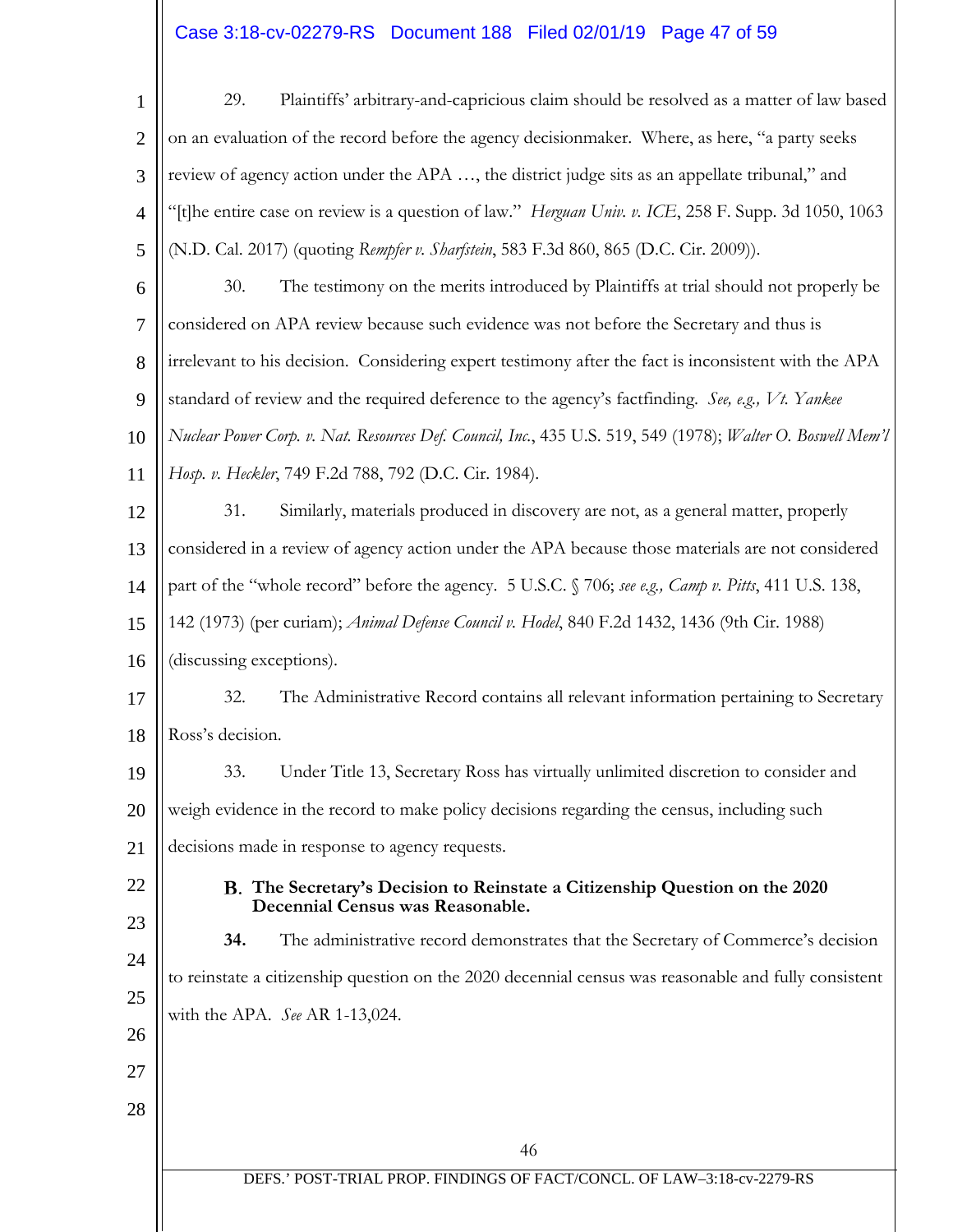# Case 3:18-cv-02279-RS Document 188 Filed 02/01/19 Page 48 of 59

1 2 3 35. The Secretary's decision is reasonable because his memorandum reflects that he conducted "a thorough review of the legal, program, and policy considerations, as well as numerous discussions with the Bureau leadership and interested stakeholders." *See, e.g.,* AR 1320.

4 5 6 7 36. The Secretary's decision is reasonable, and specifically his Decision Memorandum does not run counter to the evidence, because the memorandum reflects that he determined that adding the citizenship question "is necessary to provide complete and accurate data in response to the DOJ request." AR 1320.

8 9 10 11 12 37. The Secretary's decision is reasonable because he considered and accounted for the effect of a citizenship question on census response rates and correctly noted in his decision the lack of evidence that response rates would decline materially because of the question, and because the Secretary expressly addressed how the Bureau's budget provided sufficient funding for NRFU efforts to prevent an undercount. AR 1315-1319.

13 14 15 16 17 38. The Secretary's decision is reasonable because he explicitly recognized that both stakeholders and the Census Bureau had raised concerns that the inclusion of a citizenship question on the census could have a negative impact on self-response rates for non-citizens, but correctly noted that no one had produced evidence that the response rate would decline materially as a result of the inclusion of a question that had previously been on the census for decades. AR 1315.

18 19 20 21  $22$ 39. The Secretary's decision is reasonable because, as he explained in his Decision Memorandum, asking a citizenship question in conjunction with using administrative records allows the Bureau to compare the responses to the records to establish the most accurate, usable, and complete citizenship data and could reduce the Bureau's burden of imputing missing citizenship data. AR 1317.

23 24 25 26 40. The Secretary's decision is reasonable because he considered alternative options, such as the use of administrative records only, but concluded that the Census Bureau "is still evolving its use of administrative records, and the Bureau does not yet have a complete administrative records data set for the entire population." AR 1316.

- 27
- 28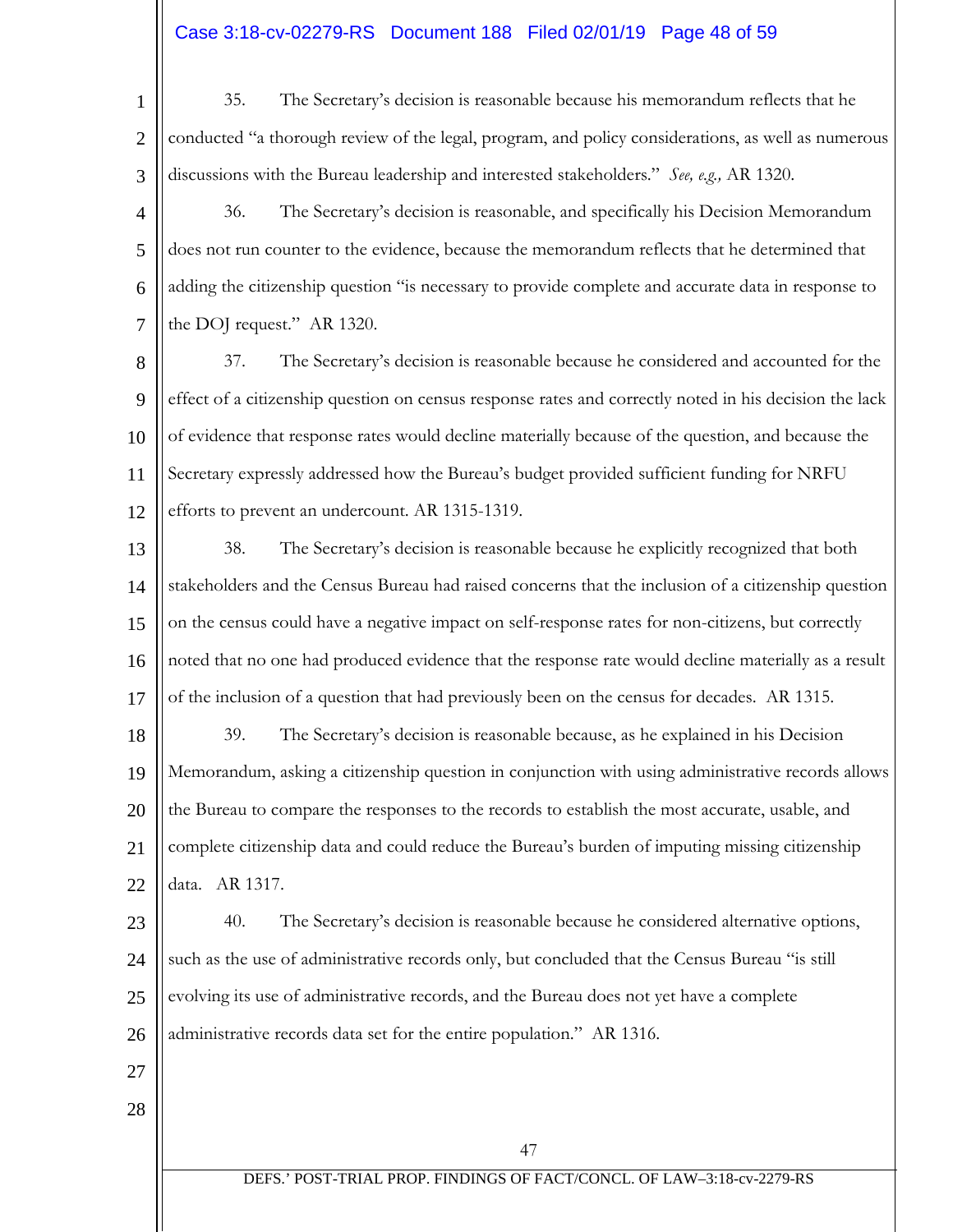# Case 3:18-cv-02279-RS Document 188 Filed 02/01/19 Page 49 of 59

- 1 2 3 4 41. The Secretary's decision is reasonable because he carefully considered the possibility of depressed self-response rates before making the determination that "the need for accurate citizenship data and the limited burden that the inclusion of the citizenship question would impose outweigh fears about a potentially lower response rate." AR 1317.
- 5 6 7 8 42. The Secretary acknowledged the macro-environment and that there may be distrust of government, and recognized that this distrust would exist regardless of a citizenship question. AR 1317. The Secretary correctly noted that no one could provide an analysis showing a material decline in self-response rates among those who generally distrusted the government. *Id*.
- 9 10 11 12 13 43. The Secretary's decision to add the citizenship question is reasonable because the Secretary expressly addressed how the Bureau's budget provided sufficient funding for NRFU efforts to prevent an undercount, and because "[t]he citizenship data provided to DOJ will be more accurate with the question than without it, which is of greater importance than any adverse effect that may result from people violating their legal duty to respond." AR 1319.
- 14 15 16 17 44. The Secretary's decision is reasonable because he weighed the evidence, including the possible cost and quality implications of reinstating a citizenship question, and concluded that a combination of using administrative records and reinstating a citizenship question on the 2020 decennial census, was the best option to provide DOJ the data it requested. AR 1317.
- 18 19 20 21 22 23 24 25 26 27 45. Secretary Ross's decision to add the citizenship question was not contrary to law because he reasonably explained why pretesting wasn't required. The Bureau's internal data collection standards do not require pretesting for questions that perform adequately in another survey, and the Bureau's senior executive staff determined and informed Secretary Ross that the question was adequately tested, given the thorough cognitive and field testing of the citizenship question on the American Community Survey and the logistical constraints that prevented further pretesting. AR 1279. In any event, the Census Bureau's guidelines are not legally binding on the Secretary. "There is no authority for the proposition that a lower component of a government agency may bind the decision making of the highest level." *Comcast Corp. v. F.C.C.*, 526 F.3d 763, 769 (D.C. Cir. 2008).
- 28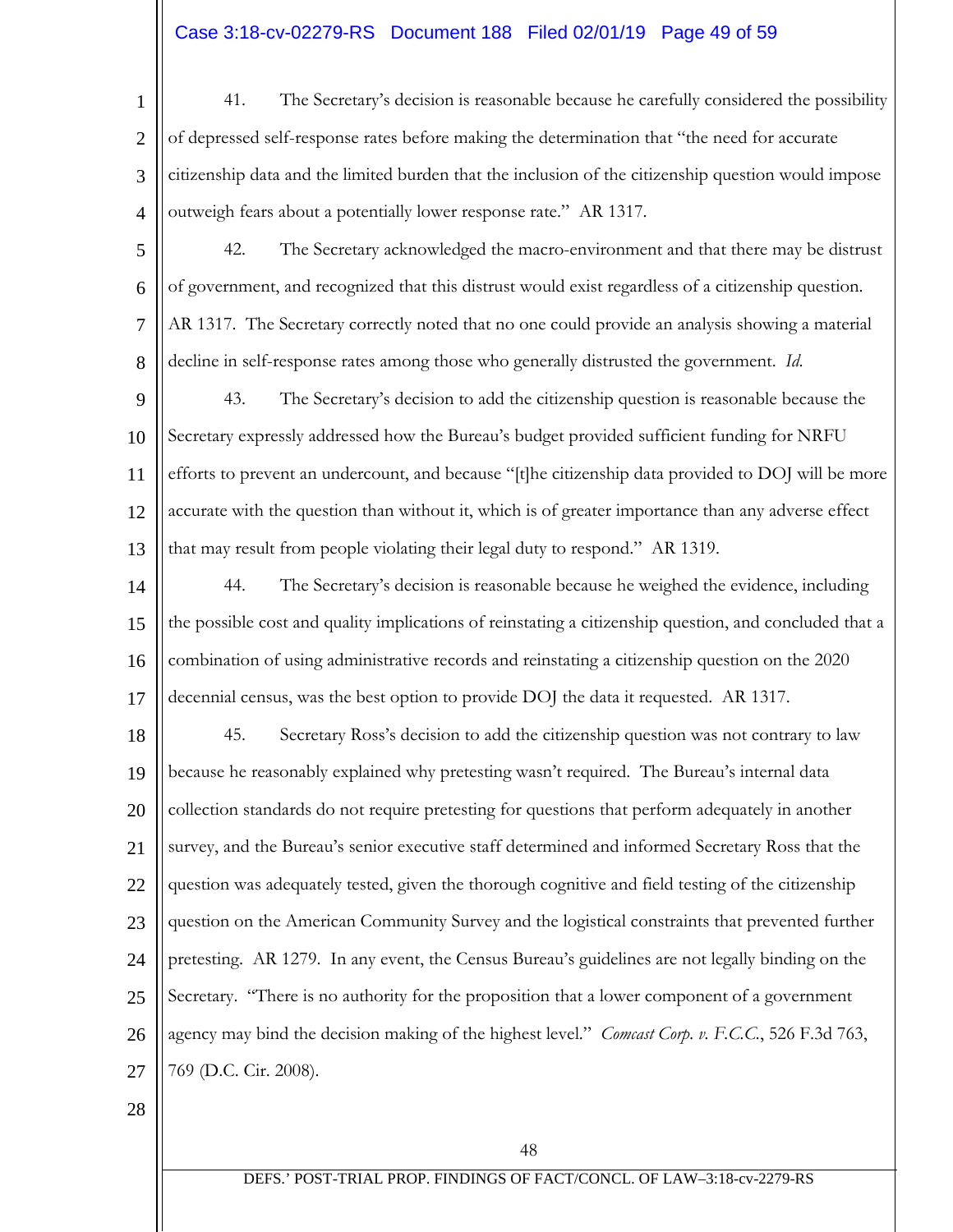|                | Case 3:18-cv-02279-RS Document 188 Filed 02/01/19 Page 50 of 59                                                                             |  |  |  |  |
|----------------|---------------------------------------------------------------------------------------------------------------------------------------------|--|--|--|--|
| $\mathbf{1}$   | The administrative record demonstrates that the Secretary of Commerce's decision<br>46.                                                     |  |  |  |  |
| $\overline{2}$ | to reinstate a citizenship question on the 2020 decennial census was reasonable and fully consistent                                        |  |  |  |  |
| 3              | with the APA. See PFOFs II 142-60.                                                                                                          |  |  |  |  |
| $\overline{4}$ | III.<br>The Secretary's Decision to Reinstate a Citizenship Question Was in Accordance                                                      |  |  |  |  |
| 5              | With Law.                                                                                                                                   |  |  |  |  |
| 6              | A. The Secretary's Decision Fully Complies with 13 U.S.C. § 6(c).                                                                           |  |  |  |  |
| $\tau$         | There is a statutory requirement that, "[t]o the maximum extent possible and<br>47.                                                         |  |  |  |  |
| 8              | consistent with the kind, timeliness, quality and scope of the statistics required, the Secretary shall                                     |  |  |  |  |
| 9              | acquire and use information available from any source referred to in subsection (a) or (b) of this                                          |  |  |  |  |
| 10             | section instead of conducting direct inquiries." 13 U.S.C. § 6(c).                                                                          |  |  |  |  |
|                | 48.<br>DOJ specifically requested that a citizenship question be included on the 2020                                                       |  |  |  |  |
| 11             | decennial census to gather census-block level data to facilitate its enforcement efforts under Section                                      |  |  |  |  |
| 12             | 2 of the Voting Rights Act (VRA). AR 663-64.                                                                                                |  |  |  |  |
| 13             | 49.<br>The Secretary determined that the information that could be gained from                                                              |  |  |  |  |
| 14             | administrative records alone was not of "the kind, timeliness, quality, and scope of the statistics                                         |  |  |  |  |
| 15             | required" for DOJ's VRA enforcement efforts because administrative records would be inadequate                                              |  |  |  |  |
| 16             | for a significant portion of the population. See AR 1316. Therefore, 13 U.S.C. § 6(c) does not                                              |  |  |  |  |
| 17             | prohibit the Secretary from including a citizenship question on the 2020 decennial census in                                                |  |  |  |  |
| 18             | addition to the use of administrative records.                                                                                              |  |  |  |  |
| 19<br>20       | B. The Secretary's Decision Was in Accordance with 13 U.S.C. § 141(f).                                                                      |  |  |  |  |
| 21             | The Court Lacks Jurisdiction to Review Plaintiffs' Claim that Secretary Ross<br>1.<br>Violated the Reporting Requirement of $\S$ 141(f)(3). |  |  |  |  |
| 22             | Plaintiffs' assertion that the Secretary violated Section 141(f) of the Census Act<br>50.                                                   |  |  |  |  |
| 23             | because he did not identify "citizenship" as a subject for the 2020 census in his March 2017 report                                         |  |  |  |  |
| 24             | to Congress, and "there are no 'new circumstances which necessitate' the inclusion of the                                                   |  |  |  |  |
| 25             | citizenship question on the census" must be rejected as a matter of law.                                                                    |  |  |  |  |
| 26             | Congressional reporting requirements—like $\int$ 141(f)—are beyond the courts'<br>51.                                                       |  |  |  |  |
| 27             | jurisdiction to review for two reasons: (1) the courts cannot redress any injury resulting from an                                          |  |  |  |  |
| 28             |                                                                                                                                             |  |  |  |  |
|                | 49                                                                                                                                          |  |  |  |  |
|                | DEFS.' POST-TRIAL PROP. FINDINGS OF FACT/CONCL. OF LAW-3:18-cv-2279-RS                                                                      |  |  |  |  |
|                |                                                                                                                                             |  |  |  |  |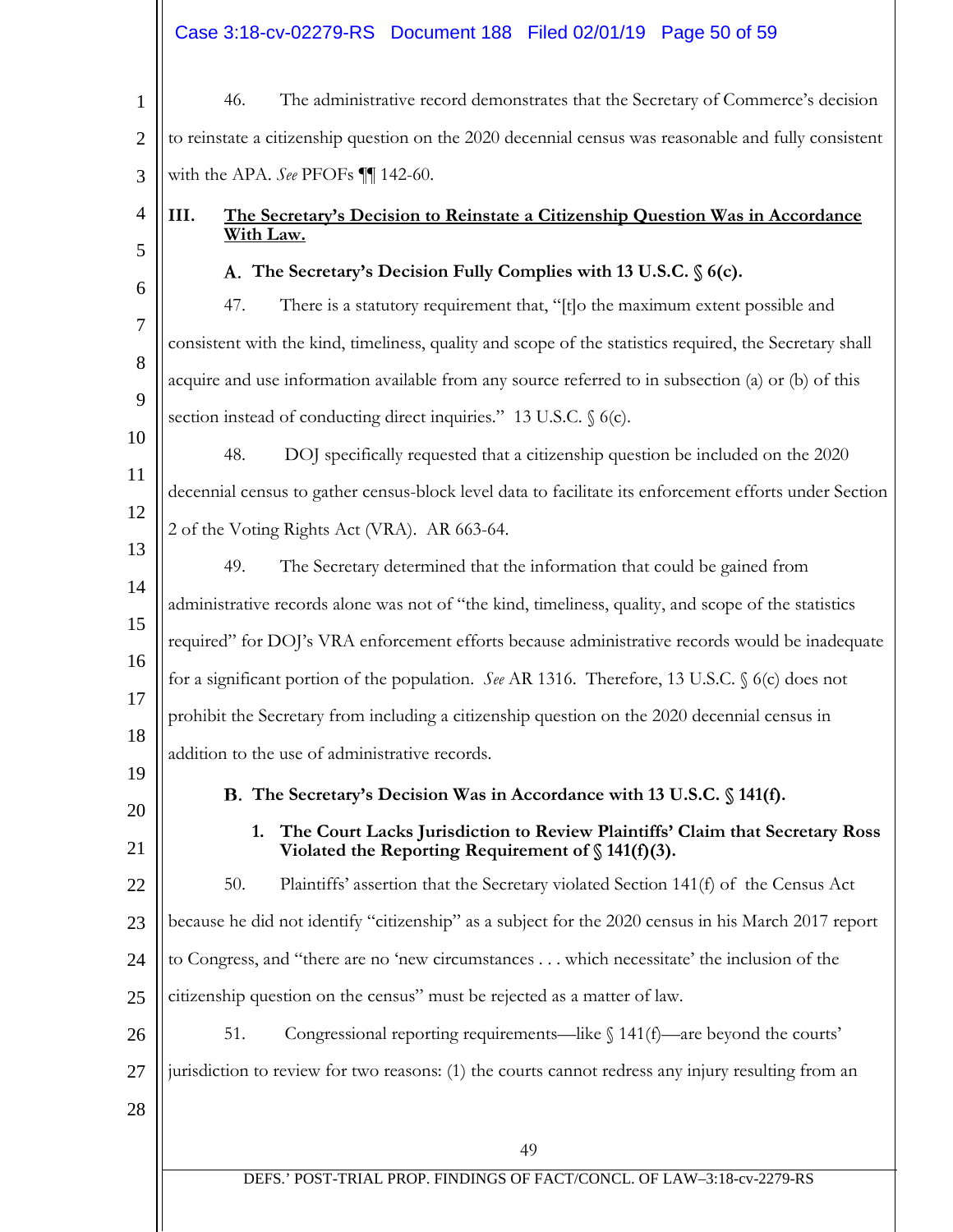# Case 3:18-cv-02279-RS Document 188 Filed 02/01/19 Page 51 of 59

1 2 3 4 5 6 7 8 9 10 11 12 13 14 15 16 17 18 19 20 21 22 23 24 25 26 27 inadequate report because it is Congress's sole decision how to respond to a report, adequate or inadequate; and (2) submitting an informational report to Congress is not the type of "final agency action" covered by APA review because it does not determine rights or obligations or trigger legal consequences. 5 U.S.C. §§ 551 (13), 701(a); *Guerrero v. Clinton*, 157 F.3d 1190, 1191-92, 1196 (9th Cir. 1998) ("[T]his issue seems to us quintessentially within the province of the political branches to resolve as part of their ongoing relationships." (quoting *Nat. Resources Def. Council, Inc. v. Hodel*, 865 F.2d 288, 318-19 (D.C. Cir. 1988)); *see also, e.g., Renee v. Duncan*, 686 F.3d 1002, 1016-17 (9th Cir. 2012) (explaining that the courts could not redress an injury based on an alleged violation of a requirement "to file an annual report to Congress"); *Wilderness Soc'y v. Norton*, 434 F.3d 584, 591 (D.C. Cir. 2006) (declining to review agency's required submission of recommendations to the President, because "[t]here is no good reason to believe that such an order will redress [plaintiffs'] injuries. No legal consequences flow from the recommendations"); *Taylor Bay Protective Ass'n v. Adm'r, EPA*, 884 F.2d 1073, 1080-81 (8th Cir. 1989) (declining to review agency compliance with a congressional reporting provision because "nothing in the scheme indicat[es] that judicial review . . . is necessary or advisable. … Additionally, the nature of the agency action here is distinct from the type of agency action normally reviewable"); *United States v. White*, 869 F.2d 822, 829 (5th Cir. 1989) (declining to review an agency's compliance with a congressional reporting requirement because "[t]his court will not scrutinize the merits or timeliness of reports intended solely for the benefit of Congress"); *Natural Resources Def. Council, Inc. v. Hodel*, 865 F.2d 288, 318-19 (D.C. Cir. 1988) (declining to review an agency's allegedly insufficient report under a congressional reporting provision because managing the reports should be left to Congress, and the Court "despair[ed] at formulating judicially manageable standards" to evaluate the reports on Congress's behalf); *Coll. Sports Council v. Gov't Accountability Office*, 421 F. Supp. 2d 59, 68 (D.D.C. 2006) (holding that plaintiffs could not bring an APA claim to challenge an agency's misstatements to Congress under a reporting statute because "[w]here a report is not explicitly or implicitly intended as anything more than a vehicle to inform Congress, it is for Congress alone to determine if the Report satisfies the statutory requirements it enacted" (internal quotation marks and citation omitted)).

28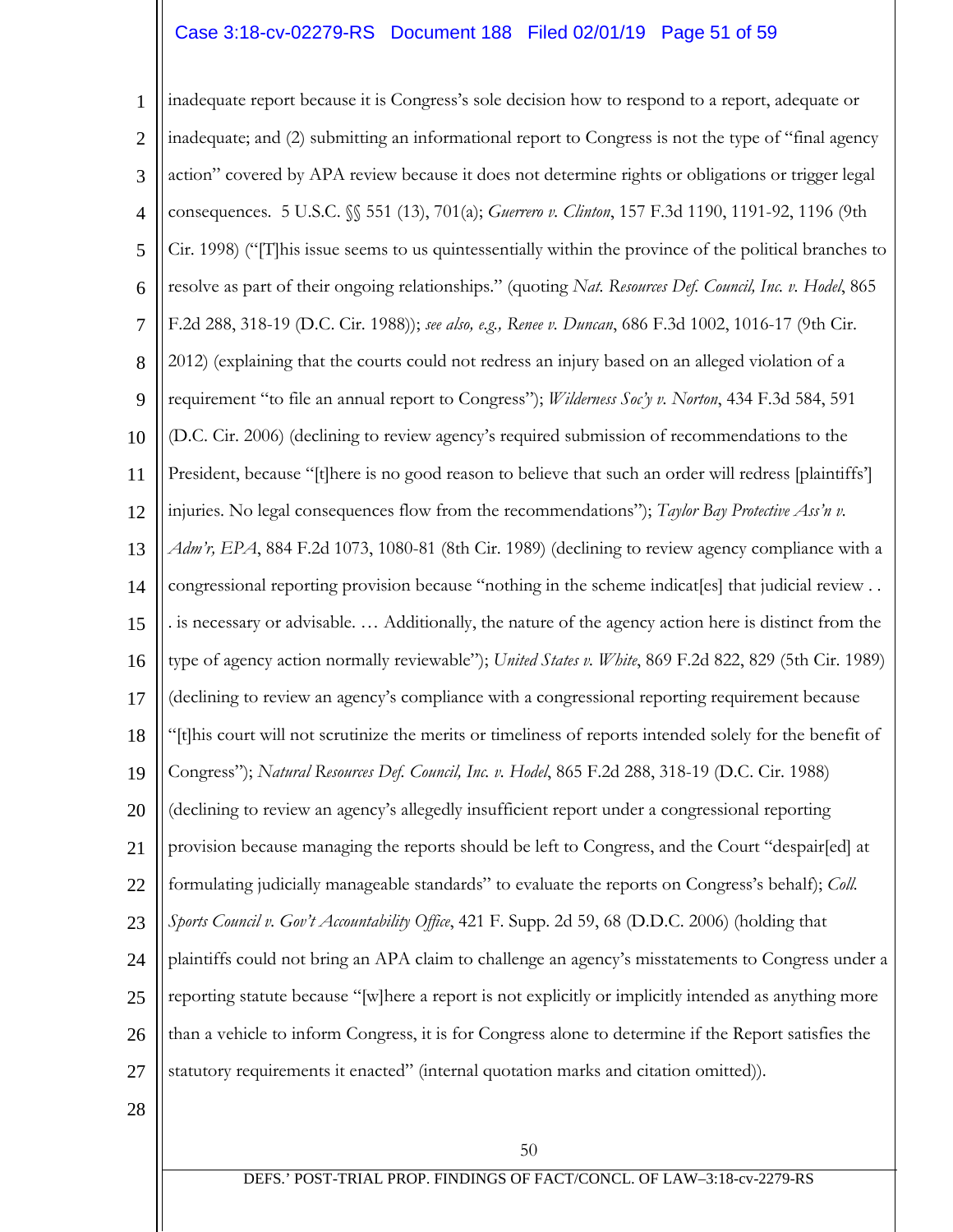# Case 3:18-cv-02279-RS Document 188 Filed 02/01/19 Page 52 of 59

1 2 3 4 5 6 7 8 9 10 11 12 52. Furthermore, even if  $\int$  141(f) represented a substantive requirement rather than a reporting requirement, it would not be reviewable under the APA. Under 5 U.S.C. § 701(a), APA review is precluded where "Congress expressed an intent to prohibit judicial review." *Webster v. Doe*, 486 U.S. 592, 599 (1988). Congress has expressed its intent to prohibit judicial review of the Secretary's compliance with  $\{\ 141(f)$  in two ways. First,  $\{\ 141(f)(3)$  explicitly leaves the decision of when to modify questions or topics to the Secretary. *See*  $\S$  141(f)(3) (calling for a report "if *the Secretary finds* new circumstances exist" (emphasis added)). Second, § 141(f)(3) requires only that the Secretary inform Congress of modifications to subjects or questions, not the "new circumstances" leading thereto. *See*  $\S$  141(f)(3) (requiring the Secretary to submit "a report containing the Secretary's determination of the subjects, types of information, or questions as proposed to be modified"). Congress, let alone the courts, would therefore have little basis to review the Secretary's exclusive determination of "new circumstances."

13

#### **2. Secretary Ross's Submission of § 141(f) Reports Was Entirely Proper**

14 15 16 17 18 19 20 21 22 53. Even if this claim were reviewable, Section 141(f) has been fully satisfied. Pursuant to 13 U.S.C.  $\oint$  141(f)(2), the intended questions for the 2020 decennial census have been submitted to Congress. *See* Questions Planned for the 2020 Census and American Community Survey (Mar. 29, 2018), https://www2.census.gov/library/publications/decennial/2020/operations/plannedquestions-2020-acs.pdf. Through that report, Secretary Ross informed Congress of the questions for the 2020 decennial census, including the citizenship question, *id*. at 7, thus satisfying the requirements of  $\binom{141(f)(3)}{f}$ , if a 141(f)(3) report were required. There is no requirement that the Secretary inform Congress of the new circumstances triggering modifications to subjects submitted under (f)(1). 13 U.S.C. § 141(f)(3).

23 24 25 26 54. The Secretary's decision to add the citizenship question also was not contrary to law because his Decision Memorandum responds to a new circumstance—DOJ's request to the Bureau for block-level CVAP data to enforce the Voting Rights Act—and reflects the Secretary's understanding of the value of such data, and because the Secretary made an explicit determination

- 27
- 28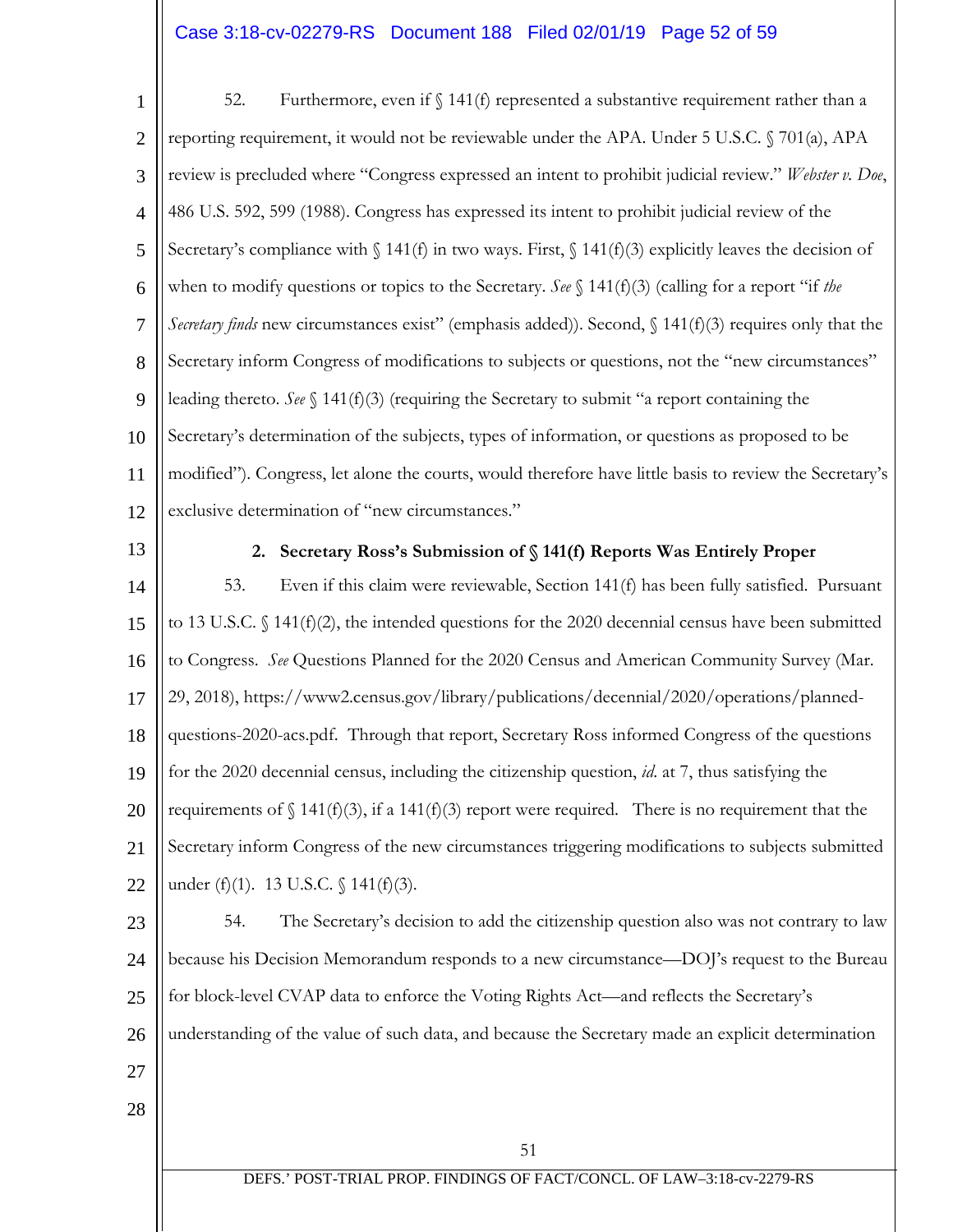# Case 3:18-cv-02279-RS Document 188 Filed 02/01/19 Page 53 of 59

1 2 based on the information provided by the Census Bureau that using administrative records alone would be inadequate for a significant portion of the population. AR 1316.

- 3 4 5 6 7 55. In any event, Secretary Ross could remedy any error by simply submitting a  $$141(f)(3)$  report at any time between now and the 2020 census. *See* 13 U.S.C.  $$141(f)(3)$ (permitting submission of such a report at any time after the submission of a  $\binom{141(f)(1)}{2}$  or (2) report and "before the appropriate census date"). Accordingly, if a §141(f)(3) report is required, the Secretary has fully satisfied the Census Act, or could do so any time before April 1, 2020.
- 8

## **IV. Plaintiffs' Enumeration Clause Claim Must Be Rejected**

9 10 11 12 13 56. The Enumeration Clause of the Constitution confers upon Congress (which has delegated to the Secretary of Commerce) "virtually unlimited discretion" to conduct an "actual Enumeration" of the American public every 10 years, with the primary purpose of providing a basis for apportioning political representation among the states. *Wisconsin v. City of New York*, 517 U.S. 1, 19, 24 (1996).

14 15 16 17 57. The Supreme Court has found that the clause "suggests that the Framers expected census enumerators to seek to reach each individual household" and that the constitutional choices embodied in the Enumeration Clause "suggest a strong constitutional interest in accuracy." *Utah v. Evans*, 536 U.S. 452, 478 (2002).

- 18 19 20 21 58. The Supreme Court reviews decisions pertaining to the administration of the decennial census under the Enumeration Clause with an eye to whether the challenged decision bears "a reasonable relationship to the accomplishment of an actual enumeration of the population, keeping in mind the constitutional purpose of the census." *Wisconsin*, 517 U.S. at 20.
- 22 23 24 25 59. In denying Defendants' motion to dismiss, this Court interpreted the foregoing authorities as dictating that "[t]he Secretary's decision to alter the census in a way that affirmatively interferes with the actual enumeration, and does not fulfill any other reasonable governmental purpose, is subject to a challenge under the Enumeration Clause." ECF No. 75, at 29.

26 27 60. The Court further held that, "while the content of the census questionnaire, including the specific questions that appear on it, is nearly always committed to the Secretary's

28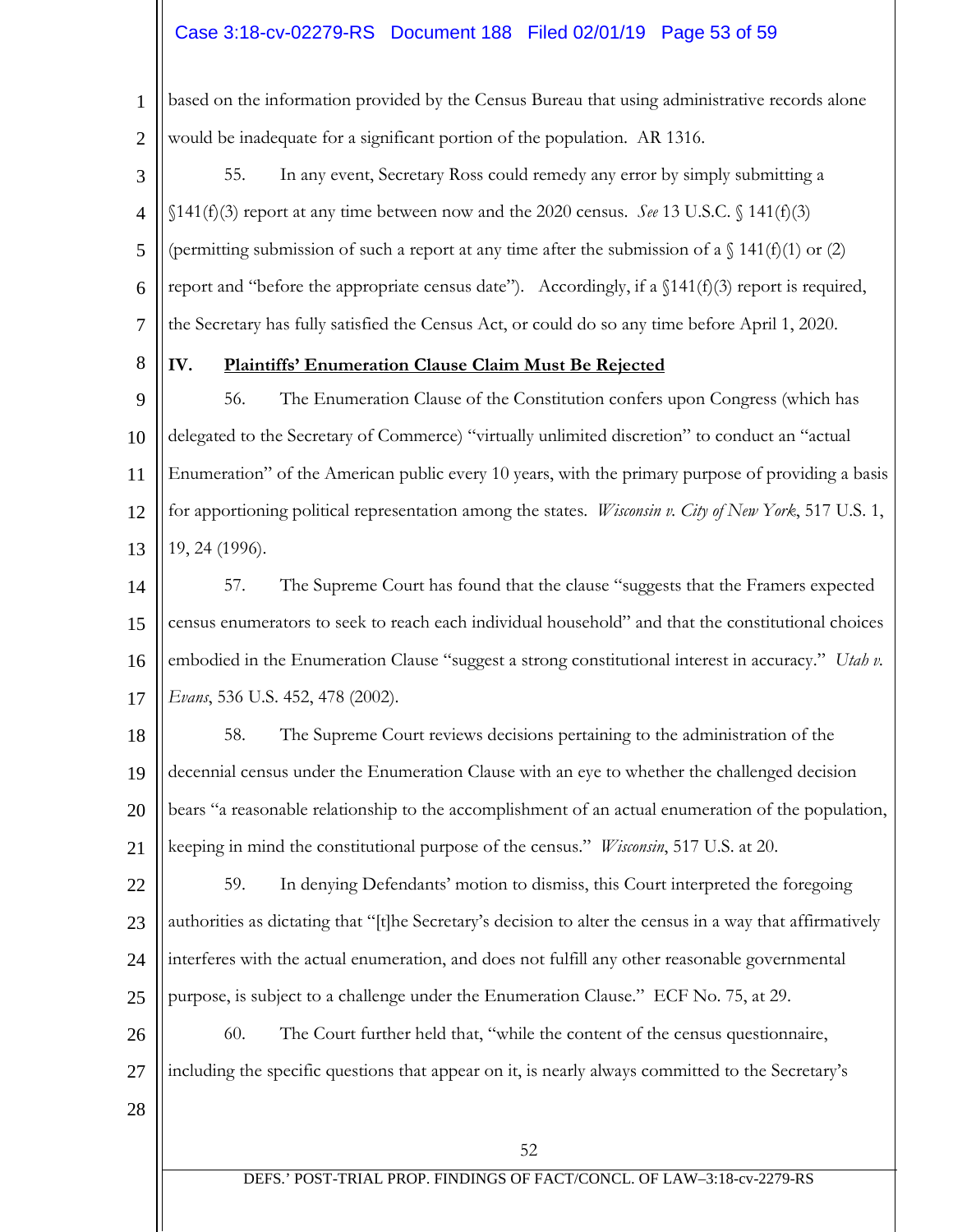# Case 3:18-cv-02279-RS Document 188 Filed 02/01/19 Page 54 of 59

1 2 3 sound discretion, there may be a rare question that is so uniquely impactful on the process of counting itself, that it becomes akin to a mechanics-of-counting-type challenge, which is plainly reviewable under the Enumeration Clause." ECF No. 75, at 28.

4 5 6 61. The "standard for evaluating a challenge under the Enumeration Clause is an objective one—that is, the Secretary's actions either satisfy the constitutional mandate or they do not." ECF No. 75, at 27.

7 8 9 10 11 12 13 14 15 16 17 18 62. Plaintiffs' Enumeration Clause claims must be decided on the basis of the administrative record, without consideration of extra-record evidence produced in discovery or at trial, because the APA provides the waiver of sovereign immunity for this claim and the APA's strictures on judicial review accordingly apply with equal force to the Enumeration Clause claims. *See, e.g*., *Jarita Mesa Livestock Grazing Ass'n v. U.S. Forest Serv*., 58 F. Supp. 3d 1191, 1237 (D.N.M. 2014) (explaining that the case "alleges constitutional violations as well as statutory ones does not take it outside of the APA"); *Bellion Spirits, LLC v. United States*, 335 F. Supp. 3d 32, 43 (D.D.C. 2018) ("[W]hen a constitutional challenge to agency action requires evaluating the substance of an agency's decision made on an administrative record, that challenge must be judged on the record before the agency"); *Chiayu Chang v. U.S. Citizenship & Immigration Servs*., 254 F. Supp. 3d 160, 161 (D.D.C. 2017) (summarizing cases holding that the assertion of constitutional claims does not remove a matter from the APA's procedural strictures).

19 20 21 22 23 63. Plaintiffs have not shown that the inclusion of a citizenship question will prevent the accomplishment of an actual enumeration of the population, keeping in mind the constitutional purpose of the census. *Wisconsin*, 517 U.S. at 20 (1996). Nor have Plaintiffs shown that the inclusion of a citizenship question undermines the strong constitutional interest in the accuracy of the census. Utah, 536 U.S. at 478 (2002).

24 25 26 64. To the extent that the Court's standard, see supra ¶¶ 4-5, which Defendants accept for the purposes of this filing as law of the case, extends beyond that developed by the Supreme Court in *Wisconsin* and *Utah*, Plaintiffs have not shown that this standard has been violated.

- 27
- 28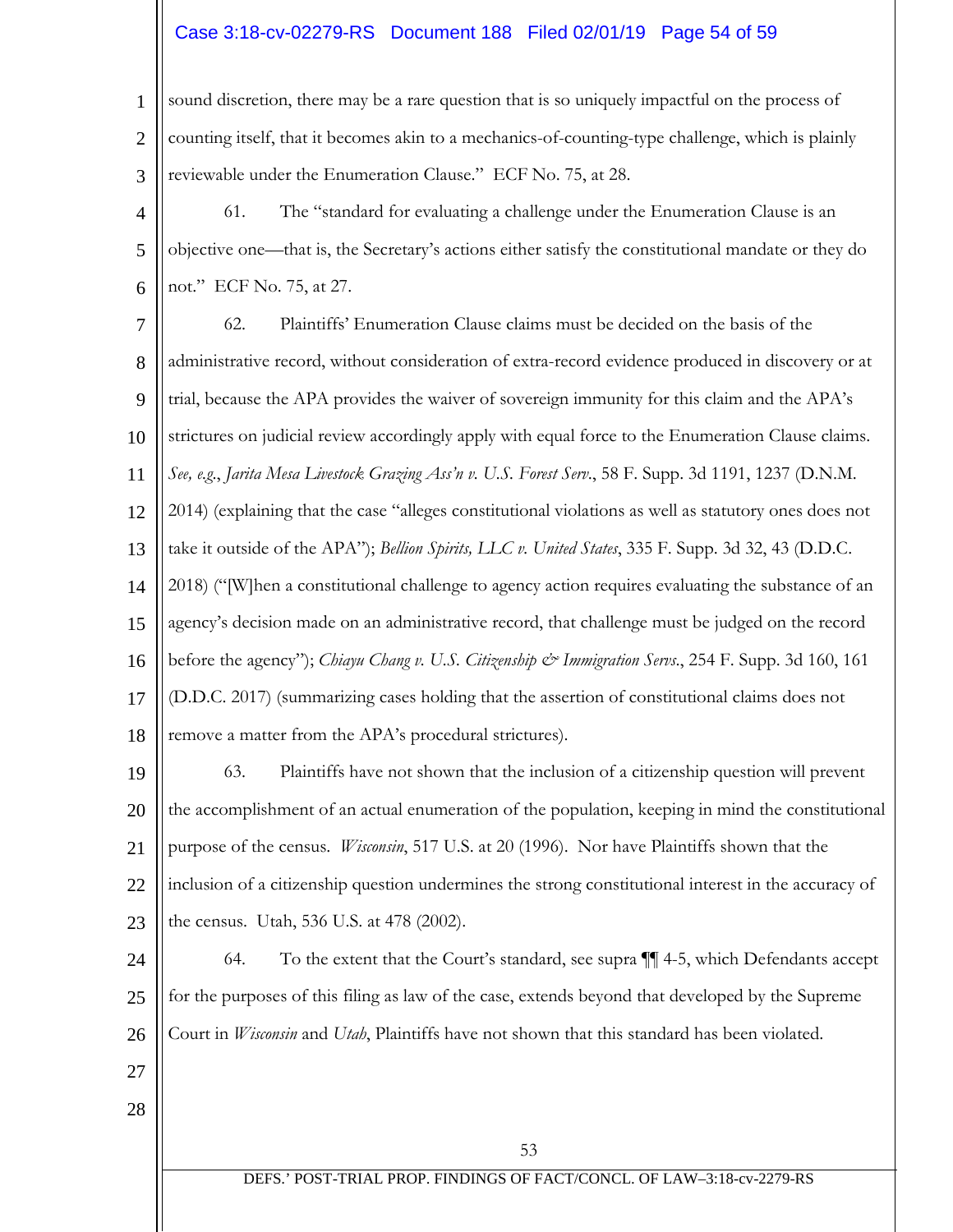# Case 3:18-cv-02279-RS Document 188 Filed 02/01/19 Page 55 of 59

54 DEFS.' POST-TRIAL PROP. FINDINGS OF FACT/CONCL. OF LAW–3:18-cv-2279-RS 1 2 3 4 5 6 7 8 9 10 11 12 13 14 15 16 17 18 19 20 21 22 23 24 25 26 27 28 65. The Supreme Court has explained that historical practice is a critical factor in examining an alleged violation of the Enumeration Clause. *See Wisconsin*, 517 U.S. at 21; *State of New York*, 315 F. Supp.3d at 800 (recognizing that in interpreting the Enumeration Clause, significant weight is placed on historical practice.) It is undisputed that a citizenship question has a lengthy historical pedigree, appearing on the census for most of the last two hundred years. *See* ECF No. 75, at 26 ("The history of the census reflects that demographic questions have long been a part of the enumeration process since its inception. The first census in 1790 asked about age, race, and sex. Every census since then has collected demographic information beyond the number and location of inhabitants."); *State of New York v. Dep't of Commerce*, 315 F. Supp.3d 766, 804-806 (S.D.N.Y 2018). Thus, it is "clear that the mere asking of a question about citizenship on the census form is consistent with the historical conduct of the census." ECF No.75 at 26, ("The long history of demographic questions appearing on the census questionnaire, including questions regarding place of birth and immigration status, confirms that the specific act of including a citizenship question on the census is not, by and of itself, beyond the Secretary's authority under the Enumeration Clause.") *See* Undisputed Facts, ECF Nos. 119 and 125 at 67-81. 66. Defendants have demonstrated that obtaining citizenship data serves a "reasonable governmental purpose," ECF No. 75, at 29, because the collection of citizenship data "has been a long-standing historical practice" in the United States, PTX-091 at 2; *see* PFFOF ¶¶ 145, 157; PTX-091, at 7 ("[O]ther democracies inquire about citizenship on their census, including Australia, Canada, France, Germany, Indonesia, Ireland, Mexico, Spain, and the United Kingdom, to name a few."). Furthermore, it is undisputed that DOJ and the courts need citizenship data "for determining violations of Section 2 of the Voting Rights Act." PTX-091 at 1. 67. Even assuming Secretary Ross failed to reasonably explain his decision to reinstate a citizenship question on the census for purposes of the Administrative Procedure Act, Plaintiffs have not shown that the collection of citizenship data does not fulfill a reasonable governmental purpose for Enumeration Clause purposes. *See Dalton v. Specter*, 511 US 462, 472 (1994) ("Our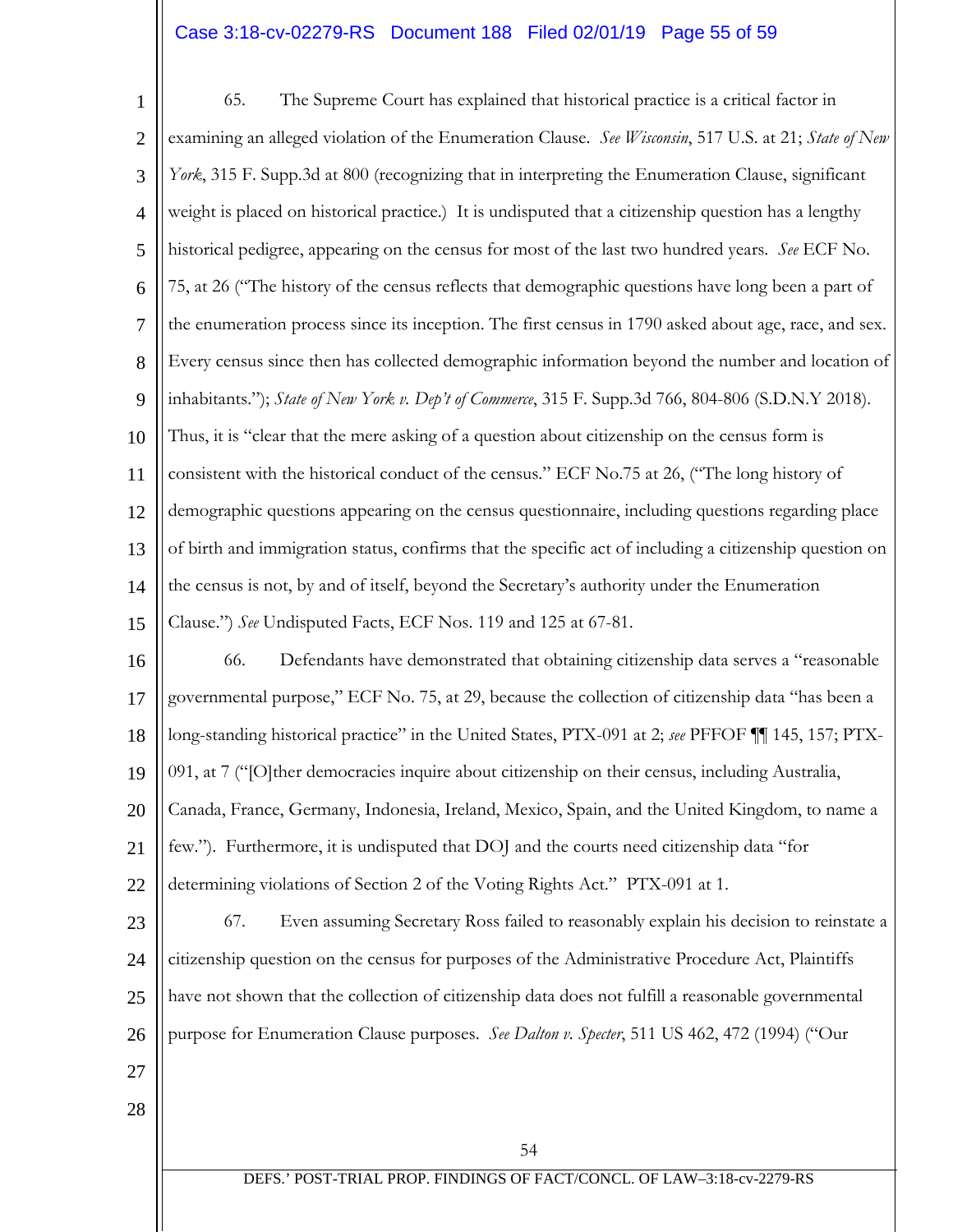# Case 3:18-cv-02279-RS Document 188 Filed 02/01/19 Page 56 of 59

| 1              | cases do not support the proposition that every action by the President, or by another executive               |  |  |  |  |
|----------------|----------------------------------------------------------------------------------------------------------------|--|--|--|--|
| $\overline{2}$ | official, in excess of his statutory authority is ipso facto in violation of the Constitution.").              |  |  |  |  |
| 3              | 68.<br>There is no violation of the Enumeration clause because during the 2020 census,                         |  |  |  |  |
| $\overline{4}$ | the Census Bureau intends "to seek to reach each individual household" and to count each such                  |  |  |  |  |
| 5              | household, and will deploy a variety of methods to reach and count everyone. Utah v. Evans, 536                |  |  |  |  |
| 6              | U.S. 452, 478 (2002). The record demonstrates that the Census Bureau has put in place procedures               |  |  |  |  |
| 7              | to achieve an actual enumeration of all persons in the United States. See PFFOF III 28-39; 49-56.              |  |  |  |  |
| 8              | The possibility of an undercount exists in every census and the Constitution does<br>69.                       |  |  |  |  |
| 9              | not require perfection, <i>Utah</i> , 536 U.S. at 504 (Thomas, J., concurring in part and dissenting in part); |  |  |  |  |
| 10             | Wisconsin, 517 U.S. at 6 (recognizing that no census has been wholly successful in achieving goal of           |  |  |  |  |
| 11             | complete enumeration). Some of the more-recent censuses incorporated a long-form questionnaire                 |  |  |  |  |
| 12             | that included a citizenship question, yet the incremental impact on accuracy created by these                  |  |  |  |  |
| 13             | instruments was never determined to implicate constitutional accuracy. The facts establish that the            |  |  |  |  |
| 14             | 2020 census will achieve both absolute and distributive accuracy within this historical context that           |  |  |  |  |
| 15             | does not rise to the level of a "uniquely impactful" inaccuracy of constitutional magnitude.                   |  |  |  |  |
| 16             | V.<br>Any Relief Granted to Plaintiffs Must Comport with the APA and Art. III's<br>Limitations                 |  |  |  |  |
| 17             |                                                                                                                |  |  |  |  |
| 18             | A. Remand to the Agency Is the Only Potentially Appropriate Remedy                                             |  |  |  |  |
| 19             | This Court should uphold the Secretary's decision to include a citizenship question<br>70.                     |  |  |  |  |
| 20             | and enter judgment in Defendants' favor.                                                                       |  |  |  |  |
| 21             | 71.<br>If the Court were to conclude that the Secretary's decision is not supported by the                     |  |  |  |  |
| 22             | administrative record or is otherwise unlawful, the appropriate remedy would be to remand to the               |  |  |  |  |
| 23             | agency for further consideration. 5 U.S.C. § 706(2); Allied-Signal, Inc. v. U.S. Nuclear Regulatory            |  |  |  |  |
| 24             | Comm'n. 988 F.2d 146, 151 (D.C. Cir. 1993) (holding that remand without vacatur was appropriate                |  |  |  |  |
| 25             | when "the consequences of vacating may be quite disruptive" and "the possibility that the [agency]             |  |  |  |  |
| 26             | may be able to justify" the decision on remand); California Communities Against Toxics v. EPA., 688            |  |  |  |  |
| 27             | F.3d 989, 992 -94 (9th Cir. 2012)(recognizing that a flawed rule need not be vacated and can be left           |  |  |  |  |
| 28             |                                                                                                                |  |  |  |  |
|                | 55                                                                                                             |  |  |  |  |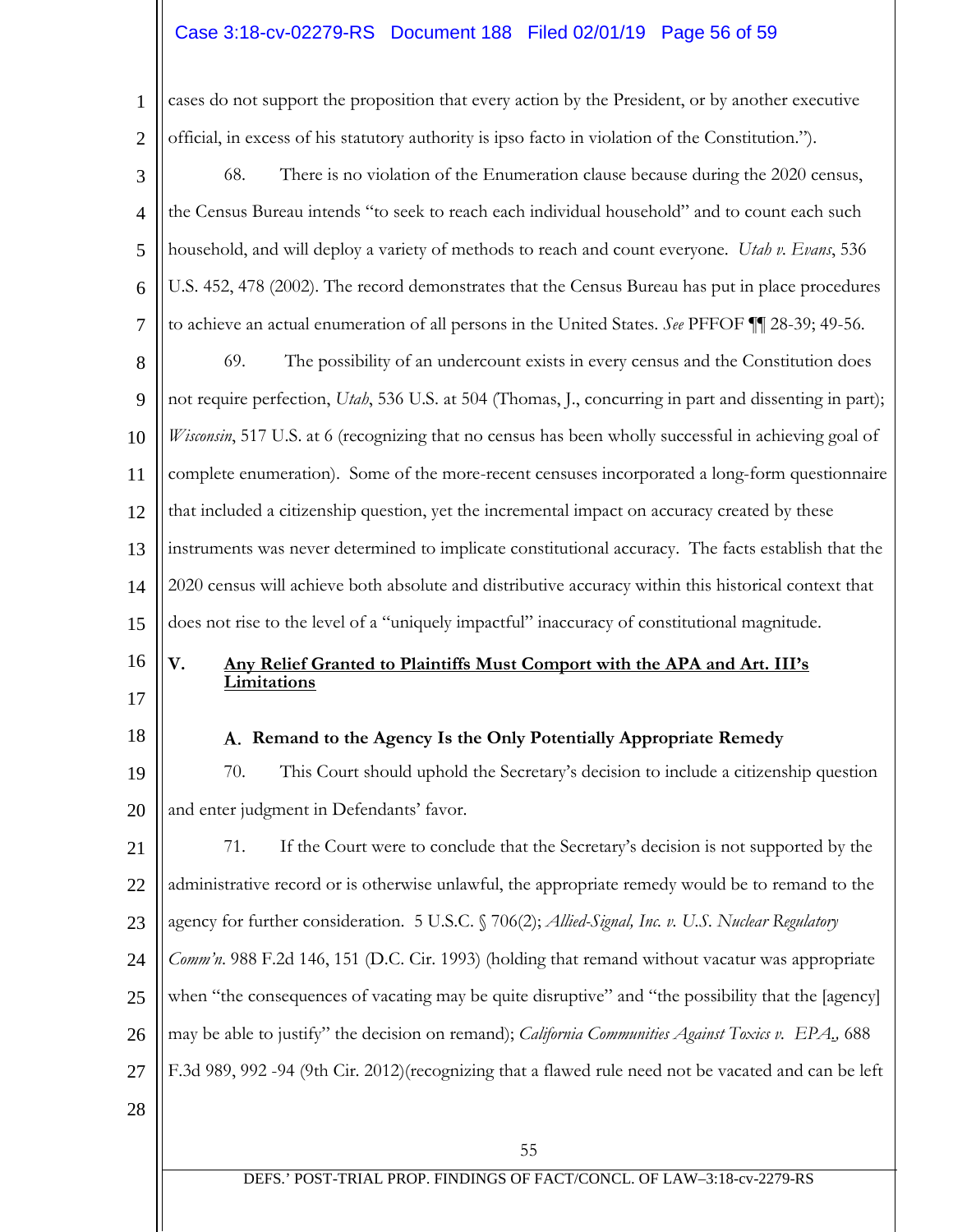## Case 3:18-cv-02279-RS Document 188 Filed 02/01/19 Page 57 of 59

56 DEFS.' POST-TRIAL PROP. FINDINGS OF FACT/CONCL. OF LAW–3:18-cv-2279-RS 1 2 3 4 5 6 7 8 9 10 11 12 13 14 15 16 17 18 19 20 21 22 23 24 25 26 27 28 in place while the agency follows the necessary procedures to correct its action); *Idaho Farm Bureau Federation v. Babbitt,* 58 F.3d 1392, 1405 (9th Cir.1995) (holding that although "ordinarily" regulations that are not promulgated in compliance with the APA are invalid, "when equity demands, the regulation can be left in place while the agency follows the necessary procedures.");.*Nat. Res. Def. Council v. U.S. Envt'l Prot. Agency*, 676 F. Supp. 2d 307, 312 (S.D.N.Y. 2009) ("Where an agency action is remanded for further proceedings, the determination of whether or not also to vacate the agency action is left to the court's discretion.") (citing *Sugar Cane Growers Co-op. of Fla. v. Veneman*, 289 F.3d 89, 98 (D.C. Cir. 2002)). 72. A remand to the agency without vacatur is appropriate here because the agency could correct any procedural deficiencies on remand, and vacatur would be extremely disruptive to the agency. *Allied-Signal*, 988 F.2d at 151; *AquAlliance v. Bureau of Reclamation*, 312 F. Supp. 3d 878, 881 (E.D. Cal. 2018)(stating that in "determining whether to vacate an agency decision, courts in the Ninth Circuit look to the factors described in *Allied-Signal"*). 73. Courts have repeatedly emphasized that remand without vacatur is appropriate even if there is only "'a non-trivial likelihood' that the [agency] will be able to state a valid legal basis for its rules," *In re Core Comm'ns, Inc.*, 531 F.3d 849, 861 (D.C. Cir. 2008) (quotation omitted), or a "significant possibility" that the agency may be able to explain itself on remand. *Williston Basin Interstate Pipeline Co v. FERC*, 519 F.3d 497, 504 (D.C. Cir. 2008). 74. Should the Court determine that the decision should be remanded, Plaintiffs' request that this Court enjoin Secretary Ross and his staff at the Department of Commerce from participating in the decision on remand must be rejected as beyond the scope of relief contemplated by the APA and unjustified by the record in this case. **Any Relief Granted in this Case Should Not Extend Beyond the Plaintiffs That Demonstrate an Injury-in-Fact Traceable to Defendants** 75. Any request by Plaintiffs for an injunction that would extend beyond the Plaintiffs in this litigation must be rejected. *DaimlerChrysler Corp. v. Cuno*, 547 U.S. 332, 342 (2006) (to establish Article III standing, a plaintiff "must allege personal injury fairly traceable to the defendant's allegedly unlawful conduct and likely to be redressed by the requested relief."); *Town of Chester v.*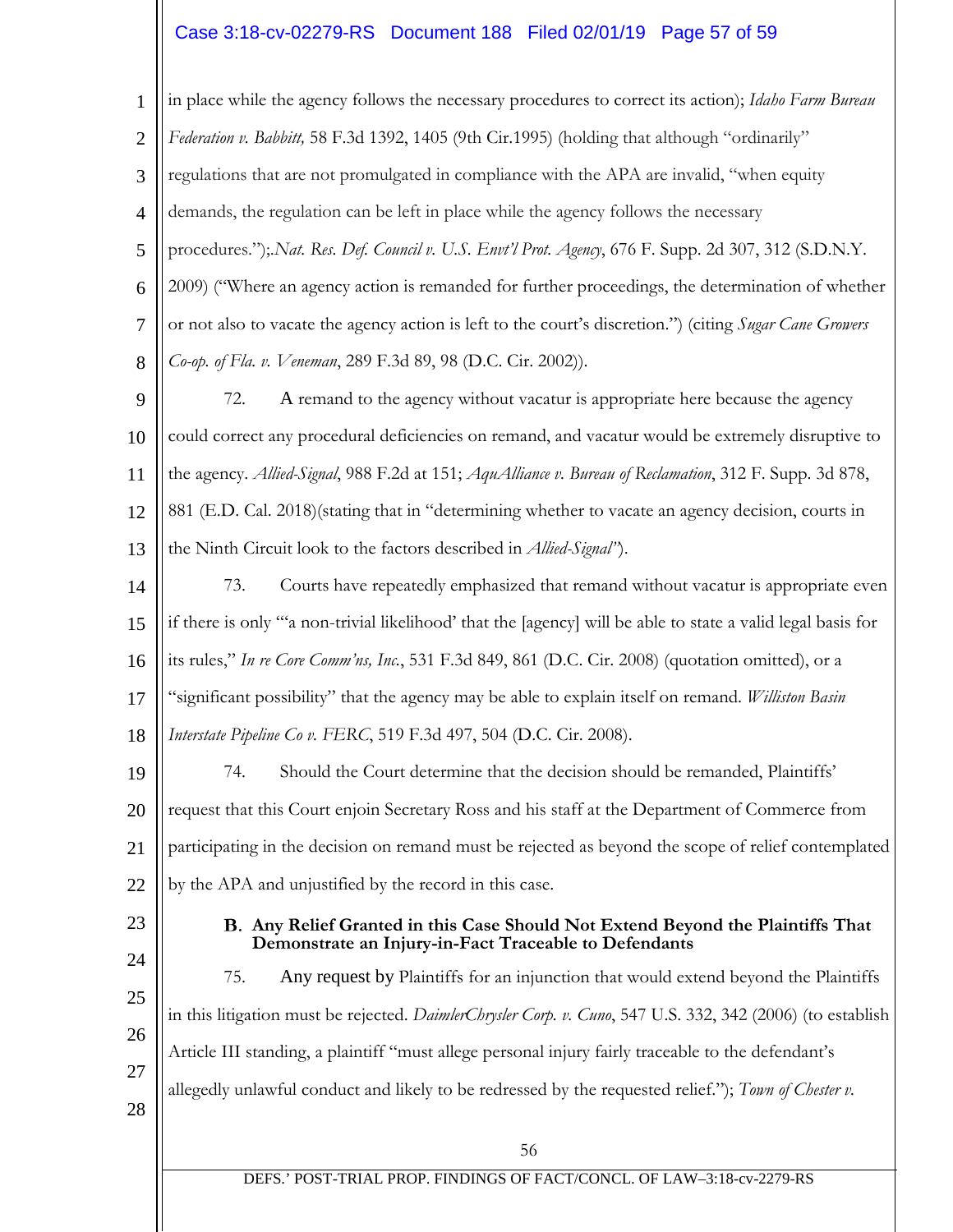# Case 3:18-cv-02279-RS Document 188 Filed 02/01/19 Page 58 of 59

 *Laroe Estates, Inc.*, 137 S. Ct. 1645, 1650 (2017) ("[S]tanding is not dispensed in gross," and the plaintiff must establish standing "separately for each form of relief sought."); *see also Warth v. Seldin*, 422 U.S. 490, 499 (1975) ("The Art. III judicial power exists only to redress or otherwise to protect against injury to the complaining party, even though the court's judgment may benefit others collaterally.").

 76. Article III requires this Court to reject any relief to Plaintiffs that extends beyond the injuries they have proven they have sustained and that are directly attributable to the Defendants' conduct. *See Gill v. Whitford*, 138 S. Ct. 1916, 1930-31 (holding in case challenging alleged gerrymandering, that "the remedy that is proper and sufficient lies in the revision of the boundaries of the individual's own district," not the broader remedy of "restructuring all of the State's legislative districts.") *Id.* at 1934 (cautioning that, on remand, "'standing is not dispensed in gross': A plaintiff's remedy must be tailored to redress the plaintiff's particular injury." *Id.* at 1934 (quoting *Cuno*, 547 U.S. at 353).

 77. Any conclusion of law deemed to be a finding of fact is incorporated into the findings of fact.